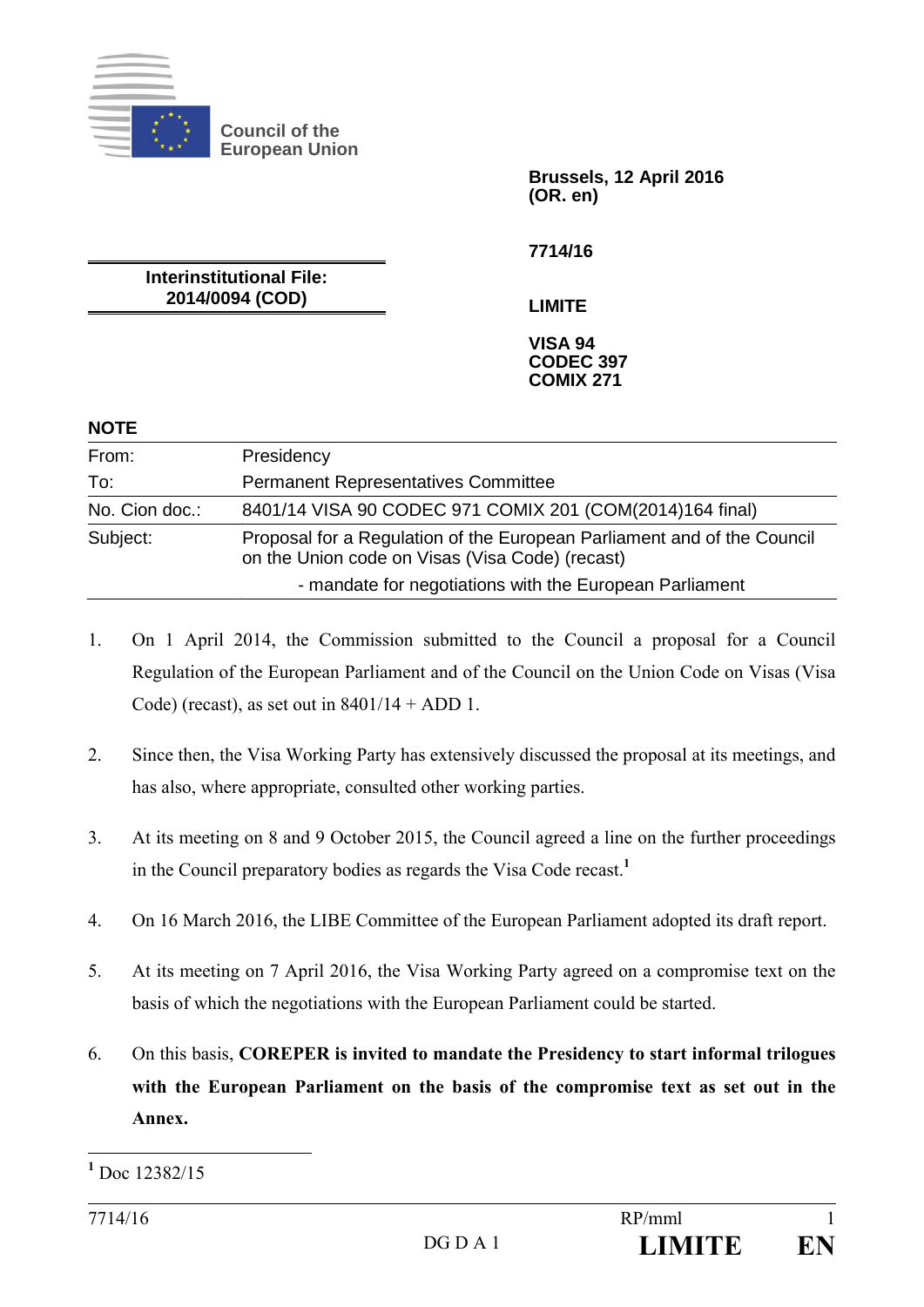7. In the Annex, the text of the draft Regulation as amended by the Working Party appears in **bold** (new text or "(...)" when text has been deleted)..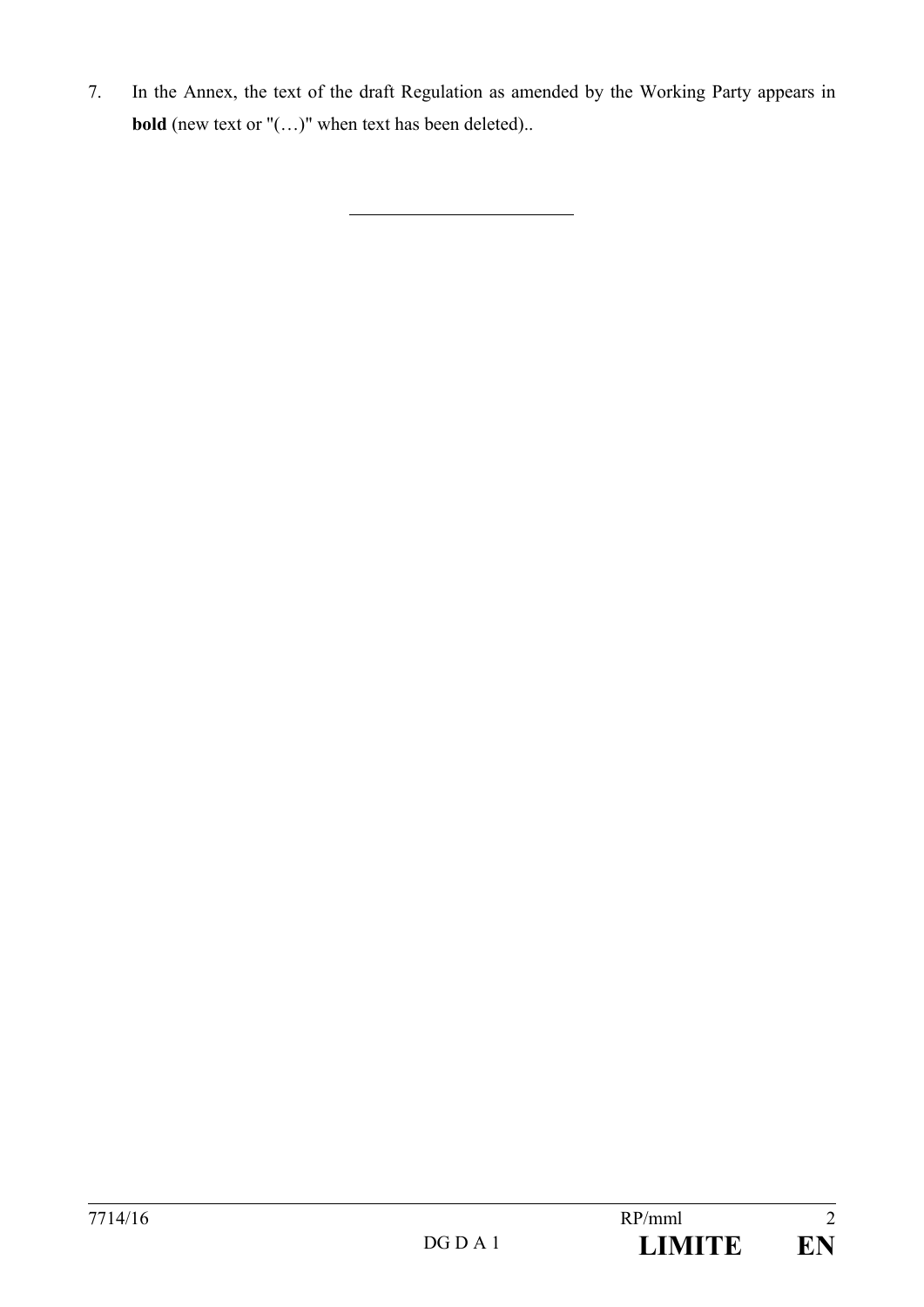#### Proposal for a

#### **REGULATION OF THE EUROPEAN PARLIAMENT AND OF THE COUNCIL**

#### **on the Union Code on Visas (Visa Code)**

#### **(recast)**

## *TITLE I*

#### *GENERAL PROVISIONS*

#### *Article 1*

#### **Subject matter and scope**

- 1. This Regulation establishes the conditions and procedures for issuing visas for intended stays on the territory of the Member States not exceeding 90 days in any 180 days period.
- 2. The provisions of this Regulation shall apply to any third-country national who must be in possession of a visa when crossing the external borders of the Member States pursuant to Council Regulation (EC) No 539/2001, without prejudice to:
	- (a) the rights of free movement enjoyed by third-country nationals who are family members of citizens of the Union;
	- (b) the equivalent rights enjoyed by third-country nationals and their family members, who, under agreements between the Union and its Member States, on the one hand, and these third countries, on the other, enjoy rights of free movement equivalent to those of Union citizens and members of their families.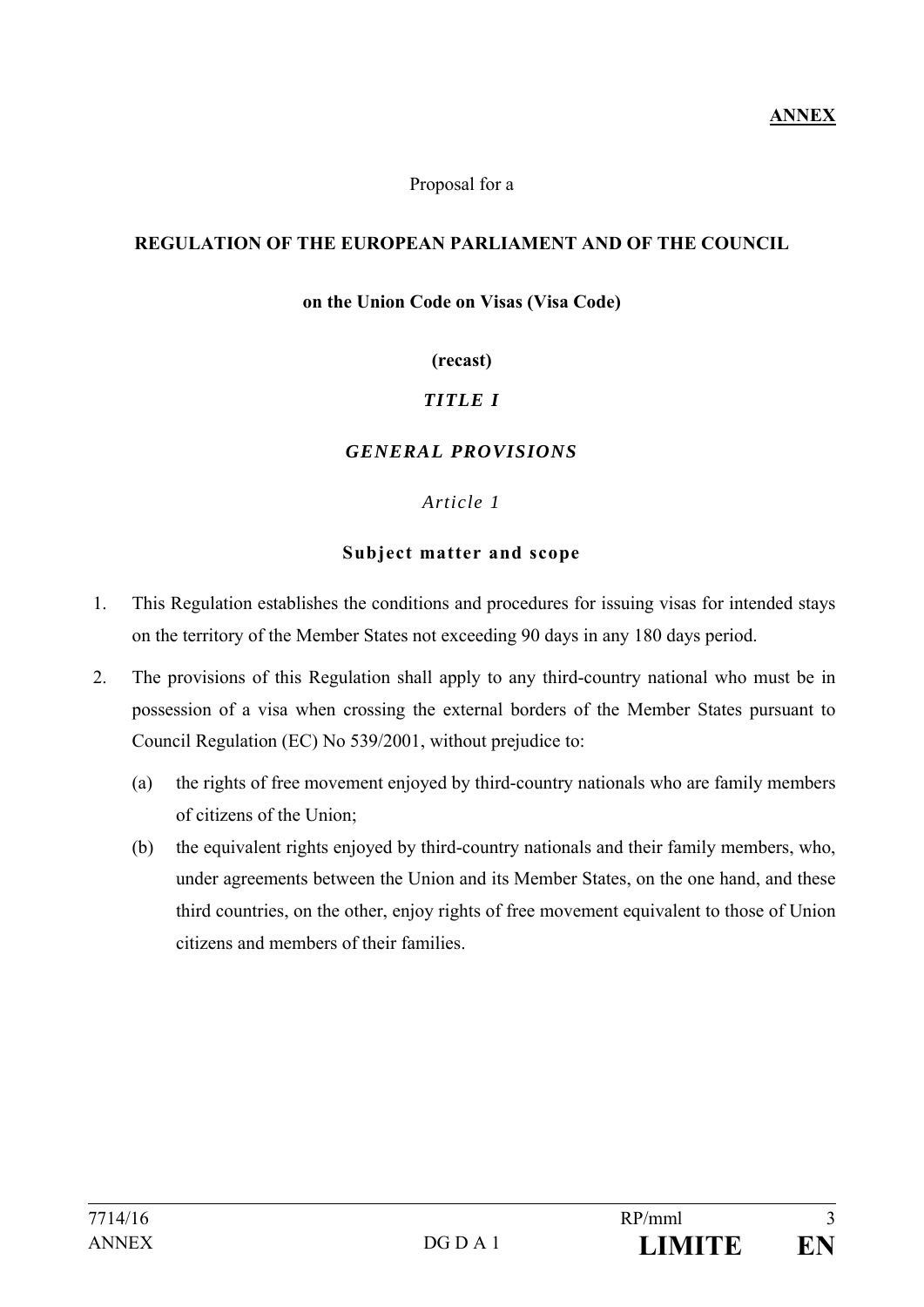3. This Regulation lists the third countries whose nationals are required to hold an airport transit visa by way of exception from the principle of free transit laid down in Annex 9 to the Chicago Convention on International Civil Aviation, and establishes the conditions and procedures for issuing visas for the purpose of transit through the international transit areas of Member States' airports.

# *Article 2*

# *Definitions*

For the purpose of this Regulation the following definitions shall apply:

1. 'third-country national' means any person who is not a citizen of the Union within the meaning of Article 20(1) of the TFEU;

- 2. 'visa' means an authorisation issued by a Member State with a view to:
	- (a) an intended stay on the territory of the Member States of a duration of no more than 90 days in any 180 days period; or
	- (b) transit through the international transit areas of airports of the Member States;

3. 'uniform visa' means a visa valid for the entire territory of the Member States;

4. 'visa with limited territorial validity' means a visa valid for the territory of one or more Member States but not all Member States;

5. 'airport transit visa' means a visa valid for transit through the international transit areas of one or more airports of the Member States;

6. ['touring visa'] means a visa as defined in Article  $3(2)$  of [Regulation No.../...];

7. **(…)** 

8. "VIS registered applicant" means a **visa** applicant whose data are registered in the Visa Information System;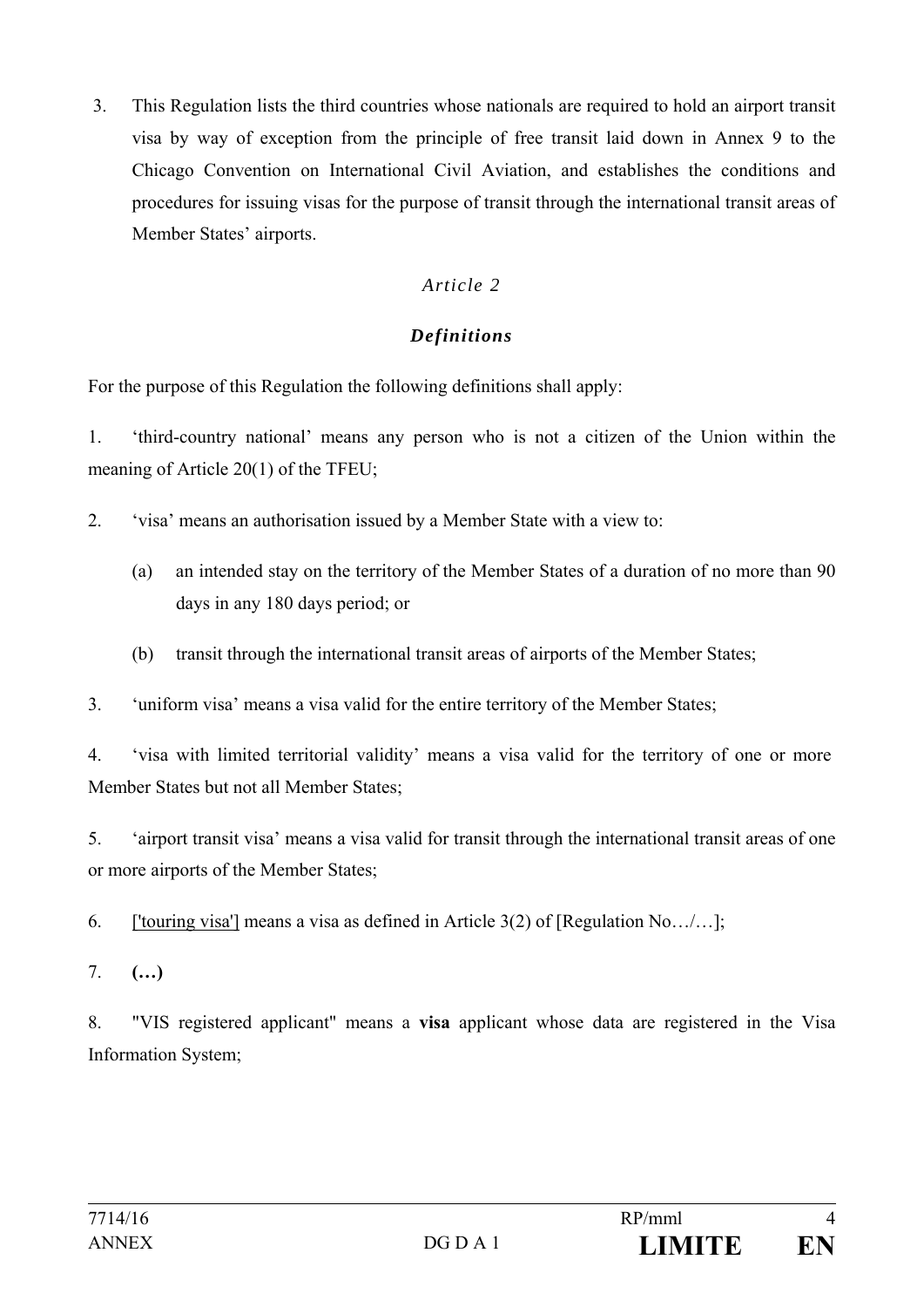9. "VIS registered regular traveller" means a visa applicant **whose data** are registered in the Visa Information System and who has obtained **at least three uniform** visas **or visas with limited territorial validity issued in accordance with Article 22(3) within the 24 months prior to the application or one multiple-entry uniform visa or visa with limited territorial validity issued in accordance with Article 22(3) valid for at least one year** within the **36** months prior to the application;

10. 'visa sticker' means the uniform format for visas as defined by Council Regulation (EC) No 1683/95;

11. 'recognised travel document' means a travel document recognised by one or more Member States for the purpose of crossing the external borders and affixing visas, under Decision No 1105/2011/EU of the European Parliament and of the Council;

12. **(…);**

13. 'separate sheet for affixing a visa' means the uniform format for forms for affixing the visa issued by Member States to persons holding travel documents not recognised by the Member State drawing up the form as defined by Council Regulation (EC) No 333/2002;

14. 'consulate' means a Member State's diplomatic mission or a Member State's consular post authorised to issue visas and headed by a career consular officer as defined by the Vienna Convention on Consular Relations of 24 April 1963;

15. 'application' means an application for a visa;

16. 'seafarer' means any person who is employed or engaged or works in any capacity on board a ship:

- to which the Maritime Labour Convention, 2006 applies **or**
- **navigating in international inland waters.**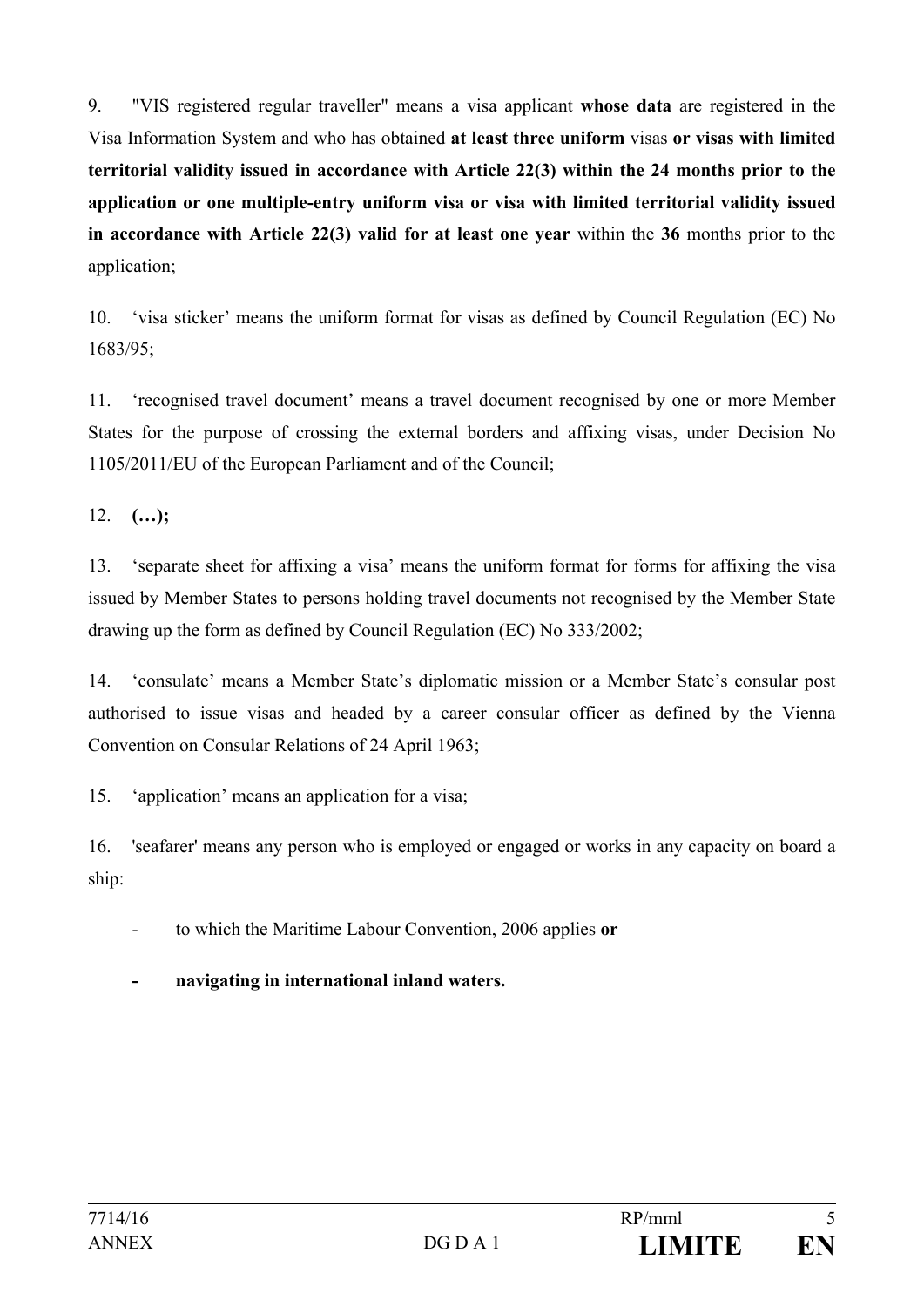# *TITLE II*

#### *AIRPORT TRANSIT VISA*

#### *Article 3*

#### **Third-country nationals required to hold an airport transit visa**

1. Nationals of the third countries **included in the common list referred to in paragraph 5b** shall be required to hold an airport transit visa when passing through the international transit areas of airports situated on the territory of the Member States.

2. **(…)**

3. Where there is a sudden and substantial influx of irregular immigrants**, a substantive increase in number of non-readmitted persons or a risk to the internal security**, a Member State may require nationals of third countries other than those referred to in paragraph 1 to hold an airport transit visa when passing through the international transit areas of airports situated on its territory. The duration of such a measure shall not exceed 12 months. The scope and duration of the airport transit visa requirement shall not exceed what is strictly necessary to respond to the sudden and substantial influx of irregular immigrants.

**4. (moved from paragraph 6)** The Member State may prolong the **(…)** airport transit visa requirement **(…)** where the lifting of the requirement would **create a risk of** substantial influx of irregular **immigrants, a risk of a substantive increase in number of non-readmitted persons or a risk to the internal security. Any subsequent prolongations shall not exceed 12 months.** 

**5. (moved from paragraph 4)** Where a Member State plans to introduce **or prolong** the airport transit visa requirement in accordance with paragraphs 3 **and 4**, it shall**,** as soon as possible **but not later than six weeks before the prolongation takes effect,** notify the Commission, and shall provide **(…) its analysis** regarding**, in particular**: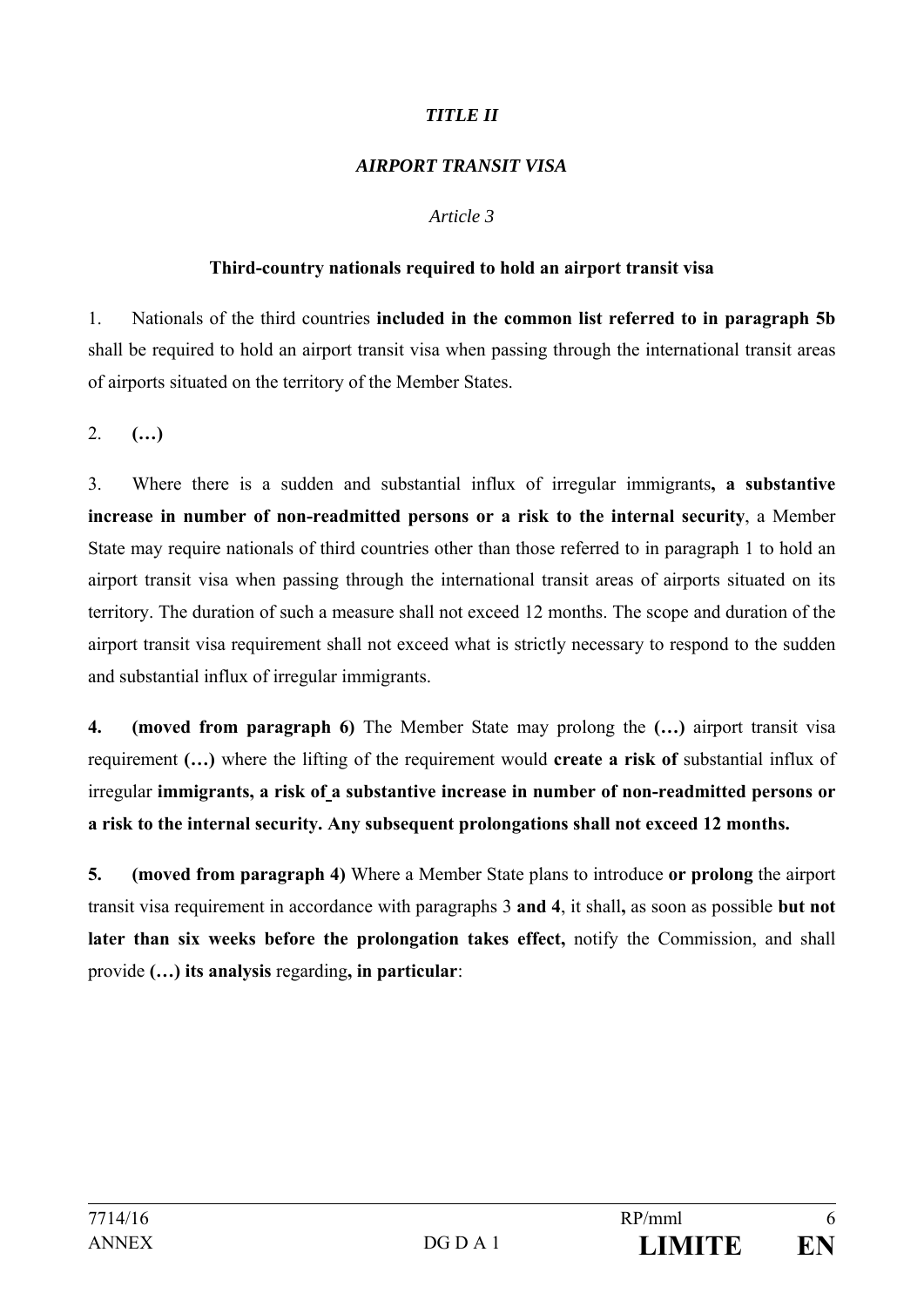- (a) the reason for the **(…)** airport transit visa requirement, substantiating the sudden and substantial influx of irregular immigrants **or the risk thereto**, **the substantive increase in number of non-readmitted persons or the risk thereto, or the risk to the internal security**;
- (b) the scope and duration of the planned introduction **or prolongation** of the airport transit visa requirement.

**The Member State shall also notify the Commission of withdrawals of an airport transit visa requirement.** 

**5b. A common list of third countries whose nationals are required to be in possession of an airport transit visa when passing through the international transit area of airports situated on the territory of the Member States shall be established by the Commission by means of implementing acts. When establishing the common list, the Commission shall take into consideration:** 

- **(i) A substantial influx of irregular immigrants or the risks thereto, (…) a substantive increase in number of non-readmitted persons or the risk thereto and the risks to the internal security of the Member States, and**
- **(ii) the notifications referred to in paragraph 5.**

**5c. The Commission shall by means of implementing acts amend the common list referred to in paragraph (5b) in order to respond to a situation or risks referred to in point (i) of paragraph (5b) or to take into account the notifications referred to in point (ii) of paragraph (5b). The Commission shall at least yearly assess the need for such an amendment.**

6. **(…)**

7. The Commission shall, on an annual basis, inform the European Parliament and the Council about the implementation of this Article.

8. The following categories of persons shall be exempt from the requirement to hold an airport transit visa provided for in paragraphs 1 and 3: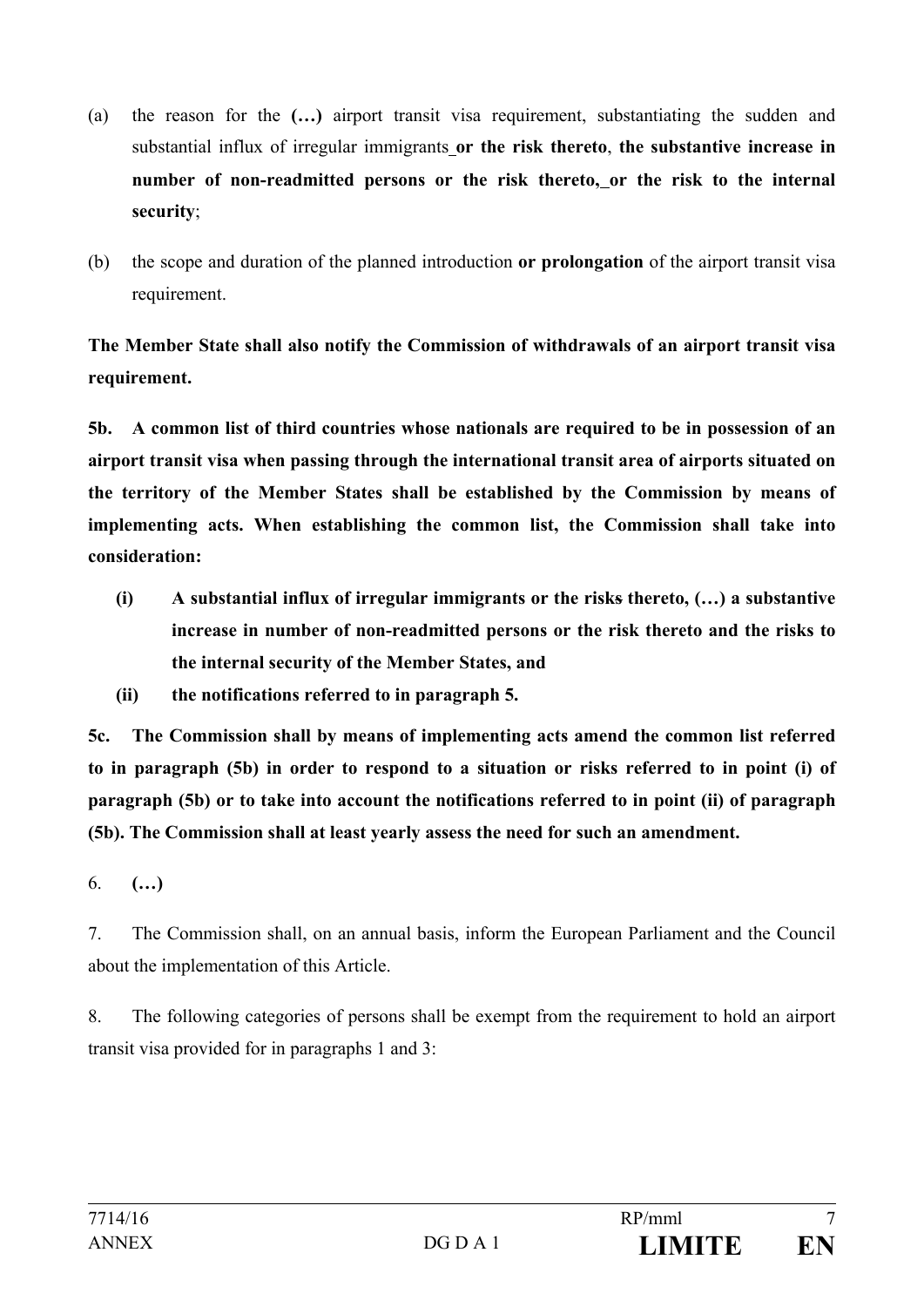(a) holders of a valid uniform visa, [touring visa], national long-stay visa or residence permit issued by a Member State;

(b) third-country nationals holding a valid residence permit issued by a Member State which does not take part in the adoption of this Regulation or by a Member State which does not yet apply the provisions of the Schengen acquis in full, or third country nationals holding one of the valid residence permits listed in **the implementing act referred to in paragraph 9** issued by Andorra, Canada, Japan, San Marino or the United States of America guaranteeing the holder's unconditional readmission, or holding a residence permit for the Caribbean parts of the Kingdom of the Netherlands (Aruba, Curaçao, Sint Maarten, Bonaire, Sint Eustatius and Saba);

(c) third-country nationals holding a valid visa for a Member State which does not take part in the adoption of this Regulation, or for a Member State which does not yet apply the provisions of the Schengen acquis in full, or for a country party to the Agreement on the European Economic Area, or for Canada, Japan or the United States of America, or holders of a valid visa for the Caribbean parts of the Kingdom of the Netherlands (Aruba, Curaçao, Sint Maarten, Bonaire, Sint Eustatius and Saba), when travelling to the issuing country or to any other third country, or when, having used the visa, returning from the issuing country;

(d) family members of citizens of the Union as referred to in Article 3 of Directive 2004/38/EC;

(e) holders of diplomatic **(…)** passports;

(f) flight crew members who are nationals of a contracting Party to the Chicago Convention on International Civil Aviation.

9. **A list of valid residence permits entitling the holder to transit through the airports of Member States without being required to hold an airport transit visa shall be established and amended by the Commission by means of implementing act.** 

**10. The implementing acts referred to in paragraphs 5b, 5c and 9 shall be adopted in accordance with the examination procedure referred to in Article 51(2). (…)**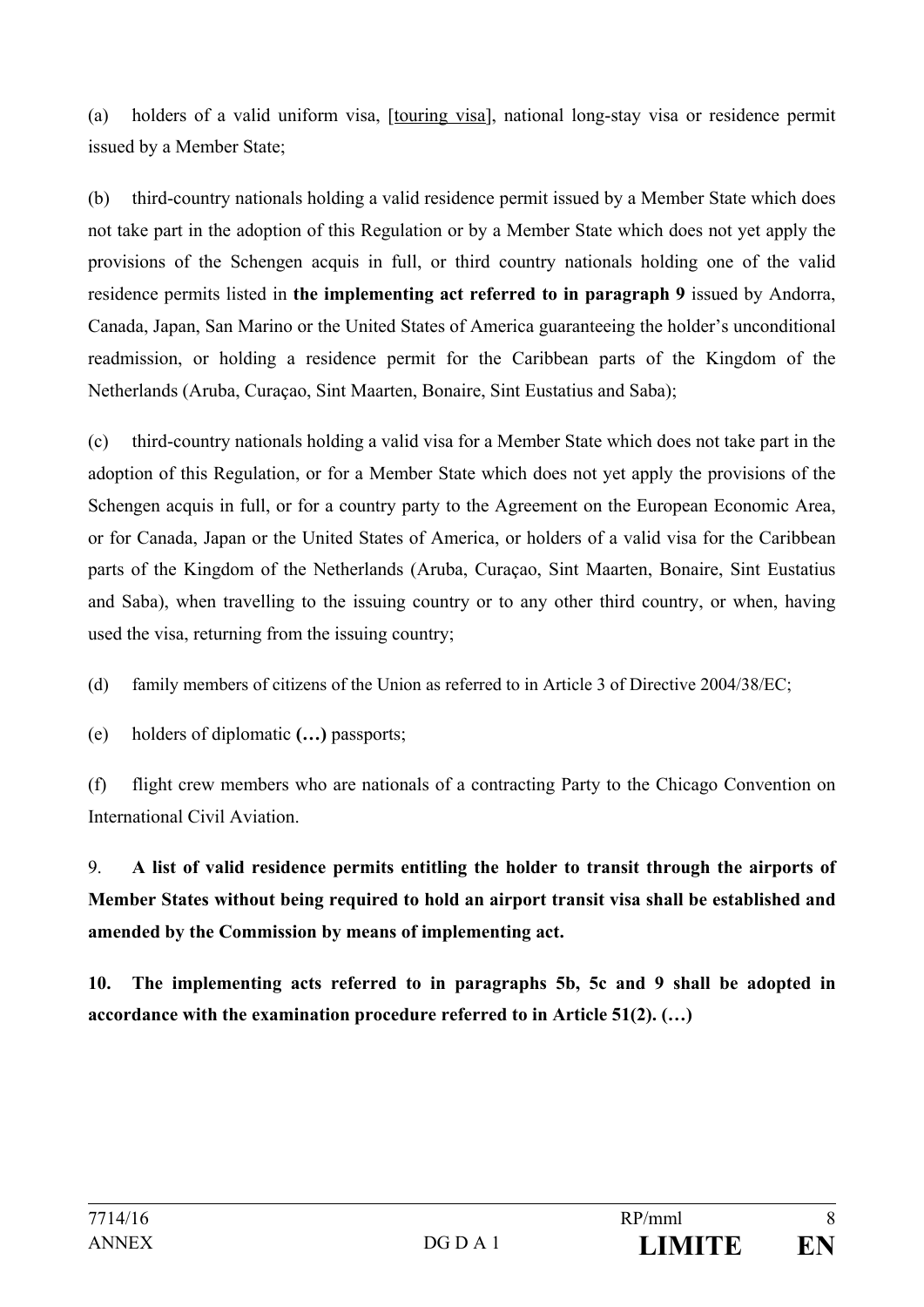# *TITLE III*

# *CONDITIONS AND PROCEDURES FOR*

# *ISSUING VISAS*

# *CHAPTER I*

# *AUTHORITIES TAKING PART IN THE PROCEDURES RELATING TO APPLICATIONS*

## *Article 4*

# **Authorities competent for taking part in the procedures relating to applications**

1. Applications shall be examined and decided on by consulates.

2. By way of derogation from paragraph 1, applications may be examined and decided on at the external borders of the Member States by the authorities responsible for checks on persons, in accordance with Articles 32 **(…)** and 34.

3. In the non-European overseas territories of Member States, applications may be examined and decided on by the authorities designated by the Member State concerned.

4. A Member State may require the involvement of authorities other than the ones referred to in paragraphs 1 and 2 in the examination of and decision on applications.

5. A Member State may require to be consulted or informed by another Member State in accordance with Articles 19 and 28.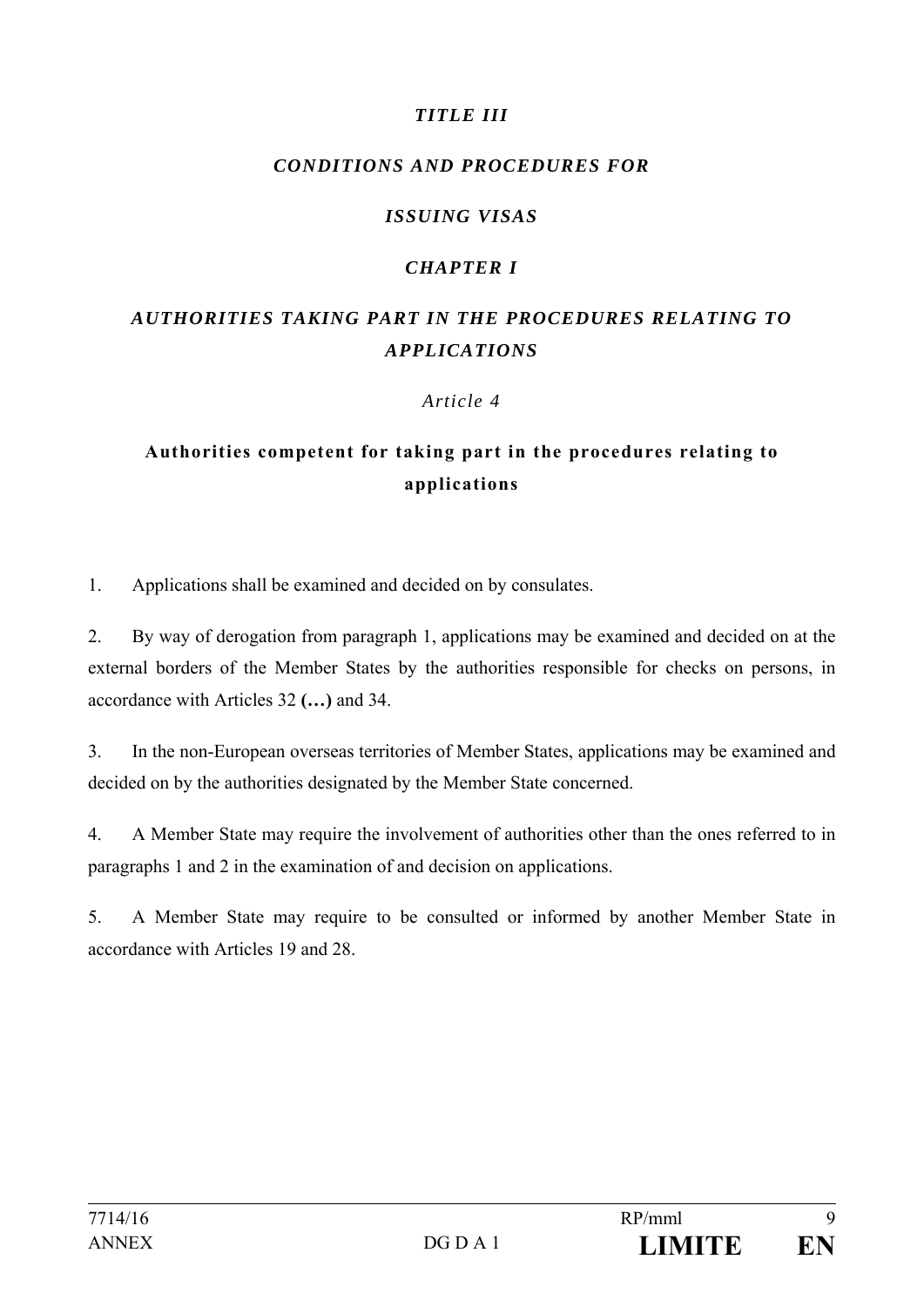#### **Member State competent for examining and deciding on an application**

1. The Member State competent for examining and deciding on an application for a uniform visa shall be:

(a) the Member State whose territory constitutes the sole destination of the visit(s);

(b) if the visit includes more than one destination, or if several separate visits are to be carried out within a period of two months, the Member State whose territory constitutes the main destination of the visit(s) in terms of the length **or purpose** of stay **(…)**;

(c) if no main destination can be determined, the Member State whose external border the applicant intends to cross in order to enter the territory of the Member States.

2. If the Member State that is competent in accordance with paragraph 1 **(b) or (c) (…)** is neither present nor represented **in accordance with Article 39** in the third country where the applicant **legally resides or is legally present as referred to in Article 6, the applicant is entitled to lodge the application at the consulate of one of the Member States of destination, in order of planned travel itinerary.**

3. The Member State competent for examining and deciding on an application for an airport transit visa shall be:

(a) in the case of a single airport transit, the Member State on whose territory the transit airport is situated, or

(b) in the case of double or multiple airport transit, the Member State on whose territory the first transit airport is situated.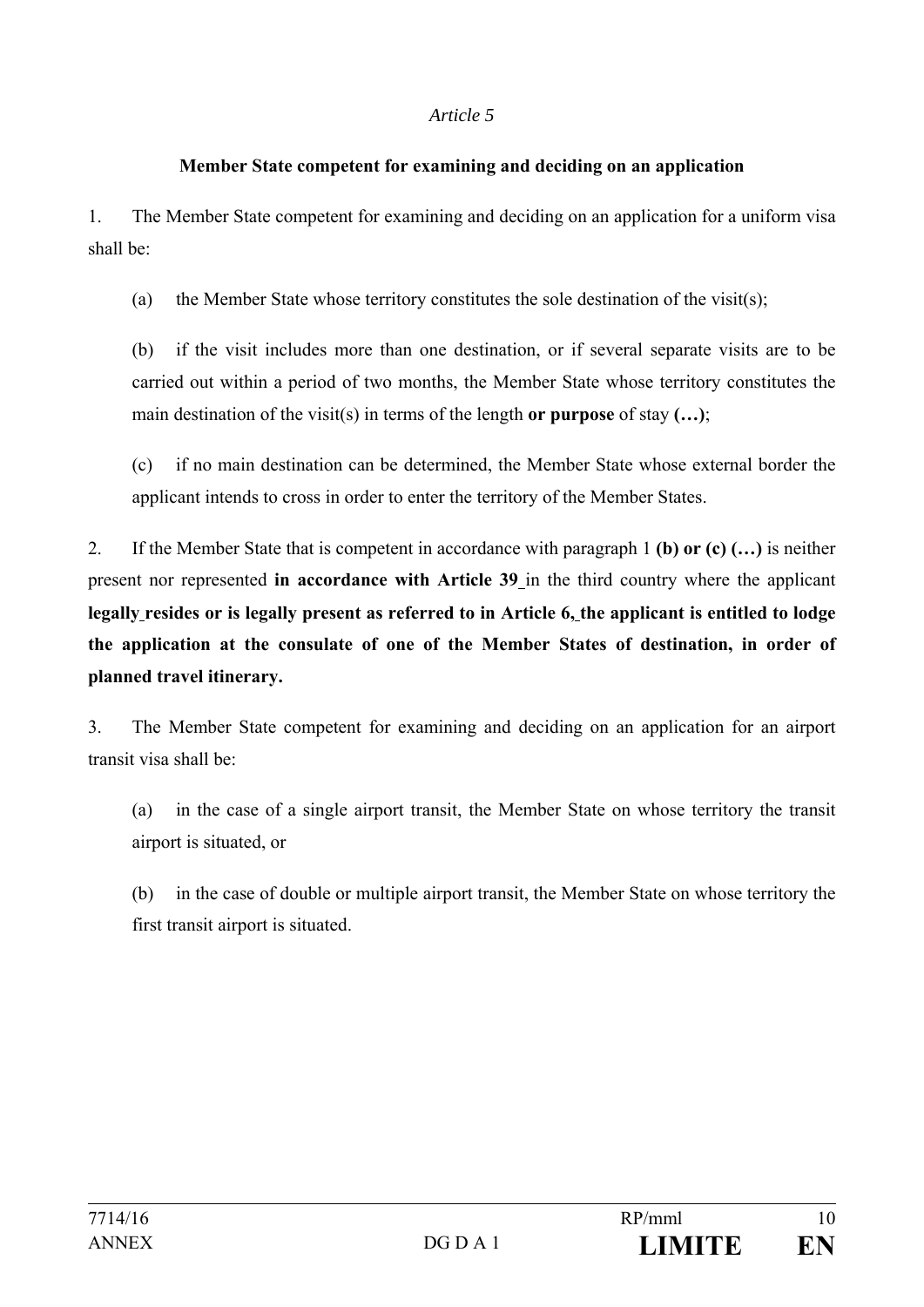## **Consular territorial competence**

1. An application shall be examined and decided on by the consulate of the competent Member State in whose jurisdiction the applicant legally resides.

2. A consulate of the competent Member State shall examine and decide on an application lodged by a third-country national legally present but not residing in its jurisdiction, if the applicant has provided justification for lodging the application at that consulate.

# *Article 7*

# **Competence to issue visas to third-country nationals legally present within the territory of a Member State**

1. Third-country nationals who are legally present in the territory of a Member State and who are required to hold a visa to enter the territory of one or more other Member States shall apply for a visa at the consulate of the Member State that is competent in accordance with Article 5.

2. Third-country nationals who have lost their travel document, or from whom this document has been stolen, while staying in the territory of a Member State, may leave that territory, **without any visa or other authorisation**, on the basis of a valid travel document entitling them to cross the border issued by a consulate of their country of nationality **and the presentation of a declaration of loss or theft of the travel document holding the visa issued by the competent authorities (…).** 

3. Where the third-country national, referred to in paragraph 2, intends to continue travelling in the Schengen area**, he shall apply for a visa at** the authorities in the Member State where he declares the loss or theft of his travel document **(…). The period** of validity **of the visa and the length of the authorized stay shall be based on the intended stay and the data registered in the VIS, while taking account of the validity of the new travel document referred to in paragraph 2. The consultation of central authorities, referred to in Article 19, shall not apply.**

**3a. Member States shall notify to the Commission the authorities competent for processing visa applications in the cases referred to in paragraph 3.**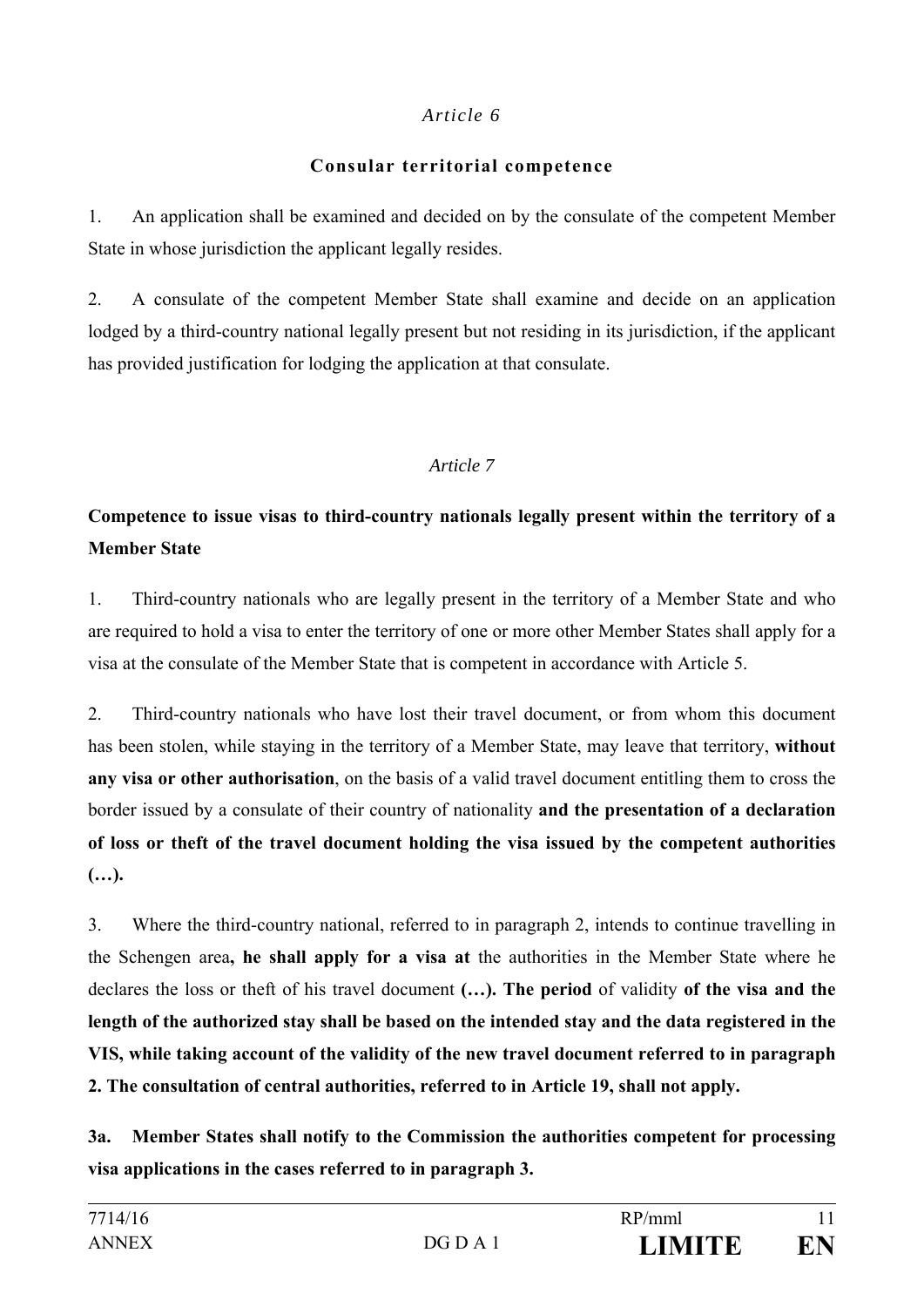# *CHAPTER II*

# *APPLICATION*

## *Article 8*

# **Practical modalities for lodging an application**

1. Applications **shall** be lodged **no more than 9 months for seafarers in the performance of their duties and no more than** six months **for other applicants** before and**, as a rule,** no later than 15 calendar days before the start of the intended visit.

2. Consulates may require applicants to obtain an appointment for the lodging of an application. The appointment shall, as a rule, take place within a period of two weeks from the date when the appointment was requested.

3. **(…)** 

4. The consulate shall allow to lodge the application either without prior appointment or with an **(…)** appointment **arranged as soon as possible** to family members of Union citizens as referred to in Article 3 of Directive 2004/38/EC.

5. In justified cases of urgency, the consulate **may** allow applicants to lodge their applications either without appointment, or an immediate appointment shall be given.

6. Applications may, without prejudice to Article 12, be lodged **by**:

(a) **(…)** the applicant;

(b) **(…)** an accredited commercial intermediary referred to in Article 43 or

(c) **a** professional, cultural, sports or educational association or institution **on behalf of their members**.

7. An applicant shall not be required to appear in person at more than one location in order to lodge an application.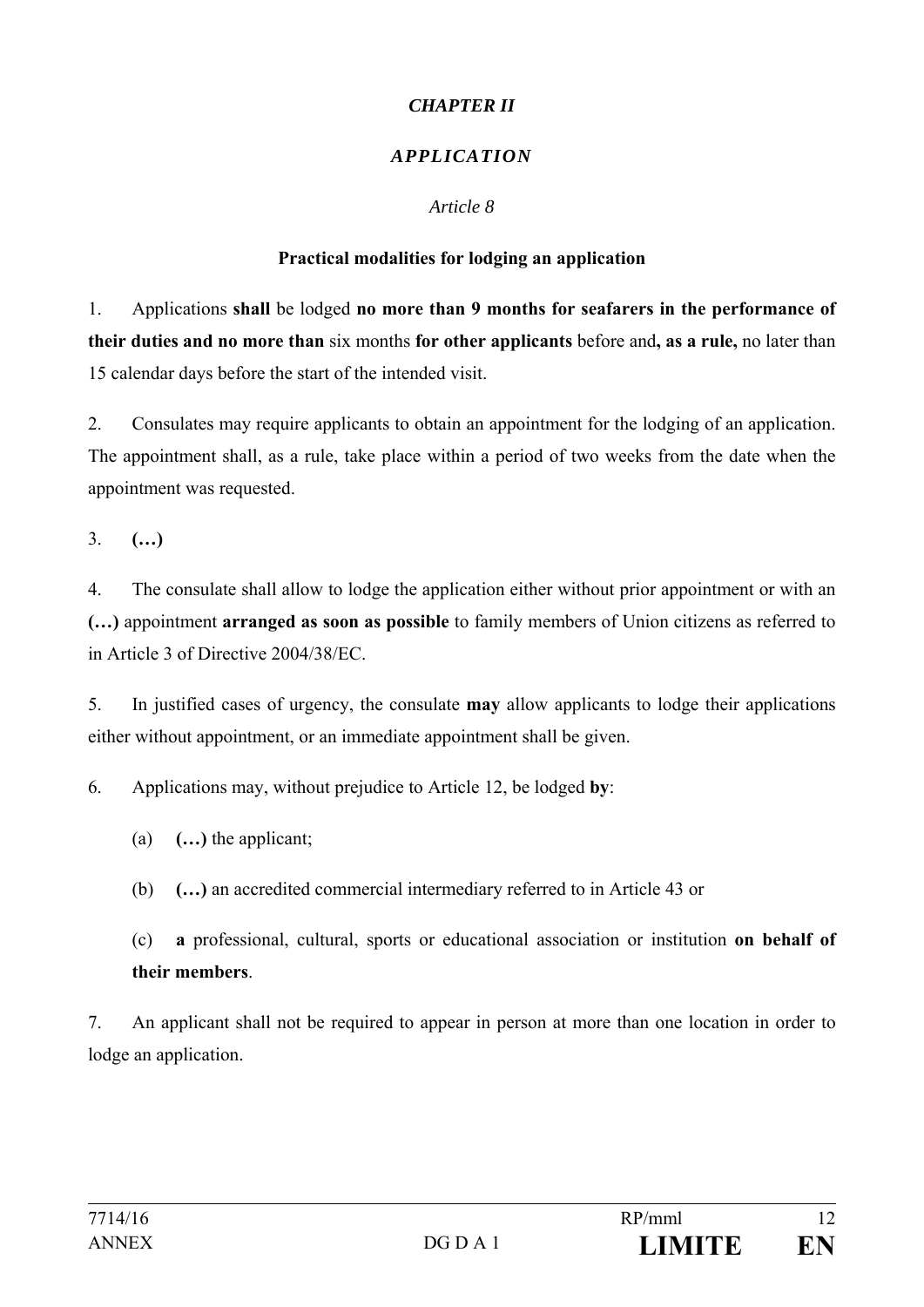#### **General rules for lodging an application**

1. Applicants shall appear in person **when lodging an application** for the collection of fingerprints, in accordance with Article 12 (2) (3) **and (7)(b).**

2. VIS registered applicants shall not be required to appear in person when lodging an application, where **either** their fingerprints have been entered into the VIS less than 59 months before **or the information on their permanent impossibility to deliver fingerprints has been registered in the VIS less than 59 months before**.

3. When lodging the application, the applicant shall:

- (a) present an application form in accordance with Article 10;
- (b) present a travel document in accordance with Article 11;

(c) present a photograph in accordance with the standards set out in Regulation (EC) No 1683/95 or, where the VIS is operational pursuant to Article 48 of Regulation (EC) No 767/2008, in accordance with the standards set out in Article 12 of this Regulation;

(d) allow the collection of his fingerprints in accordance with Article 12, where applicable;

- (e) pay the visa fee in accordance with Article 14;
- (f) provide supporting documents in accordance with Article 13 and Annex II.

**(g) where applicable, produce proof of possession of adequate and valid travel medical insurance in accordance with Article 14a.**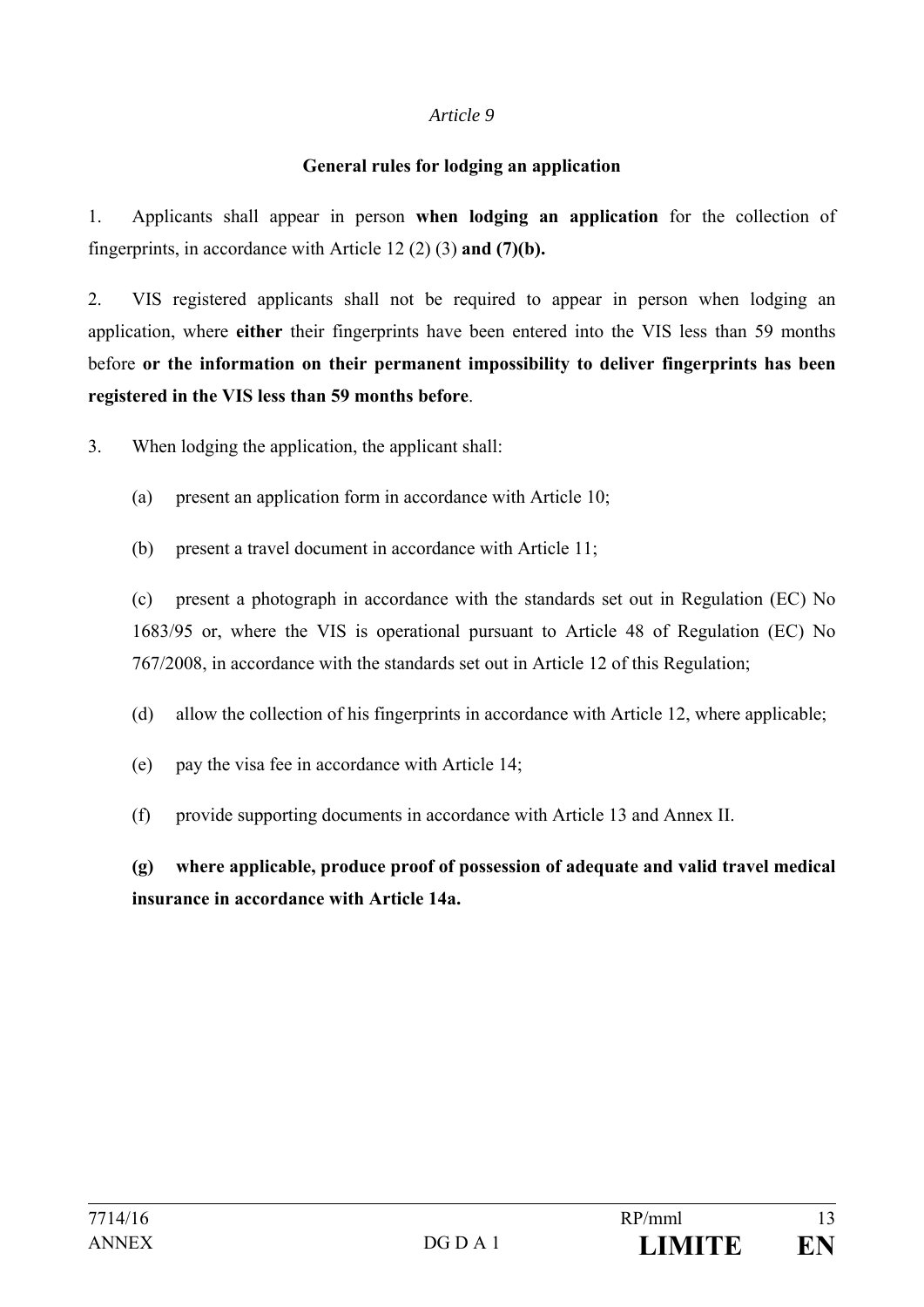#### **Application form**

1. Each applicant shall submit a manually or electronically completed and signed application form, as set out in Annex I. Persons included in the applicant's travel document shall submit a separate application form. Minors shall submit an application form signed by a person exercising permanent or temporary parental authority or legal guardianship.

2. The content of the electronic version of the application form, if applicable, shall be as set out in Annex I.

3. Consulates shall make the application form widely available and easily accessible to applicants free of charge.

4. The form shall as a minimum be available in the following languages:

- (a) the official language(s) of the Member State for which a visa is requested; and
- (b) the official language(s) of the host country.

In addition to the language(s) referred to in point (a), the form may be made available in any other official language(s) of the institutions of the European Union.

5. **(…).**

6. The translation of the application form into the official language(s) of the host country shall be produced under local Schengen cooperation as set out in Article 46.

7. The consulate shall inform applicants of the language(s) which may be used when filling in the application form.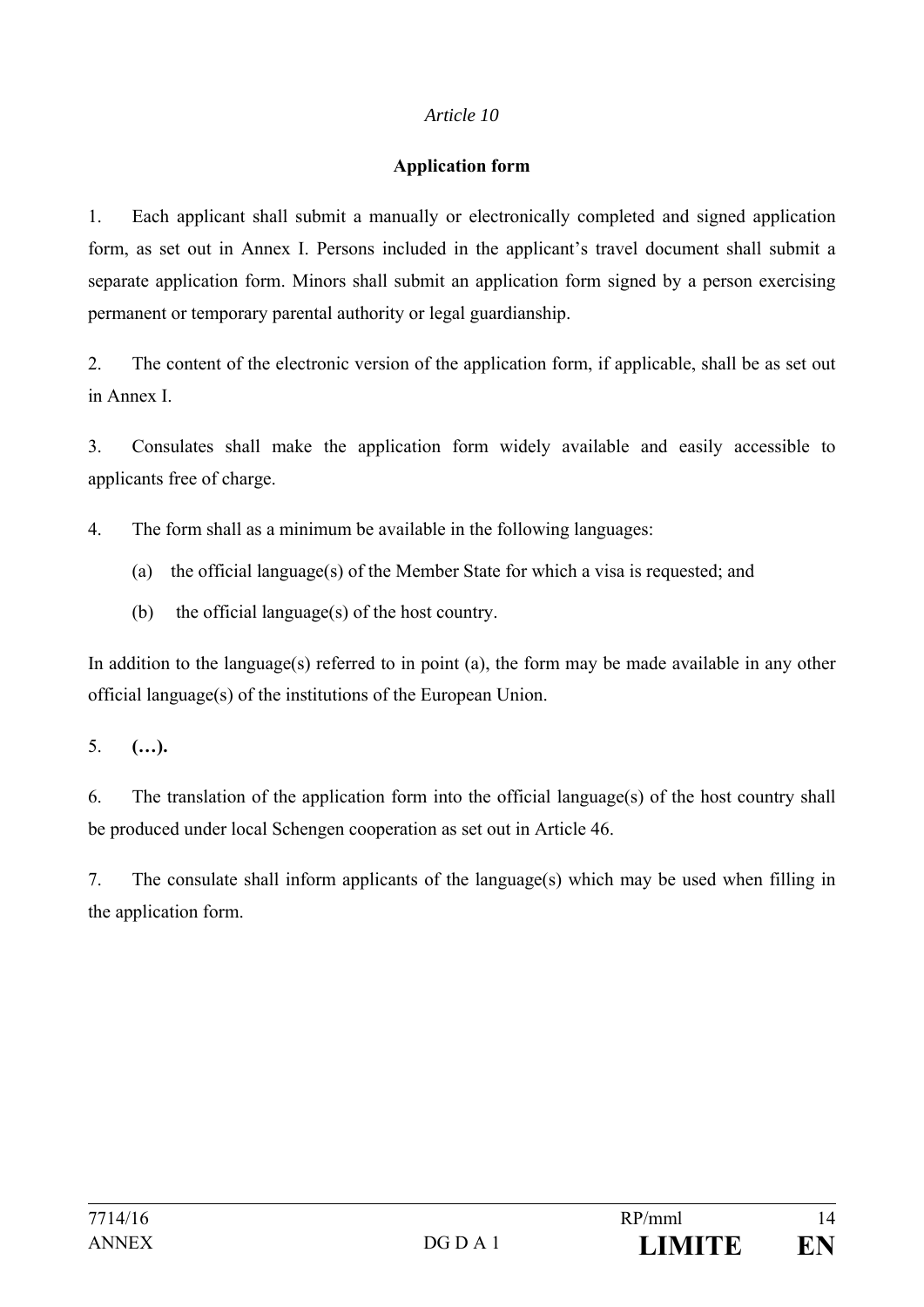#### **Travel document**

The applicant shall present a **(…)** travel document satisfying the following criteria:

- (a) without prejudice to Article 21(2), it shall be valid for at least three months after the intended date of departure from the territory of the Member States or, in the case of several visits, after the last intended date of departure from the territory of the Member States. However, in a justified case of emergency, this obligation may be waived;
- (b) it shall contain at least **(…) two consecutive** blank **(…) pages**, and if several applicants are covered by the same travel document it shall contain **(…) two consecutive** blank **(…) pages** per applicant;
- (c) it shall have been issued within the previous 10 years.

# *Article 12*

#### **Biometric identifiers**

1. Member States shall collect biometric identifiers of the applicant comprising a photograph of him and his 10 fingerprints in accordance with the safeguards laid down in the Council of Europe's Convention for the Protection of Human Rights and Fundamental Freedoms, in the Charter of Fundamental Rights of the European Union and in the United Nations Convention on the Rights of the Child.

2. At the time of submission of the first application, the following biometric identifiers of the applicant shall be collected:

- a photograph, scanned or taken at the time of application, and
- his 10 fingerprints taken flat and collected digitally.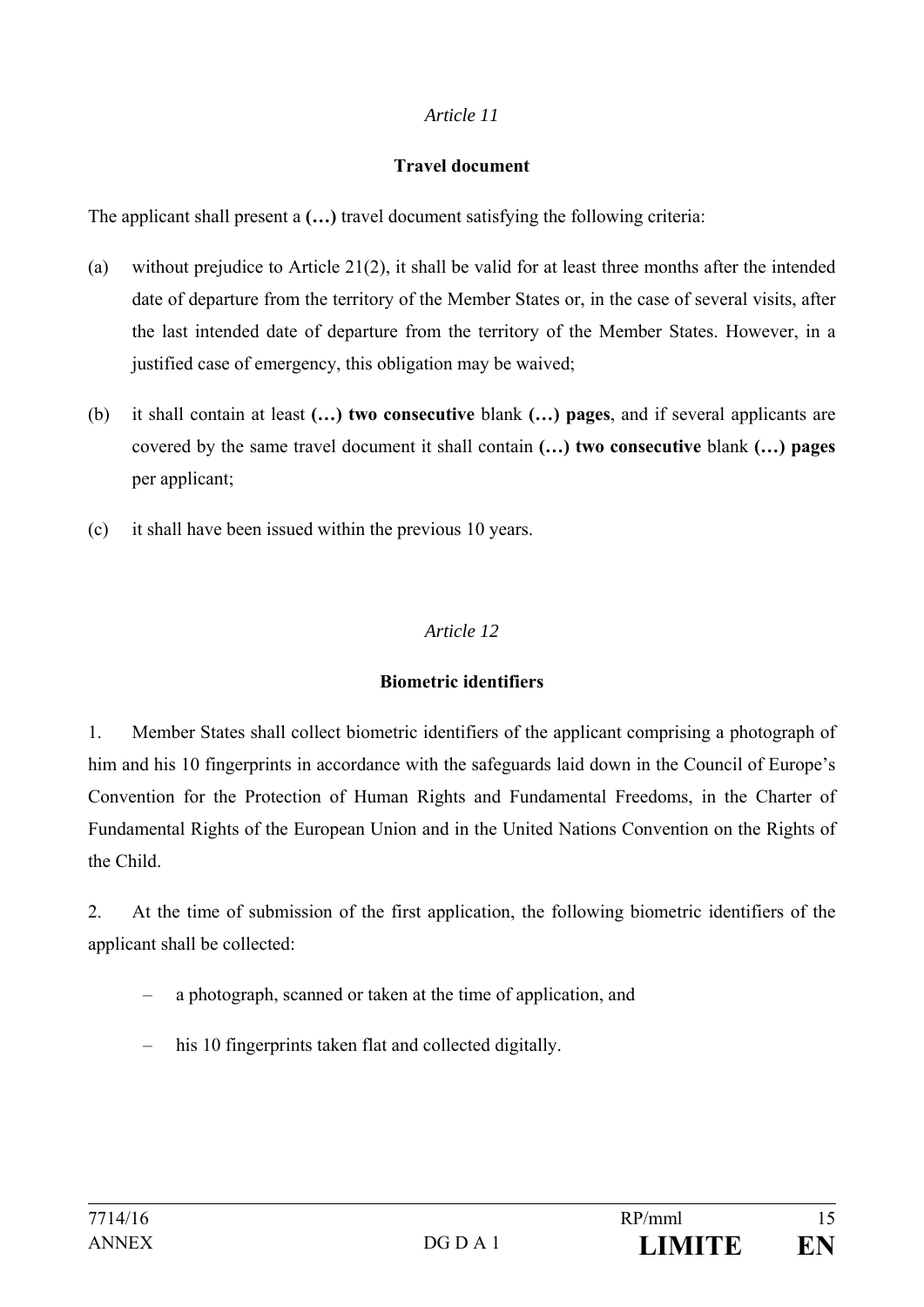3. Where fingerprints collected from the applicant as part of an earlier application for a short stay visa or a [touring visa] were entered in the VIS for the first time less than 59 months before the date of the new application, they shall be copied to the subsequent application.

However, where there is reasonable doubt regarding the identity of the applicant, the consulate shall collect fingerprints within the period specified in the first subparagraph.

Furthermore, if at the time when the application is lodged, it cannot be immediately confirmed that the fingerprints were collected within the period specified in the first subparagraph, the applicant may request that they be collected.

4. In accordance with Article 9(5) of Regulation (EC) No 767/2008, the photograph attached to each application shall be entered in the VIS.

The technical requirements for the photograph shall be in accordance with the international standards as set out in the International Civil Aviation Organization (ICAO) document 9303 Part 1, 6th edition.

5. Fingerprints shall be taken in accordance with ICAO standards and Commission Decision 2006/648/EC.

6. The biometric identifiers shall be collected by qualified and duly authorised staff of the authorities competent in accordance with Article 4(1), (2) and (3). Under the supervision of the consulates, the biometric identifiers may also be collected by qualified and duly authorised staff of an honorary consul as referred to in Article 40 or of an external service provider as referred to in Article 41. The Member State(s) concerned shall, where there is any doubt, provide for the possibility of verifying at the consulate fingerprints which have been taken by the external service provider.

- 7. The following applicants shall be exempt from the requirement to give fingerprints:
	- (a) children under the age of 12;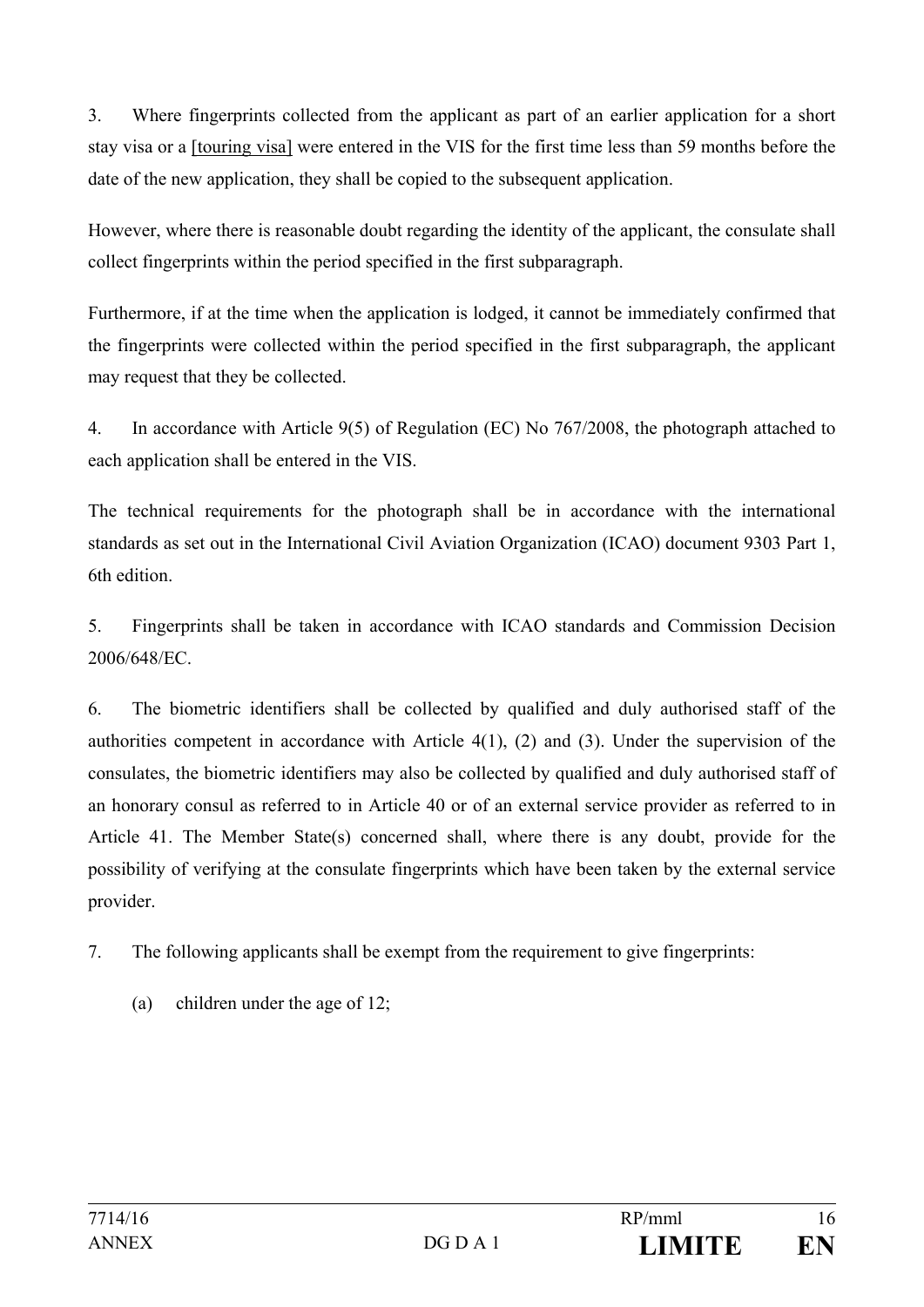(b) persons for whom fingerprinting is physically impossible. If the fingerprinting of fewer than 10 fingers is possible, the maximum number of fingerprints shall be taken. However, should the impossibility be temporary, the applicant shall be required to give the fingerprints at the following application. The authorities competent in accordance with Article 4(1), (2) and (3) shall be entitled to ask for further clarification of the grounds for the temporary impossibility. Member States shall ensure that appropriate procedures guaranteeing the dignity of the applicant are in place in the event of there being difficulties in enrolling;

(c) heads of State or government and members of a national government with accompanying spouses, and the members of their official delegation when they are invited by Member States' governments or by international organisations for an official purpose;

(d) sovereigns and other senior members of a royal family, when they are invited by Member States' governments or by international organisations for an official purpose.

8. In the cases referred to in paragraph 7, the entry 'not applicable' shall be introduced in the VIS in accordance with Article 8(5) of Regulation (EC) No 767/2008.

#### *Article 13*

#### **Supporting documents**

- 1. When applying for a uniform visa, the applicant shall present:
	- (a) documents indicating the purpose of the journey;

(b) documents in relation to accommodation, or proof of sufficient means to cover his accommodation;

(c) documents indicating that the applicant possesses sufficient means of subsistence both for the duration of the intended stay and for the return to his country of origin or residence, or for the transit to a third country into which he is certain to be admitted, or that he is in a position to acquire such means lawfully, in accordance with Article  $5(1)(c)$  and (3) of Regulation (EC) No 562/2006 of the European Parliament and of the Council;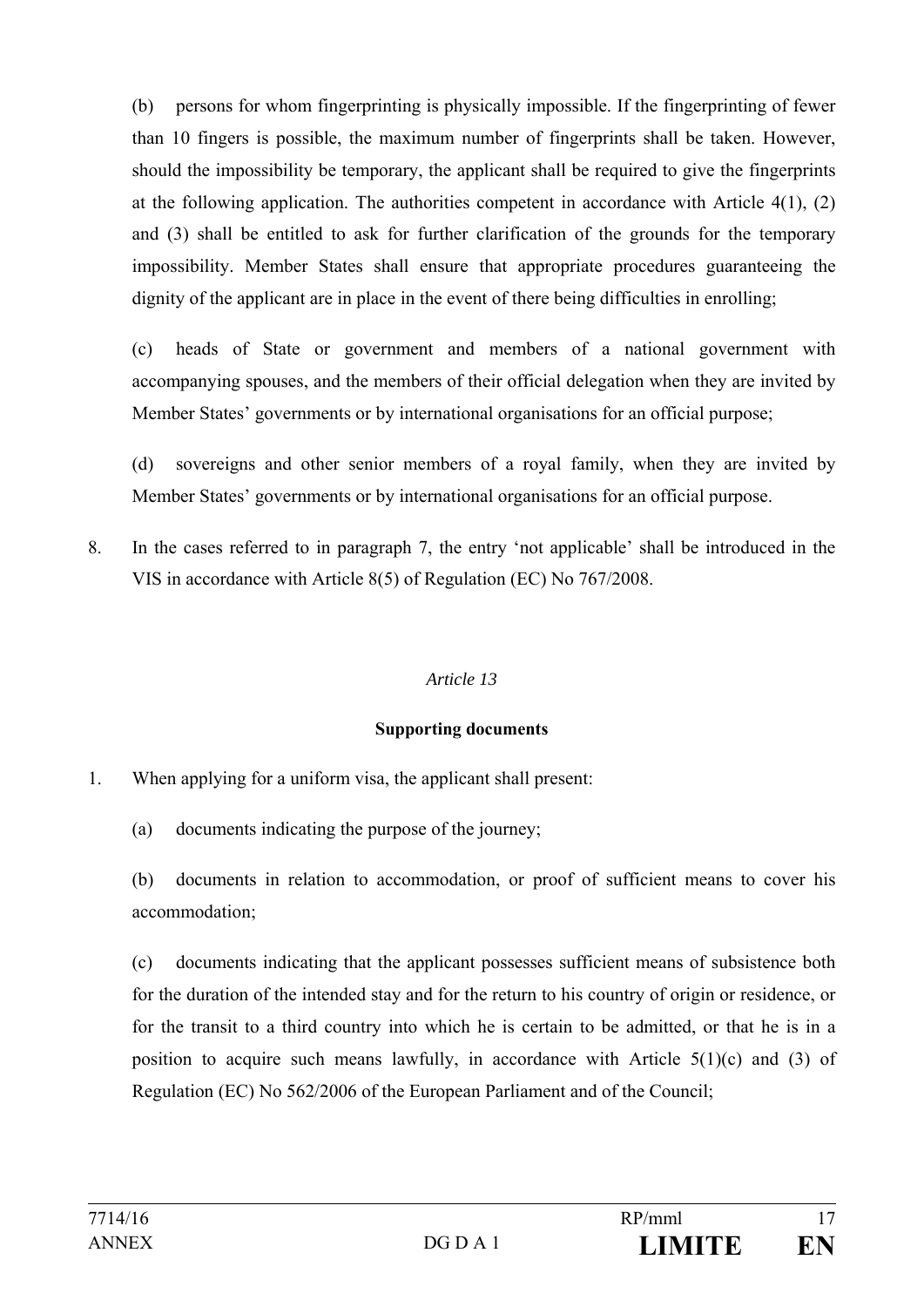(d) information enabling an assessment of the applicant's intention to leave the territory of the Member States before the expiry of the visa applied for.

2. Points (b) and (c) **(…)** of paragraph 1 **shall** not apply to applicants who are VIS registered regular travellers, who have lawfully used the **(…) visas and are nationals of countries included in the common list of third countries that cooperate on readmission with regard to the criteria set out in paragraph 2a.** 

**2a. A list of countries that cooperate on readmission whose nationals shall benefit of the procedural facilitations referred to in paragraph 2 and Articles 14(3)(d), 18(2) and 21(3) and (4) shall be adopted by the Commission by means of an implementing act at the latest one year after the entry into force of this Regulation.** 

**When establishing the list, the Commission shall take into consideration:** 

- **(a) Existence of EU Readmission Agreements and practical experiences of Member States in the implementation of these agreements,**
- **(b) Existence of bilateral readmission agreements and practical experiences of Member States in the implementation of these agreements,**
- **(c) Practical experiences of Member States in their cooperation with third country authorities in view of** 
	- **(i) timely identification of persons subject of a return decision;**
	- **(ii) recognition of the European travel document for the return of illegally staying third-country nationals (EU Laissez Passer);**
	- **(iii) timely delivery of the necessary travel documents;**
	- **(iv) timely fulfilment of other administrative requirements;**
	- **(v) organising and agreeing swiftly on practical modalities for effective readmission;**
	- **(vi) the acceptance of charter flights and joint return flights.**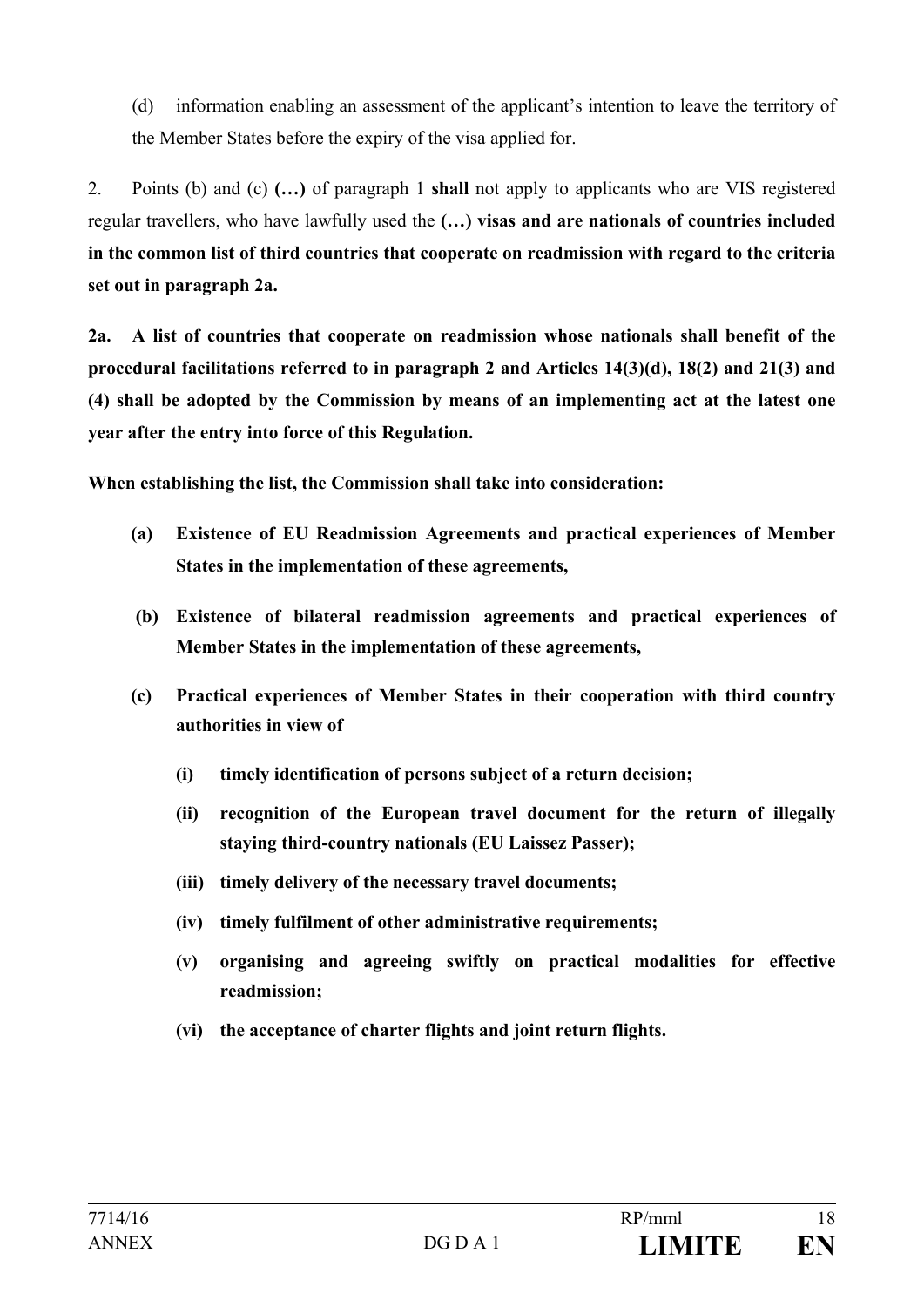**2b. A Member State may suspend the application of the procedural facilitations referred to in Articles 13(2), 14(3)(d), 18(2) and 21(3) and (4) to nationals of a country included in the list referred to in paragraph 2a, if such Member State experiences practical problems with that country with regard to at least one of the criteria referred to in paragraph 2a(c). The suspension shall not exceed 12 months.** 

**2c. When suspending the application of Articles 13(2), 14(3)(d), 18(2) and 21(3) and (4), the Member State shall immediately notify the Commission. The Commission shall without delay inform the Member States thereof.** 

**The Commission shall, by means of implementing act, swiftly remove a third country from the list if the Commission has been notified within the last 12 months at least by four Member States representing more than 35% of the population of the Member States or representing more than 35% of the return decisions issued to the nationals of that third country [based on available statistics of all Members States for the last 12 months]. The Commission shall in any event assess the need for amending the list at least on a yearly basis.** 

**2d. The implementing acts referred to in paragraph 2a and 2c shall be adopted in accordance with the examination procedure referred to in Article 51(2).** 

3. **(…)**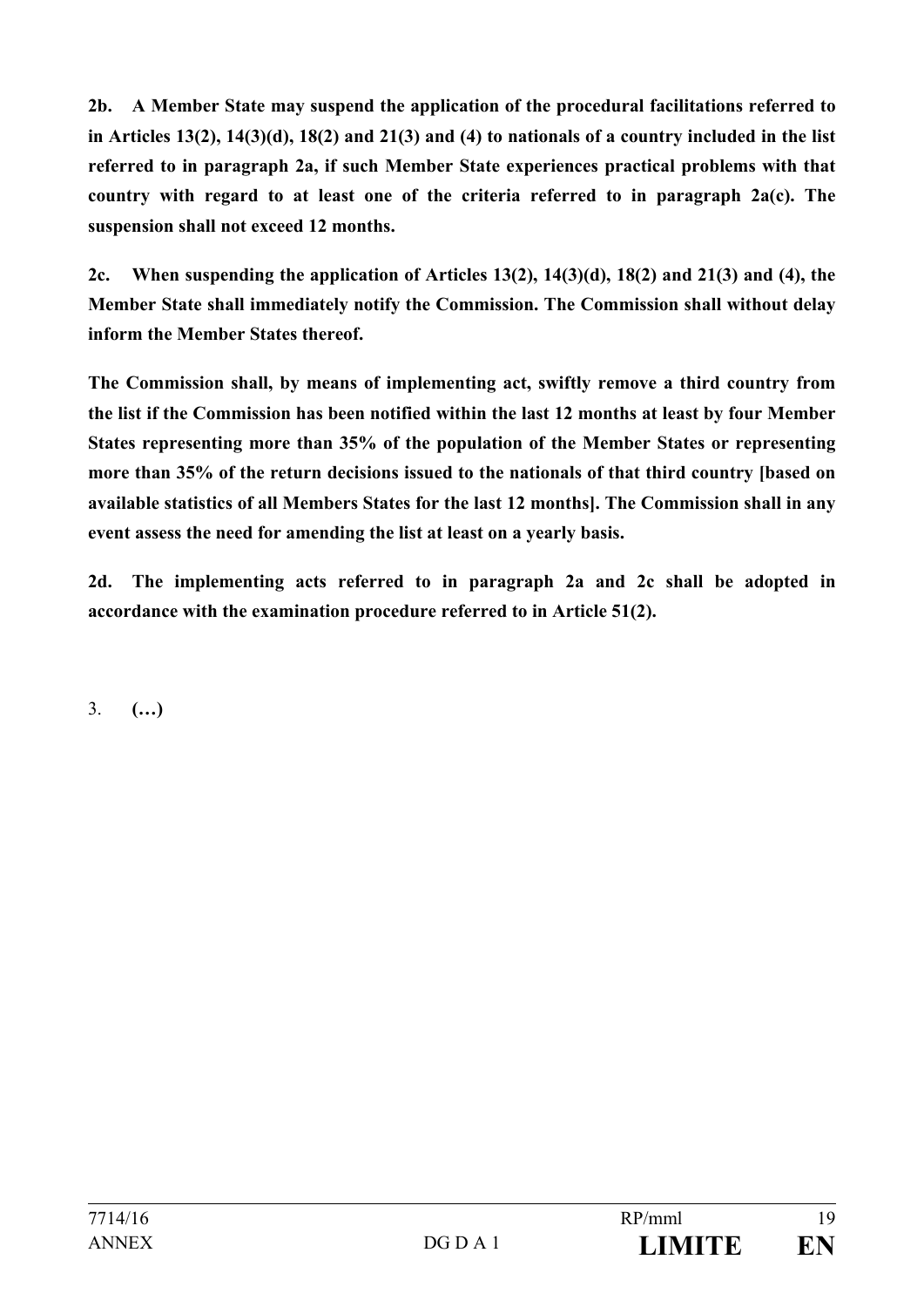Family members of Union citizens as referred to in Article 3 of Directive 2004/38/EC shall **(…) submit** documentary evidence proving that they travel to accompany or join the Union citizen and the family relationship with the Union citizen as referred to in Article 2(2) or the other circumstances referred to in Article 3(2) of that Directive**. Family members of Union citizens as referred to in Article 3 of Directive 2004/38/EC may be requested to submit originals of those documents.** 

4. The list of supporting documents which may be requested from the applicant in order to verify the fulfilment of the conditions listed in paragraph 1 is set out in Annex II.

5. Consulates may waive one or more of the requirement to provide one or more of the documents referred to in paragraph 1(a) to (d) in the case of an applicant known to them for his integrity and reliability, in particular the lawful use of previous visas, if there is no doubt that he will fulfil the requirements of Article 5(1) of Regulation (EC) No 562/2006 at the time of the crossing of the external borders of the Member States.

6. **(moved from paragraph 9)** Within local Schengen cooperation lists of supporting documents shall be prepared in each jurisdiction in order to take account of local circumstances.

7. Member States may require applicants to present a proof of sponsorship and/or private accommodation by completing a form drawn up by each Member State. That form shall indicate in particular:

- (a) whether its purpose is proof of sponsorship and/or of private accommodation;
- (b) whether the sponsor/inviting person is an individual, a company or an organisation;
- (c) the identity and contact details of the sponsor/inviting person;
- (d) the applicant(s);
- (e) the address of the accommodation;
- (f) the length and purpose of the stay;
- (g) possible family ties with the sponsor/inviting person;
- (h) the information required pursuant to Article 37(1) of Regulation (EC) No 767/2008.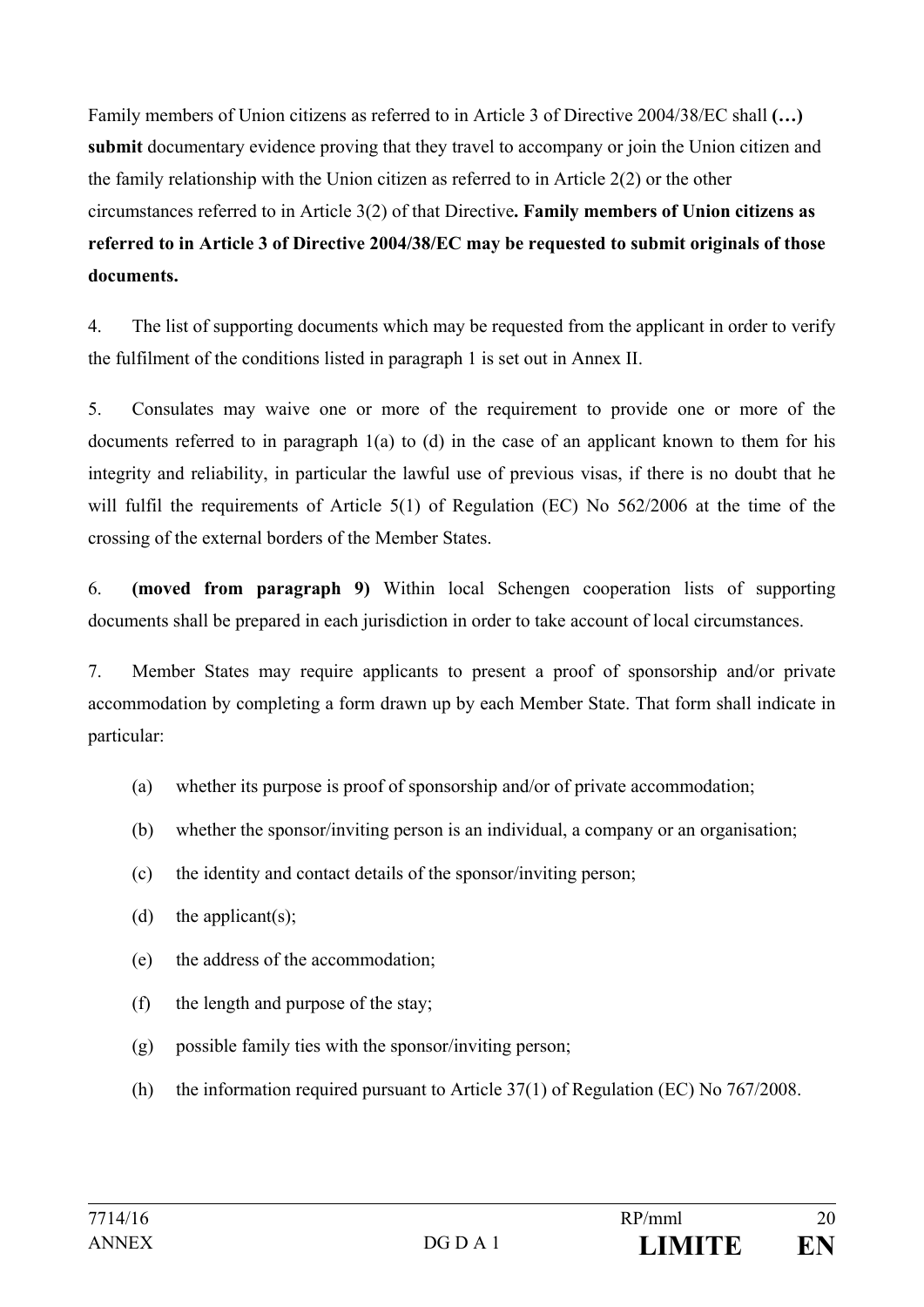In addition to the Member State's official language(s), the form shall be drawn up in at least one other official language of the institutions of the Union. A specimen of the form shall be notified to the Commission.

8. When applying for an airport transit visa, the applicant shall present:

(a) documents in relation to the onward journey to the final destination after the intended airport transit;

(b) information enabling an assessment of the applicant's intention not to enter the territory of the Member States.

9. **(moved from paragraph 6)** The consulate shall start processing the visa application **of a VIS registered regular traveller** on the basis of **(…)** copies of the supporting documents. **(…)** The consulate may ask for original documents from **VIS registered regular travellers (…)** where there is doubt about the authenticity of a specific document. **Other applicants shall provide the original supporting documents, unless otherwise decided by the consulate***.*

10. Without prejudice to paragraph 1, Member States may provide exemptions from the list of supporting documents referred to in paragraphs 4 and 9 in the case of applicants attending major international events organised in their territory that are considered particularly important due to their tourism and/or cultural impact.

11. The Commission shall by means of implementing acts adopt the lists of supporting documents to be used in each jurisdiction in order to take account of local circumstances. Those implementing acts shall be adopted in accordance with the examination procedure referred to in Article 51(2).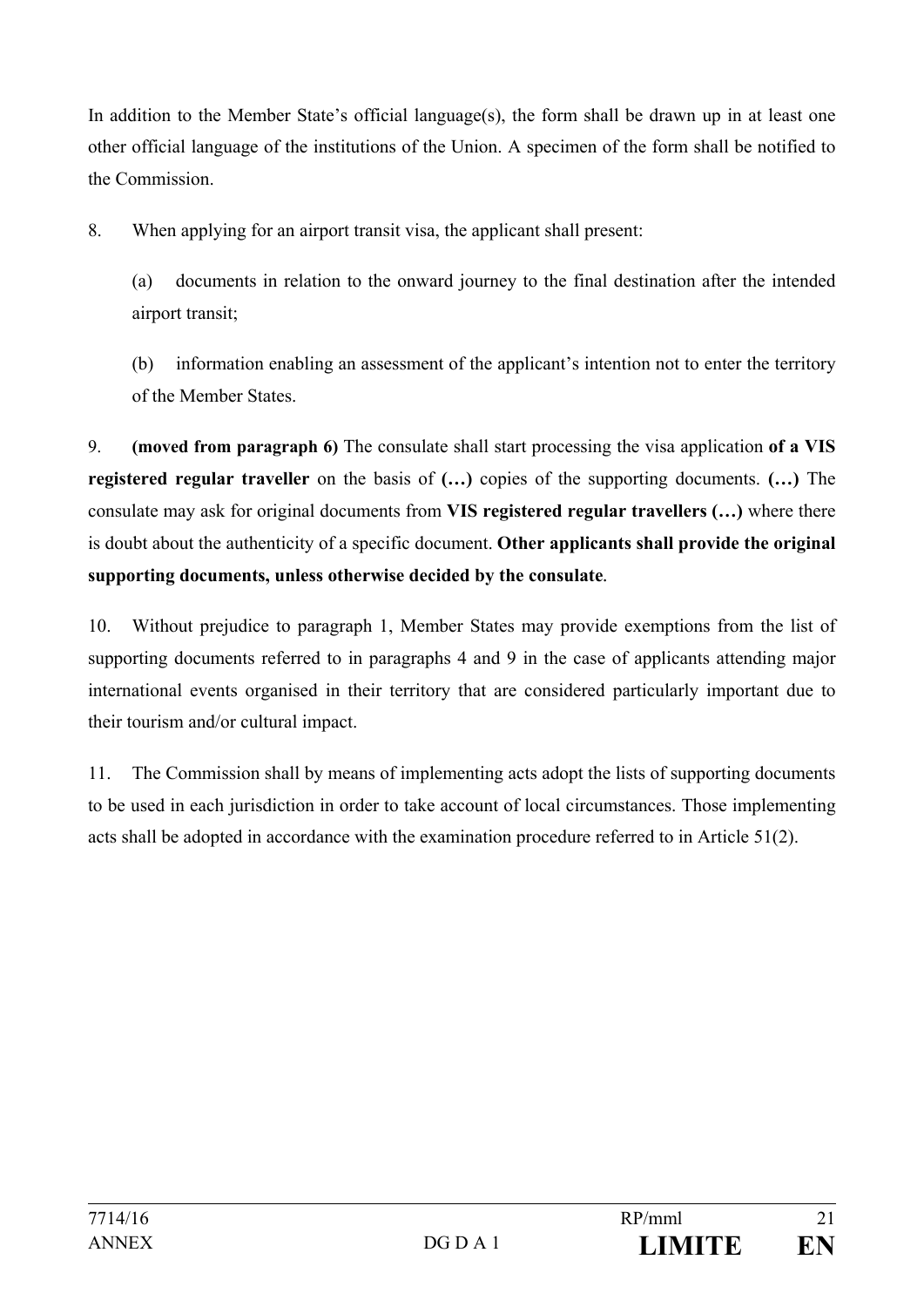#### **Visa fee**

1. Applicants shall pay a visa fee of EUR 60.

2. Children from the age of six years and below the age of 12 years shall pay a visa fee of EUR 35.

2**a**. The visa fee shall be revised regularly in order to reflect the administrative costs.

3. The following categories shall pay no visa fee:

## (a) **children under the age of six years**;

 (b) school pupils, students, postgraduate students and accompanying teachers who undertake stays for the purpose of study or educational training;

(c) researchers from third countries, as defined in Council Directive 2005/71/EC, travelling for the purpose of carrying out scientific research or participating in a scientific seminar or conference;

(d) holders of diplomatic and service passports **issued by countries listed in the common list referred to in Article 13***(2a)***;** 

(e) participants aged 25 years or less in seminars, conferences, sports, cultural or educational events organised by non-profit organisations;

**(f) (…)** 

(g) family members of Union citizens as referred to in Article 3 of Directive 2004/38/EC in accordance with Article 5(2) of that Directive.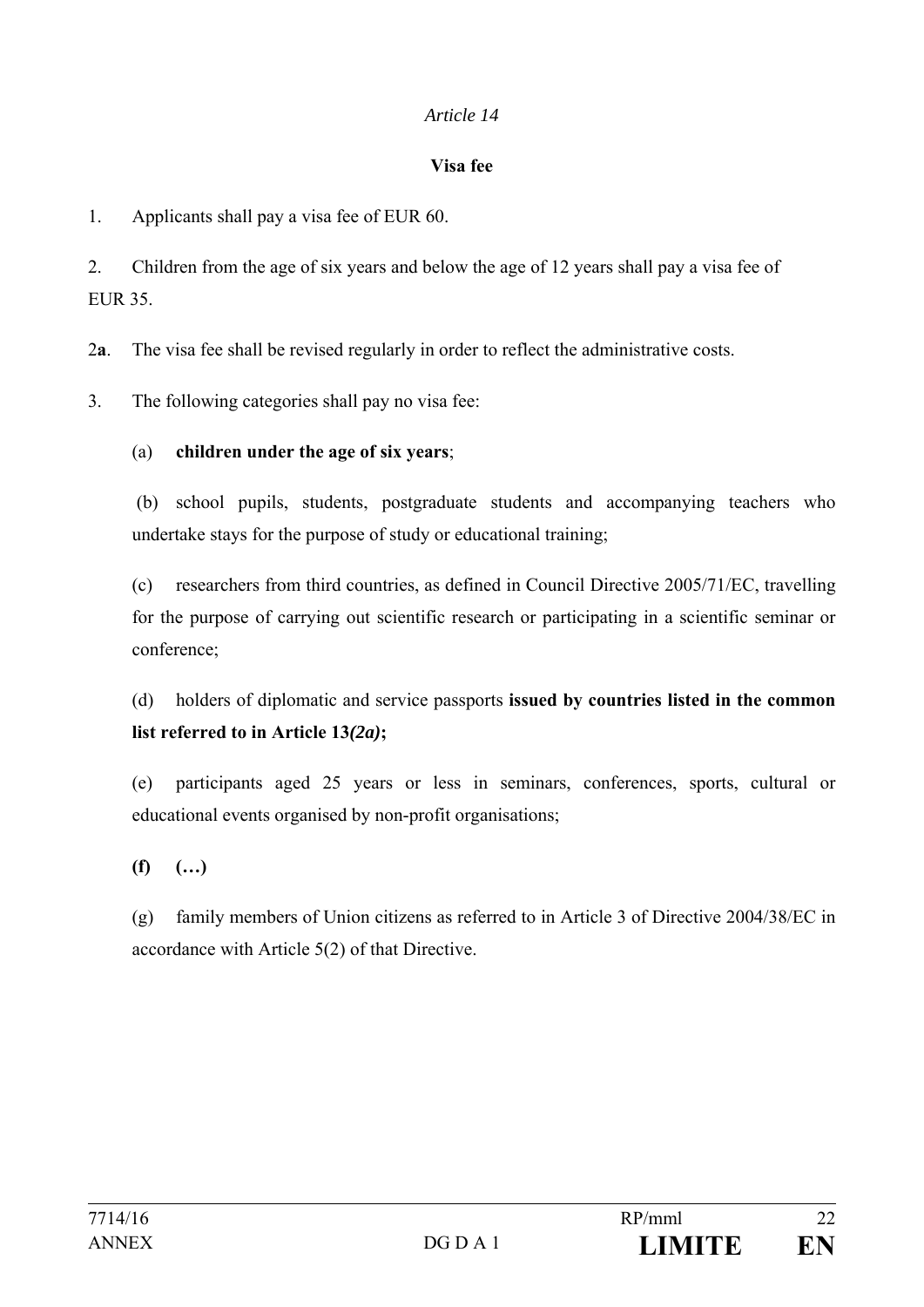4. Member States may, in individual cases, waive or reduce the amount of the visa fee to be charged when to do so this serves to promote cultural or sporting interests as well as interests in the field of foreign policy, development policy and other areas of vital public interest or for humanitarian reasons.

# **4a. The visa fee may be waived for children from the age of six years and below the age of 12 years.**

5. The visa fee shall be charged in euro, in the national currency of the third country or in the currency usually used in the third country where the application is lodged, and shall not be refundable except in the cases referred to in Articles 16(2) and 17(3).

When charged in a currency other than euro, the amount of the visa fee charged in that currency shall be determined and regularly reviewed in application of the euro foreign exchange reference rate set by the European Central Bank. The amount charged may be rounded up and consulates shall ensure under local Schengen cooperation that they charge equivalent fees.

6. The applicant shall be given a receipt for the visa fee paid.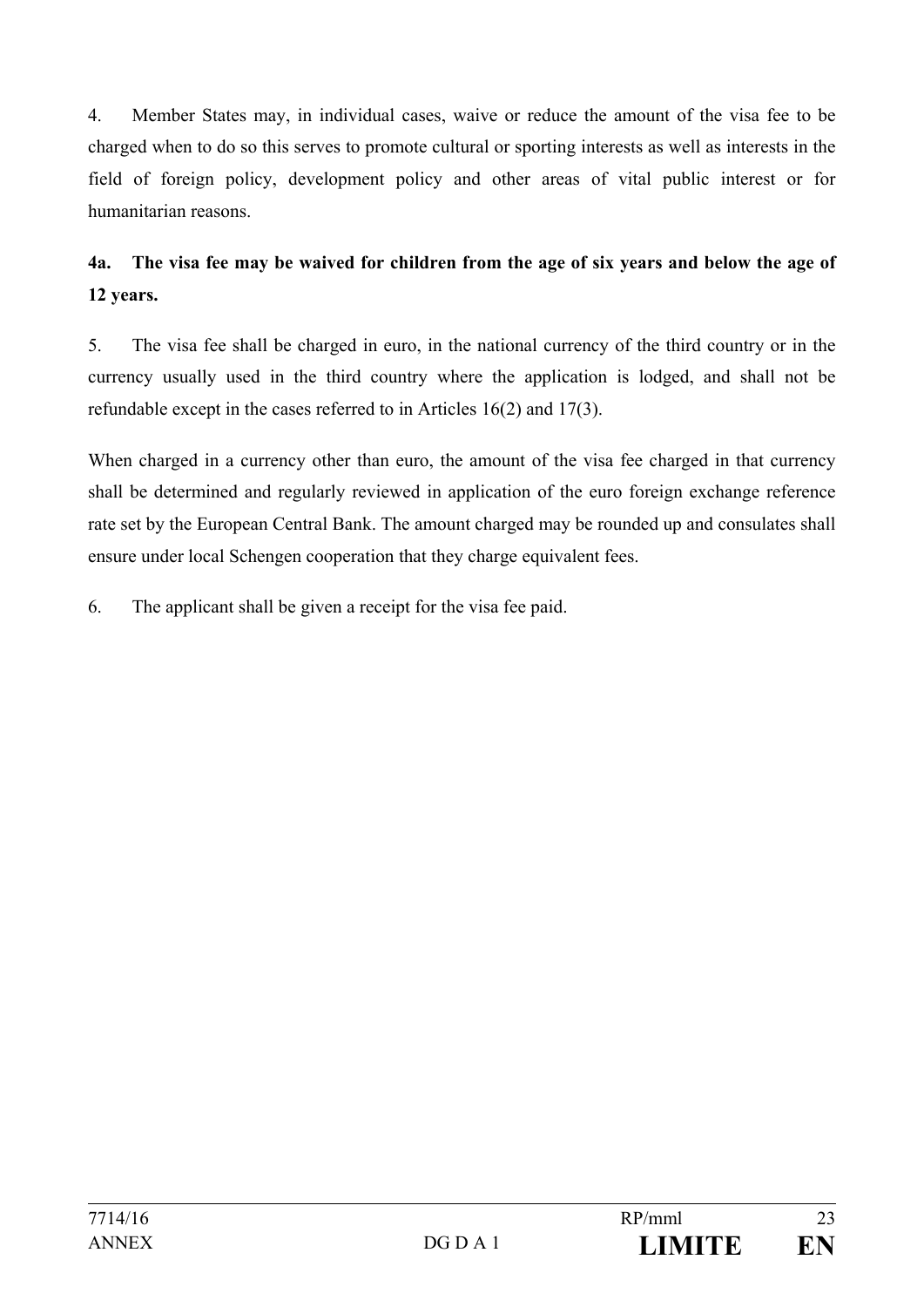#### *Article 14a*

#### **Travel medical insurance**

1. Applicants for a uniform visa for **one entry** shall prove that they are in possession of adequate and valid travel medical insurance to cover any expenses which might arise in connection with repatriation for medical reasons, urgent medical attention and/or emergency hospital treatment or death, during their stay(s) on the territory of the Member States.

2. Applicants for a uniform visa **for (…) multiple entries** shall prove that they are in possession of adequate and valid travel medical insurance covering the period of their first intended visit.

In addition, such applicants shall sign the statement, set out in the application form, declaring that they are aware of the need to be in possession of travel medical insurance for subsequent stays.

3. The insurance shall be valid throughout the territory of the Member States and cover the entire period of the person's intended stay or transit. The minimum coverage shall be EUR 30'000.

When a visa with limited territorial validity covering the territory of more than one Member State is issued, the insurance cover shall be valid at least in the Member States concerned.

4. Applicants shall, in principle, take out insurance in their country of residence. Where this is not possible, they shall seek to obtain insurance in **an other** country **of the consular jurisdiction of the competent consulate as referred to in Article 6(1) and (2), in the Member State of destination, or another Member State.**

When  $(...)$ -a third party takes out insurance in the name of the applicant, the conditions set out in **the previous paragraph** shall apply. **In the case of sponsorship and/or private accommodation as referred to in Article 13(7), the third party may take out insurance in the name of the applicant in the third party's country of residence.**

5. When assessing whether the insurance cover is adequate, consulates shall ascertain whether claims against the insurance company would be recoverable in a Member State.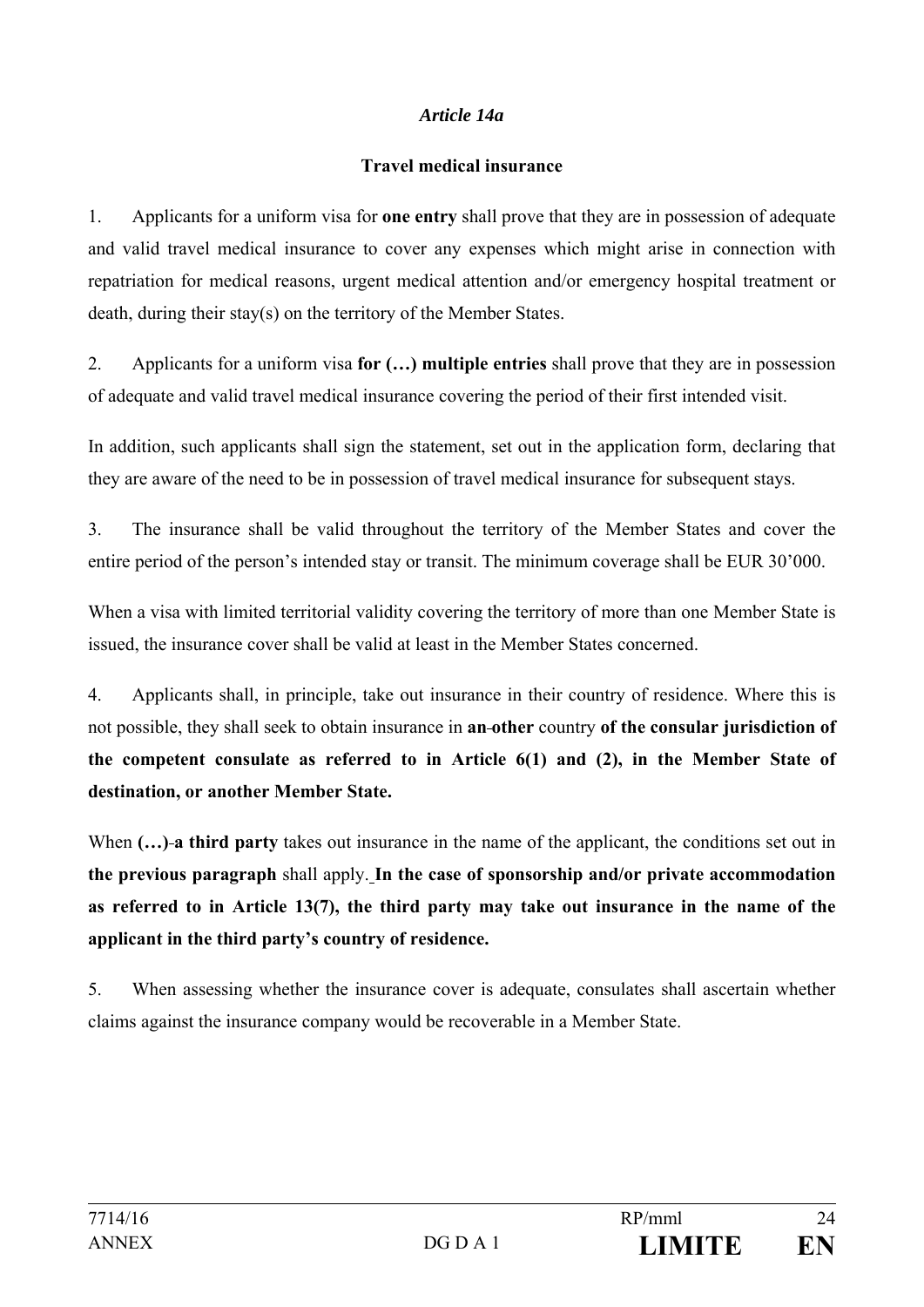6. The insurance requirement may be considered to have been met where it is established that an adequate level of insurance may be presumed in the light of the applicant's professional situation. The exemption from presenting proof of travel medical insurance may concern particular professional groups, such as seafarers, who are already covered by travel medical insurance as a result of their professional activities.

7. Holders of diplomatic passports shall be exempt from the requirement to hold travel medical insurance.

**8. Personal data contained in the travel medical insurance shall be processed in accordance with Regulation XXX.**

# *Article 15*

## **Service fee**

1. A service fee may be charged by an external service provider referred to in Article 41. The service fee shall be proportionate to the costs incurred by the external service provider while performing one or more of the tasks referred to in Article 41(6).

2. The service fee shall be specified in the legal instrument referred to in Article 41(2).

3. The service fee shall not exceed half of the amount of the visa fee set out in Article 14(1), irrespective of the possible reductions in or exemptions from the visa fee as provided for in Article 14**(2),** (3), (4) and **(4a)**.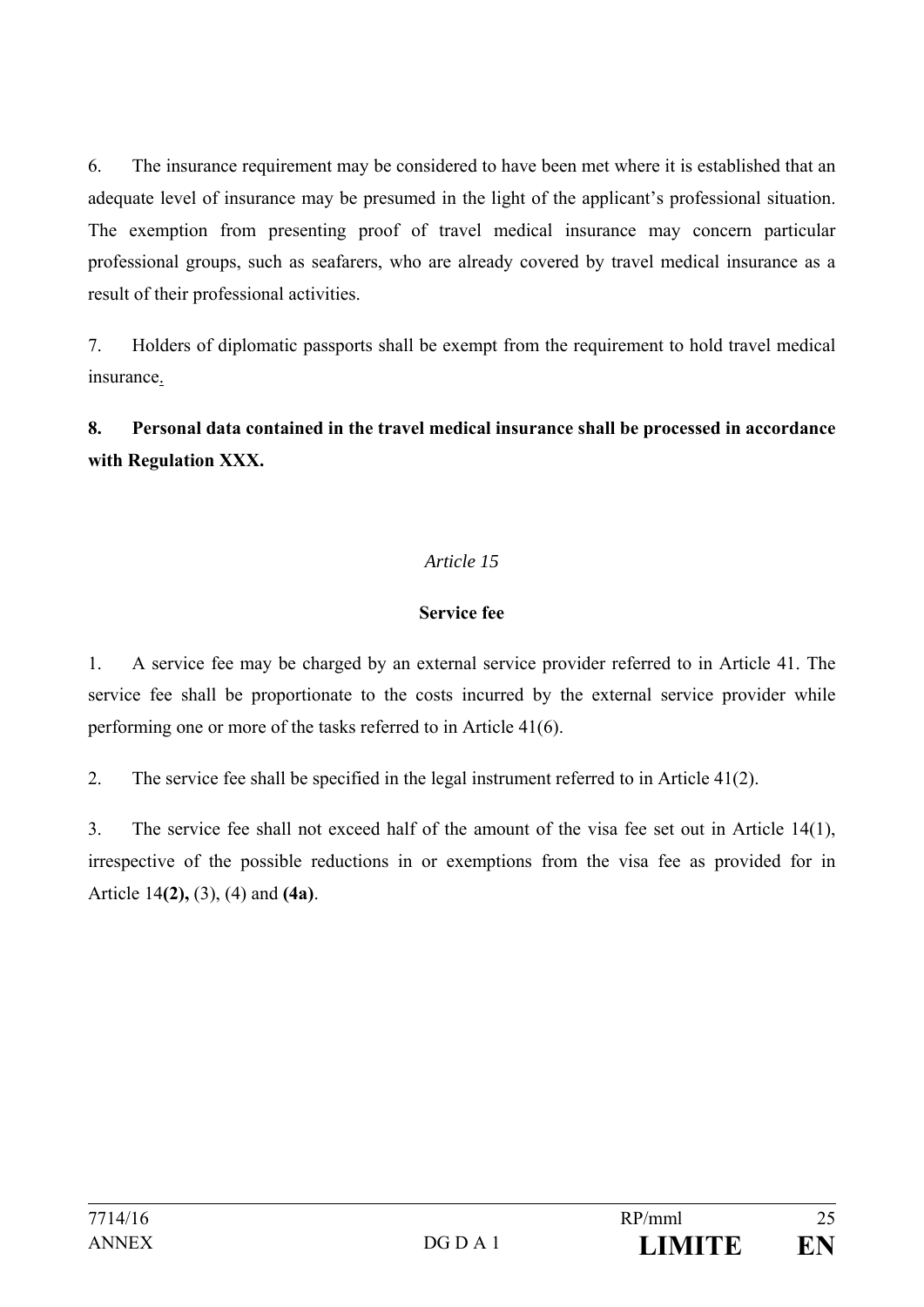#### *CHAPTER III*

# *EXAMINATION OF AND DECISION ON AN APPLICATION*

#### *Article 16*

#### **Verification of consular competence**

1. When an application has been lodged, the consulate shall verify whether it is competent to examine and decide on it in accordance with the provisions of Articles 5 and 6.

2. If the consulate is not competent, it shall, without delay, return the application form and any documents submitted by the applicant, reimburse the visa fee, and indicate which consulate is competent.

*Article 17* 

## **Admissibility**

- 1. The competent consulate shall verify whether:
	- (a) the application has been lodged within the period referred to in Article 8(1),
	- (b) the application contains the items referred to in Article  $9(3)(a)$  to (c),
	- (c) the biometric data of the applicant have been collected, and
	- (d) the visa fee has been collected.

2. Where the competent consulate finds that the conditions referred to in paragraph 1 have been fulfilled, the application shall be admissible and the consulate shall:

- (a) follow the procedures described in Article 8 of (EC) No 767/2008, and
- (b) further examine the application.

Data shall be entered in the VIS only by duly authorised consular staff in accordance with Articles 6(1), 7, 9(5) and 9(6) of Regulation (EC) No 767/2008.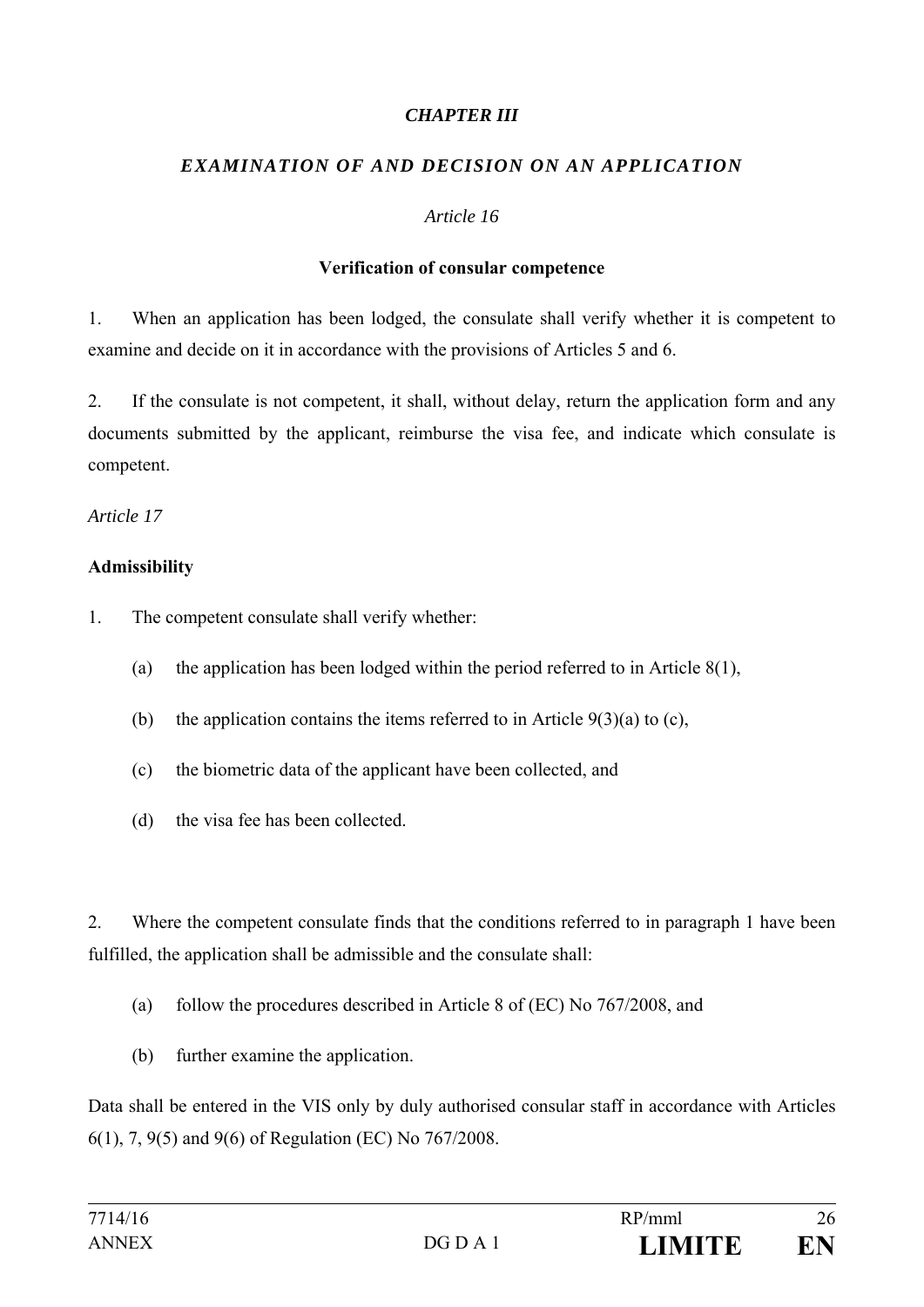3. Where the competent consulate finds that the conditions referred to in paragraph 1 have not been fulfilled, the application shall be inadmissible and the consulate without delay shall:

- (a) return the application form and any documents submitted by the applicant,
- (b) destroy the collected biometric data,
- (c) reimburse the visa fee, and
- (d) not examine the application.

4. By way of derogation, an application that does not meet the requirements set out in paragraph 1 may be considered admissible on humanitarian grounds or for reasons of national interest.

# *Article 18*

# **Verification of entry conditions and risk assessment**

1. In the examination of an application for a uniform visa, it shall be ascertained whether the applicant fulfils the entry conditions set out in Article  $5(1)(a)$ , (c), (d) and (e) of Regulation (EC) No 562/2006, and particular consideration shall be given to assessing whether the applicant presents a risk of irregular immigration or a risk to the security of the Member States and whether the applicant intends to leave the territory of the Member States before the expiry of the visa applied for.

2. In the examination of an application for a uniform visa lodged by a VIS registered regular traveller who has lawfully used the **visas obtained within the respective time-limits referred to in Article 2(9) and who is a national of a country listed in the common list referred to in Article 13(2a)**, it shall be presumed that the applicant fulfils the entry conditions **(…) regarding** the possession of sufficient means of subsistence.

3. The presumption referred to in paragraph 2 shall not apply where the consulate has reasonable doubts about the fulfilment of these entry conditions based on information stored in the VIS, such as decisions annulling a previous visa, or in the passport, such as entry and exit stamps **or any other relevant information**. In such cases, the consulates may carry out an interview and request additional documents **as referred to in paragraph 10**.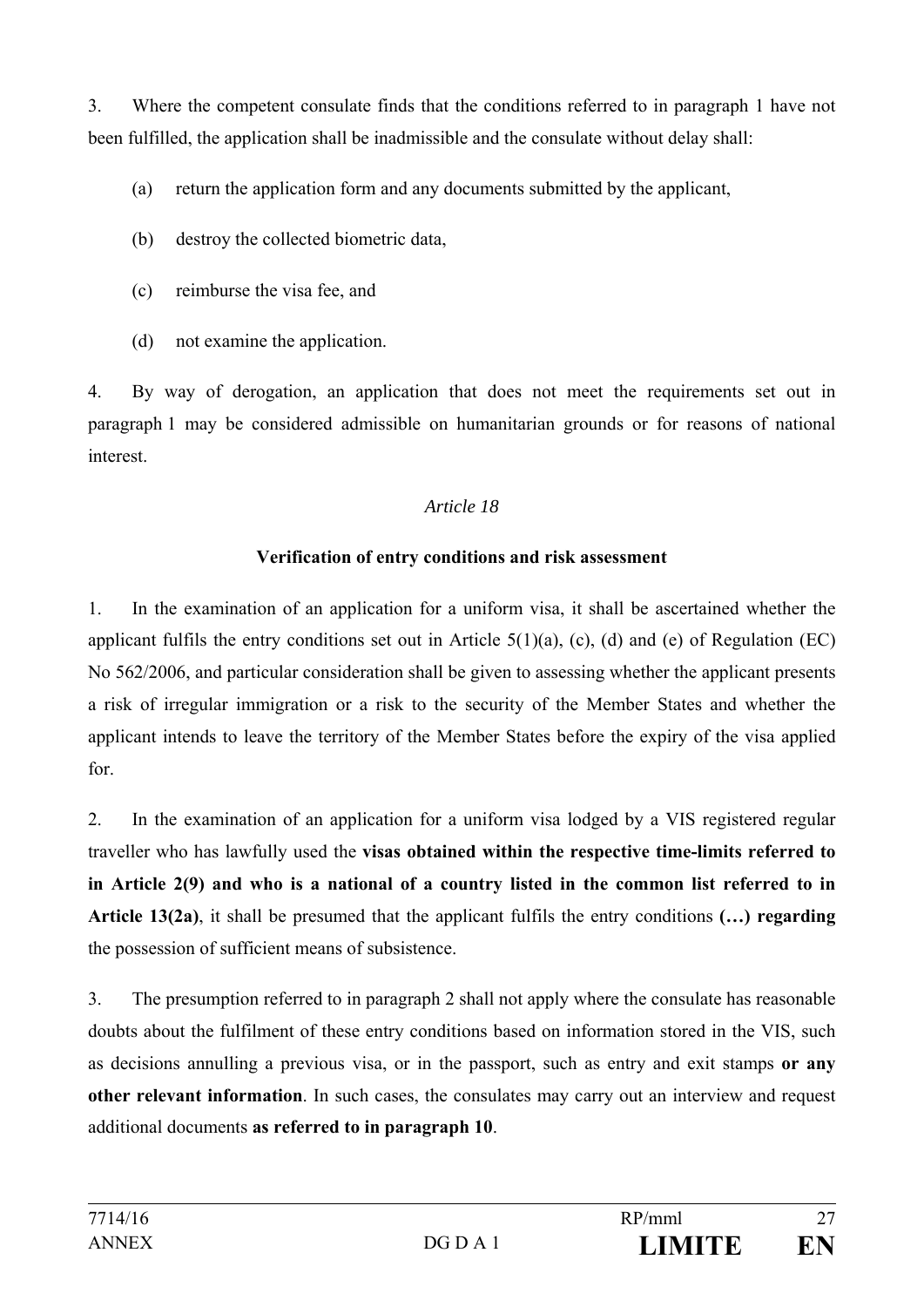4. In respect of each application, the VIS shall be consulted in accordance with Articles 8(2) and 15 of (EC) No 767/2008. Member States shall ensure that full use is made of all search criteria pursuant to Article 15 of Regulation (EC) No 767/2008 in order to avoid false rejections and identifications.

5. Without prejudice to paragraph 2, while checking whether the applicant fulfils the entry conditions, the consulate shall verify:

(a) that the travel document presented is not false, counterfeit or forged;

(b) the applicant's justification for the purpose and conditions of the intended stay, and that he has sufficient means of subsistence, both for the duration of the intended stay and for the return to his country of origin or residence, or for the transit to a third country into which he is certain to be admitted, or is in a position to acquire such means lawfully;

(c) whether the applicant is a person for whom an alert has been issued in the Schengen Information System (SIS) for the purpose of refusing entry;

(d) that the applicant is not considered to be a threat to public policy, internal security or public health as defined in Article 2(19) of Regulation (EC) No 562/2006 or to the international relations of any of the Member States, in particular where no alert has been issued in Member States' national databases for the purpose of refusing entry on the same grounds.

# **(e) that the applicant is in possession of adequate and valid travel medical insurance, where applicable.**

6. The consulate shall, where applicable, verify the length of previous and intended stays in order to verify that the applicant has not exceeded the maximum duration of authorised stay in the territory of the Member States, irrespective of possible stays authorised under a [touring visa], a national long-stay visa or a residence permit.

7. The means of subsistence for the intended stay shall be assessed in accordance with the duration and the purpose of the stay and by reference to average prices in the Member State(s) concerned for board and lodging in budget accommodation, multiplied by the number of days stayed, on the basis of the reference amounts set by the Member States in accordance with Article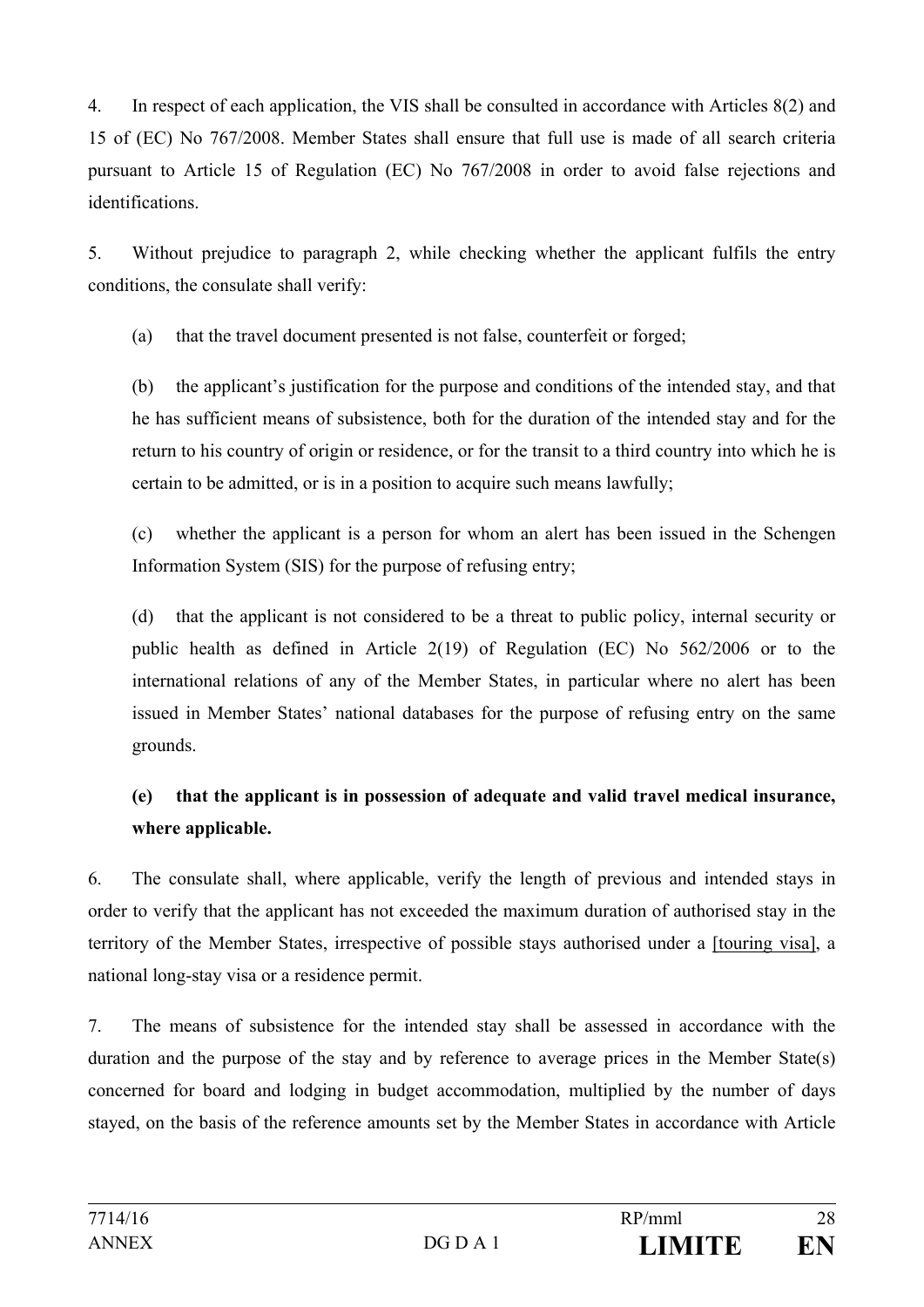34(1)(c) of Regulation (EC) No 562/2006. Proof of sponsorship and/or private accommodation may also constitute evidence of sufficient means of subsistence.

8. In the examination of an application for an airport transit visa, the consulate shall in particular verify:

(a) that the travel document presented is not false, counterfeit or forged;

(b) the points of departure and destination of the third-country national concerned and the coherence of the intended itinerary and airport transit;

(c) proof of the onward journey to the final destination.

9. The examination of an application shall be based notably on the authenticity and reliability of the documents submitted and on the veracity and reliability of the statements made by the applicant.

10. During the examination of an application, consulates may in justified cases carry out an interview and request additional documents.

11. A previous visa refusal shall not lead to an automatic refusal of a new application. A new application shall be assessed on the basis of all available information.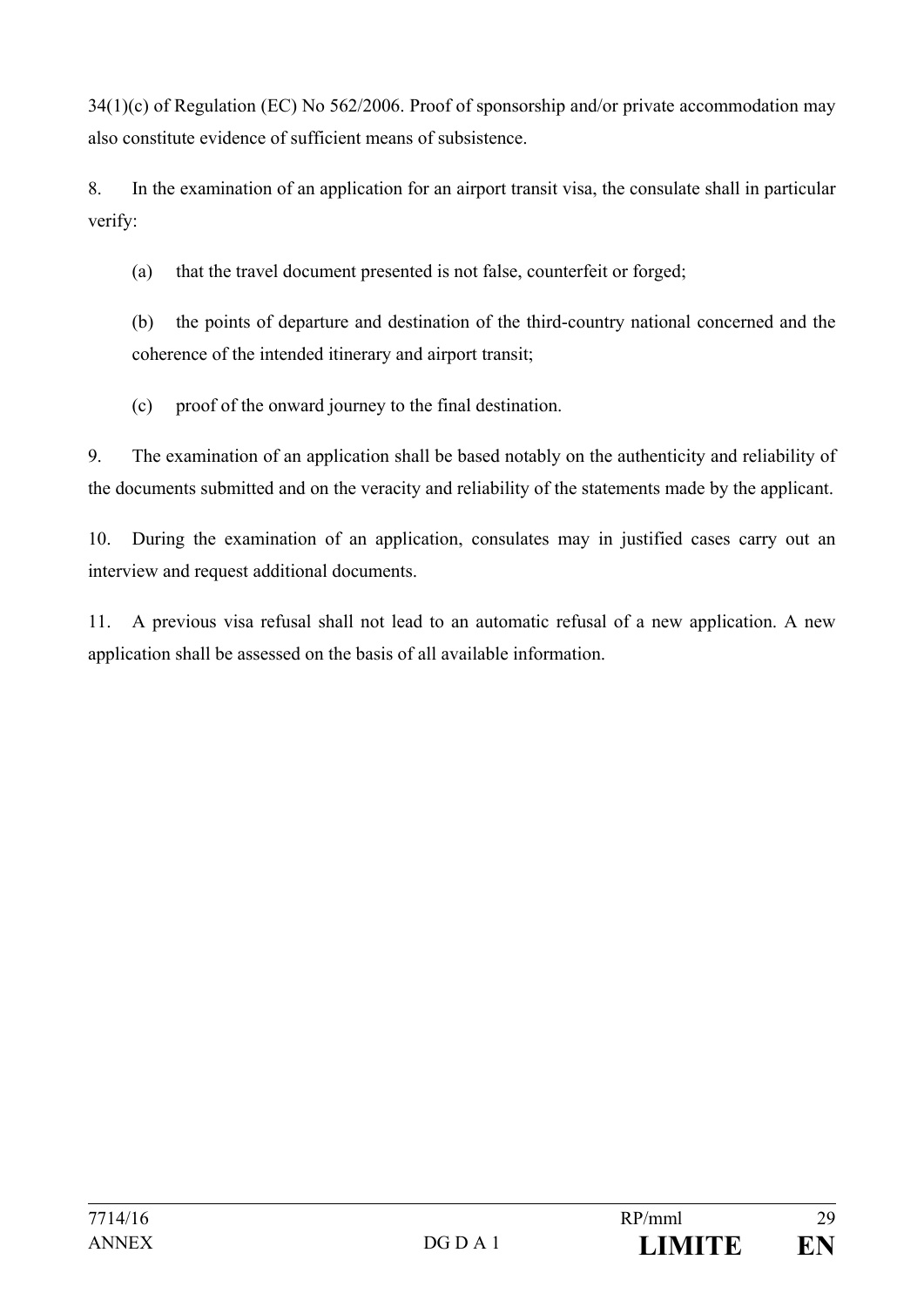# **Prior consultation of central authorities of other Member States**

1. A Member State may require the central authorities of other Member States to consult its central authorities during the examination of applications lodged by nationals of specific third countries or specific categories of such nationals. Such consultation shall not apply to applications for airport transit visas.

2. The central authorities consulted shall reply definitively **as soon as possible but not later than** within **seven** calendar days after being consulted. The absence of a reply within this deadline shall mean that they have no grounds for objecting to the issuing of the visa.

3. Member States shall notify the Commission of the introduction or withdrawal of the requirement of prior consultation, **as a rule**, at the latest 15 calendar days before it becomes applicable. This information shall also be given within local Schengen cooperation in the jurisdiction concerned.

4. The Commission shall inform Member States of such notifications.

# *Article 20*

# **Decision on the application**

1. Applications shall be decided on within **15** calendar days of the date of the lodging of an application which is admissible in accordance with Article 17.

2. That period may be extended up to a maximum of **45** calendar days in individual cases, notably when further scrutiny of the application is needed.

3. Applications of **(…)** family members of Union citizens as referred to in Article 3(1) of Directive 2004/38/EC shall be decided on within **12** calendar days of the date of the lodging of an application. **(…)** In individual cases, notably when further scrutiny of the application is needed, that period may be extended up to a maximum of **25** calendar days.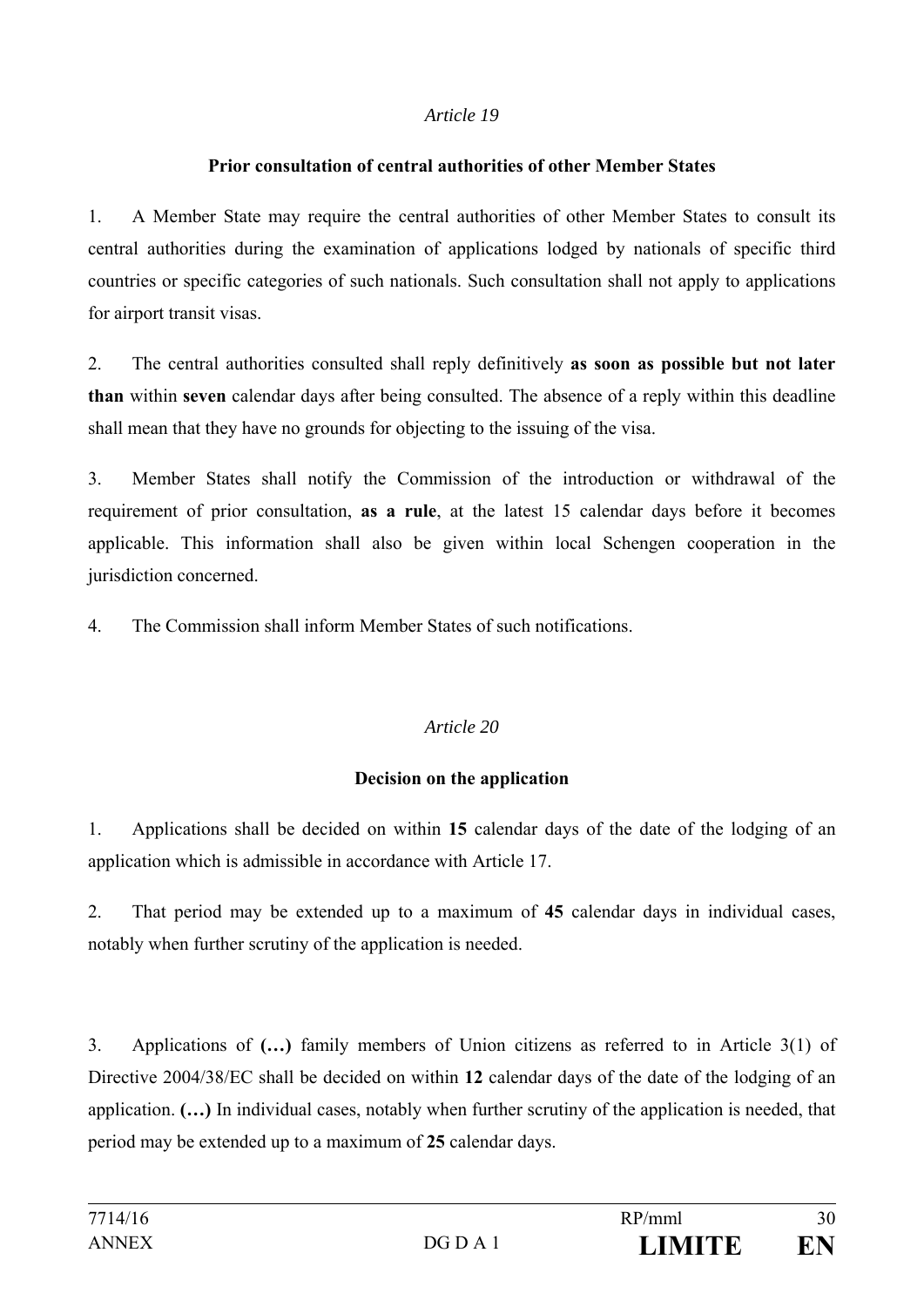- 4. **(…)**
- 5. Unless the application has been withdrawn, a decision shall be taken to:
	- (a) issue a uniform visa in accordance with Article 21;
	- (b) issue a visa with limited territorial validity in accordance with Article 22;
	- (c) issue an airport transit visa in accordance with Article 23; or
	- (d) refuse a visa in accordance with Article 29.

The fact that fingerprinting is physically impossible, in accordance with Article 12(7)(b), shall not influence the issuing or refusal of a visa.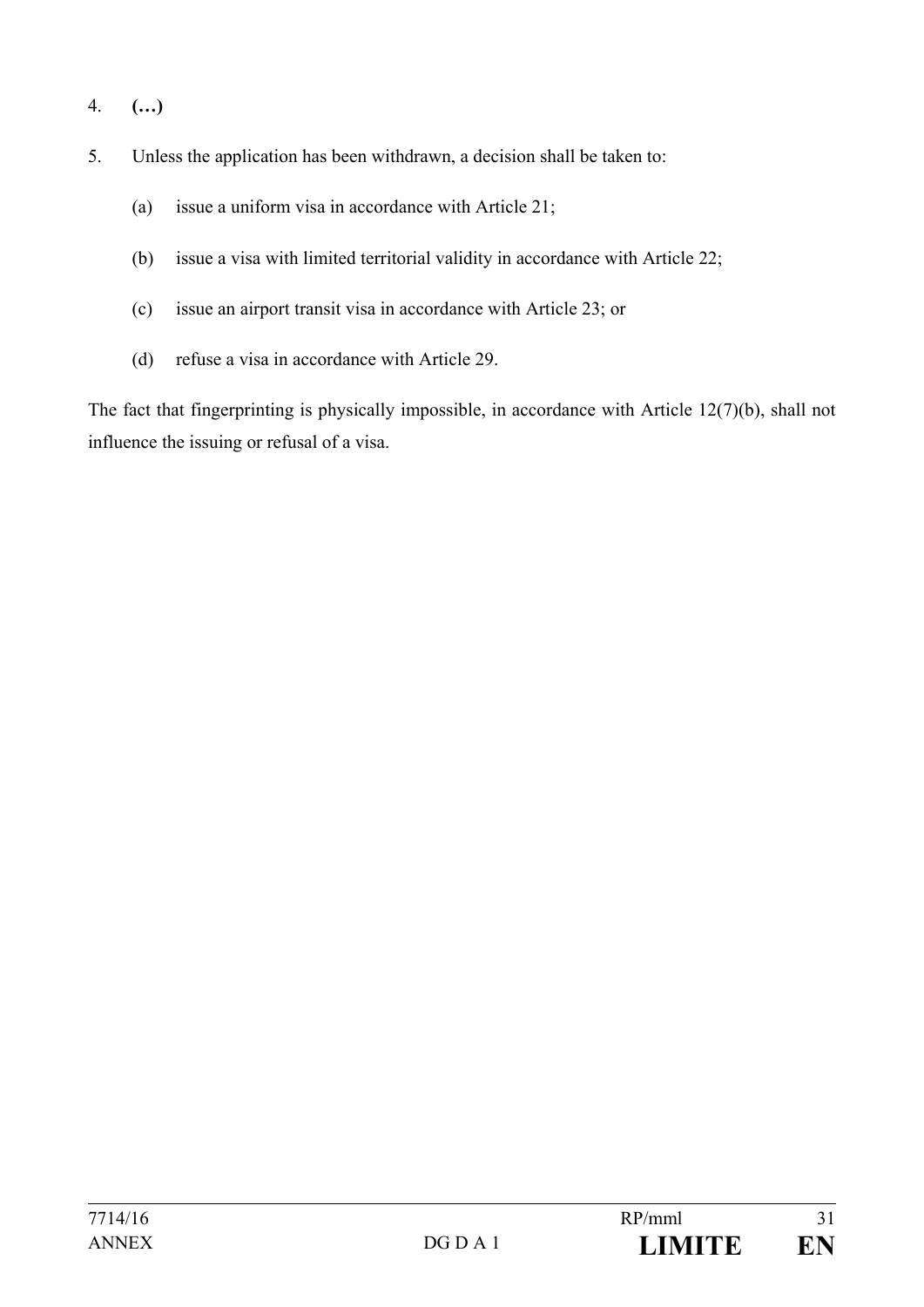# *CHAPTER IV*

# *ISSUING OF THE VISA*

#### *Article 21*

#### **Issuing of a uniform visa**

1. The period of validity of a visa and the length of the authorised stay shall be based on the examination conducted in accordance with Article 18.

2. A visa may be issued for one or multiple entries. The period of validity of a multiple entry visa shall not exceed five years. The period of validity of a multiple entry visa may extend beyond the period of validity of the passport to which the visa is affixed.

Without prejudice to Article 11(a), the period of validity of a single entry visa shall include a 'period of grace' of 15 days. Member States may decide not to grant such a period of grace for reasons of public policy or because of the international relations of any of the Member States.

3. VIS registered regular travellers who **are nationals of countries listed in the common list referred to in Article 13(2a) and** have lawfully used the **(…)** visas shall be issued a multiple-entry visa valid for at least three years.

4. Applicants **(…)** who have lawfully used the multiple entry visa **(…) issued pursuant to paragraph 3 and who are nationals of countries listed in the common list referred to in Article 13(2a)** shall be issued a multiple-entry visa valid for five years provided that the application is lodged no later than one year from the expiry date of the multiple entry visa valid for three years.

**4a. Paragraphs 3 and 4 shall not apply where VIS registered travellers have requested a shorter period of validity of a multiple-entry visa or where the consulate has reasonable grounds to grant a visa with a shorter period of validity.**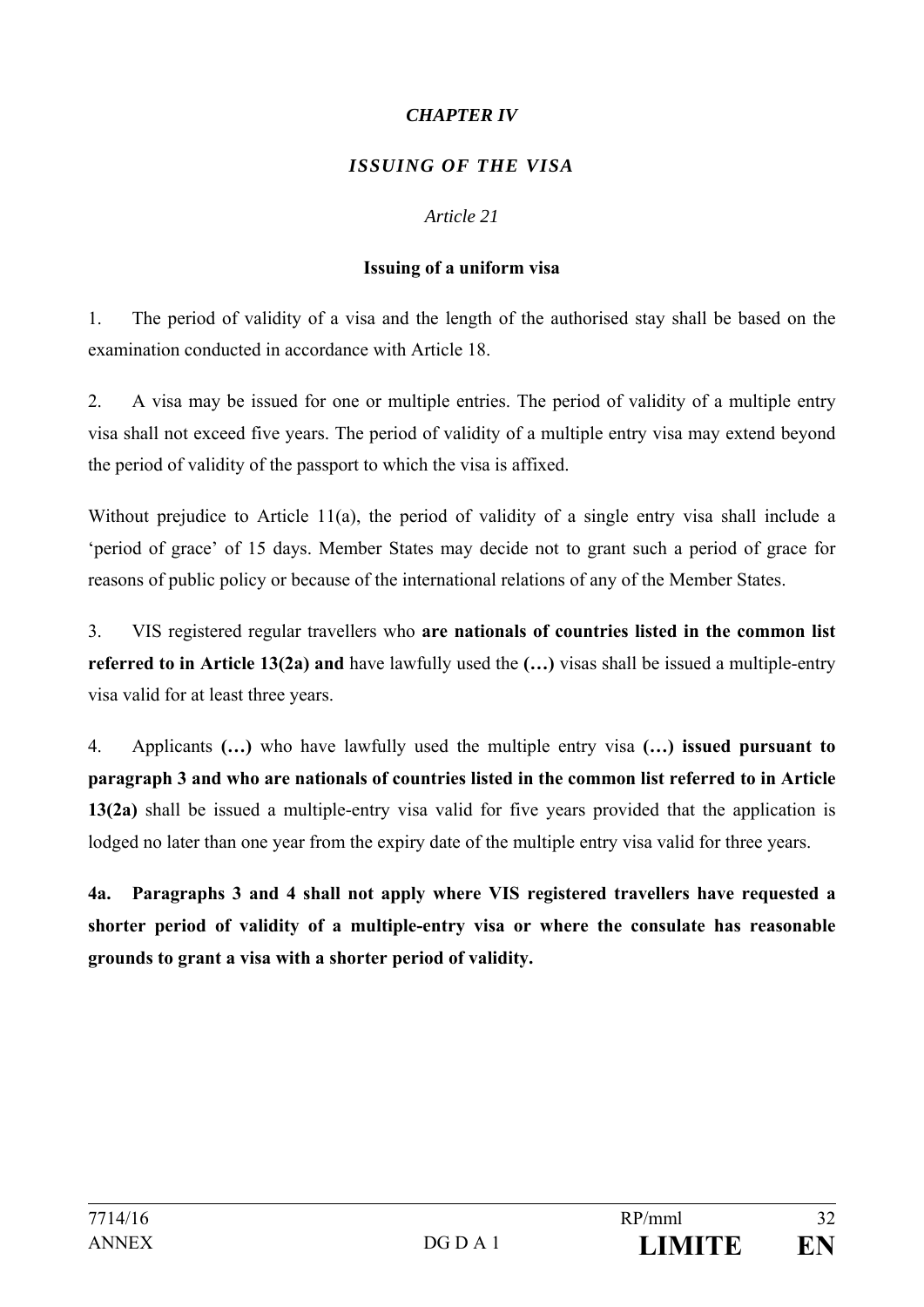5. A multiple-entry visa valid for up to 5 years may be issued to an applicant who proves the need or justifies the intention to travel frequently and/or regularly provided that the applicant proves his integrity and reliability, in particular the lawful use of previous uniform visas or visas with limited territorial validity, his economic situation in the country of origin and his genuine intention to leave the territory of the Member States before the expiry of the visa for which he has applied.

6. The data set out in Article 10(1) of Regulation (EC) No 767/2008 shall be entered into the VIS when a decision on issuing such a visa has been taken.

#### *Article 22*

#### **Issuing of a visa with limited territorial validity**

1. A visa with limited territorial validity shall be issued exceptionally, in the following cases:

(a) when the Member State concerned considers it necessary on humanitarian grounds, for reasons of national interest or because of international obligations,

(i) to derogate from the principle that the entry conditions laid down in Article  $5(1)(a)$ , (c), (d) and (e) of Regulation (EC) No 562/2006 must be fulfilled;

(ii) to issue a visa despite an objection by the Member State consulted in accordance with Article 19 to the issuing of a uniform visa; or

(iii) to issue a visa for reasons of urgency, although the prior consultation in accordance with Article 19 has not been carried out;

or

(b) when for reasons deemed justified by the consulate, a new visa is issued for a stay during the same 180-day period to an applicant who, over this 180-day period, has already used a uniform visa or a visa with limited territorial validity allowing for a stay of 90 days.

2. A visa with limited territorial validity shall be valid for the territory of the issuing Member State. It may exceptionally be valid for the territory of more than one Member State, subject to the consent of each such Member State.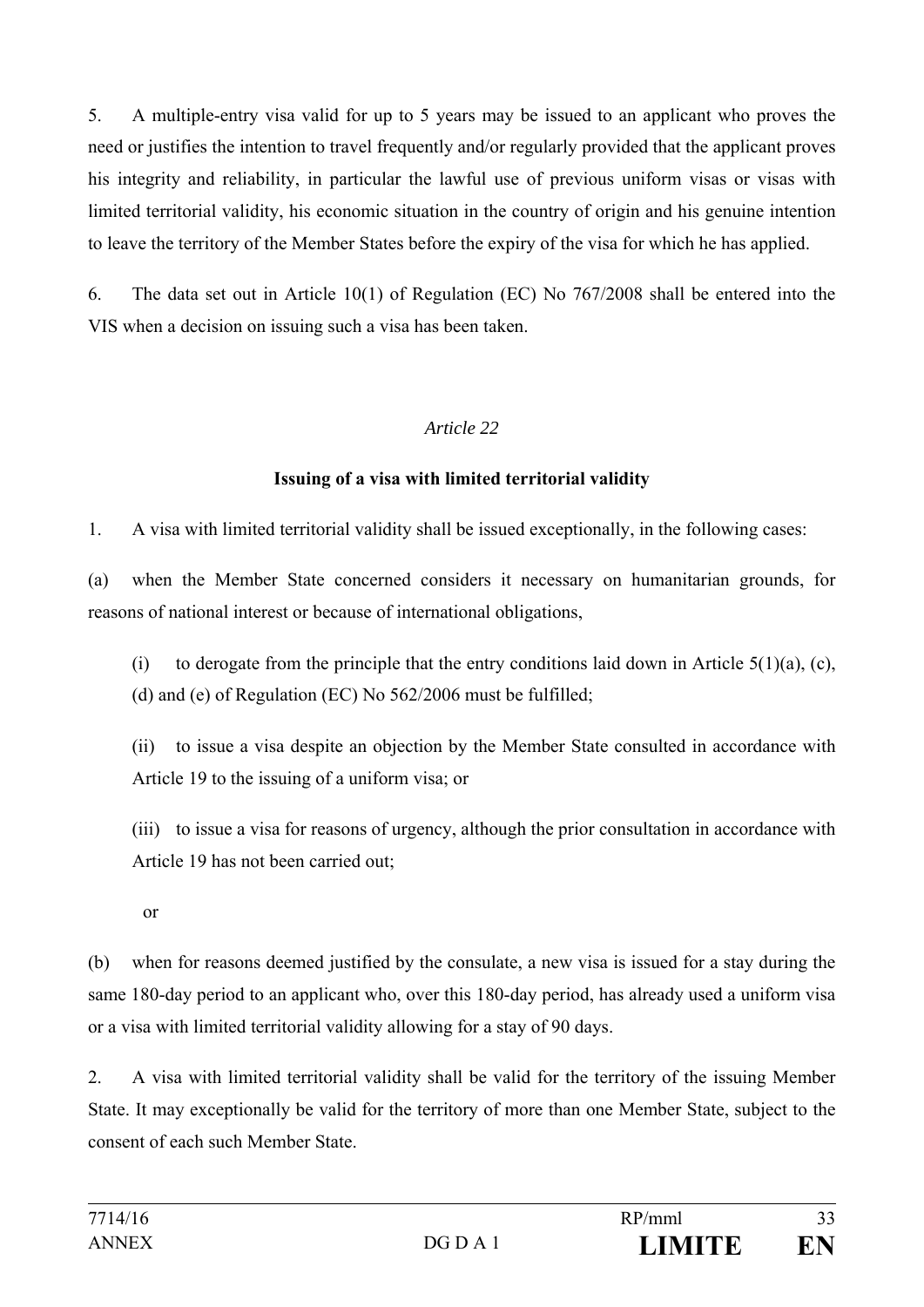3. If the applicant holds a travel document that is not recognised by one or more, but not all Member States, a visa valid for the territory of the Member States recognising the travel document shall be issued. If the issuing Member State does not recognise the applicant's travel document, the visa issued shall only be valid for that Member State.

4. When a visa with limited territorial validity has been issued in the cases described in paragraph 1(a), the central authorities of the issuing Member State shall circulate the relevant information to the central authorities of the other Member States without delay, by means of the procedure referred to in Article 16(3) of Regulation (EC) No 767/2008.

5. The data set out in Article 10(1) of Regulation (EC) No 767/2008 shall be entered into the VIS when a decision on issuing such a visa has been taken.

# *Article 23*

#### **Issuing of an airport transit visa**

1. An airport transit visa shall be valid for transiting through the international transit areas of the airports situated on the territory of Member States.

2. Without prejudice to Article 11(a), the period of validity of the visa shall include a 'period of grace' of 15 days.

Member States may decide not to grant such a period of grace for reasons of public policy or because of the international relations of any of the Member States.

3. Without prejudice to Article 11(a), multiple airport transit visas may be issued with a period of validity of a maximum six months.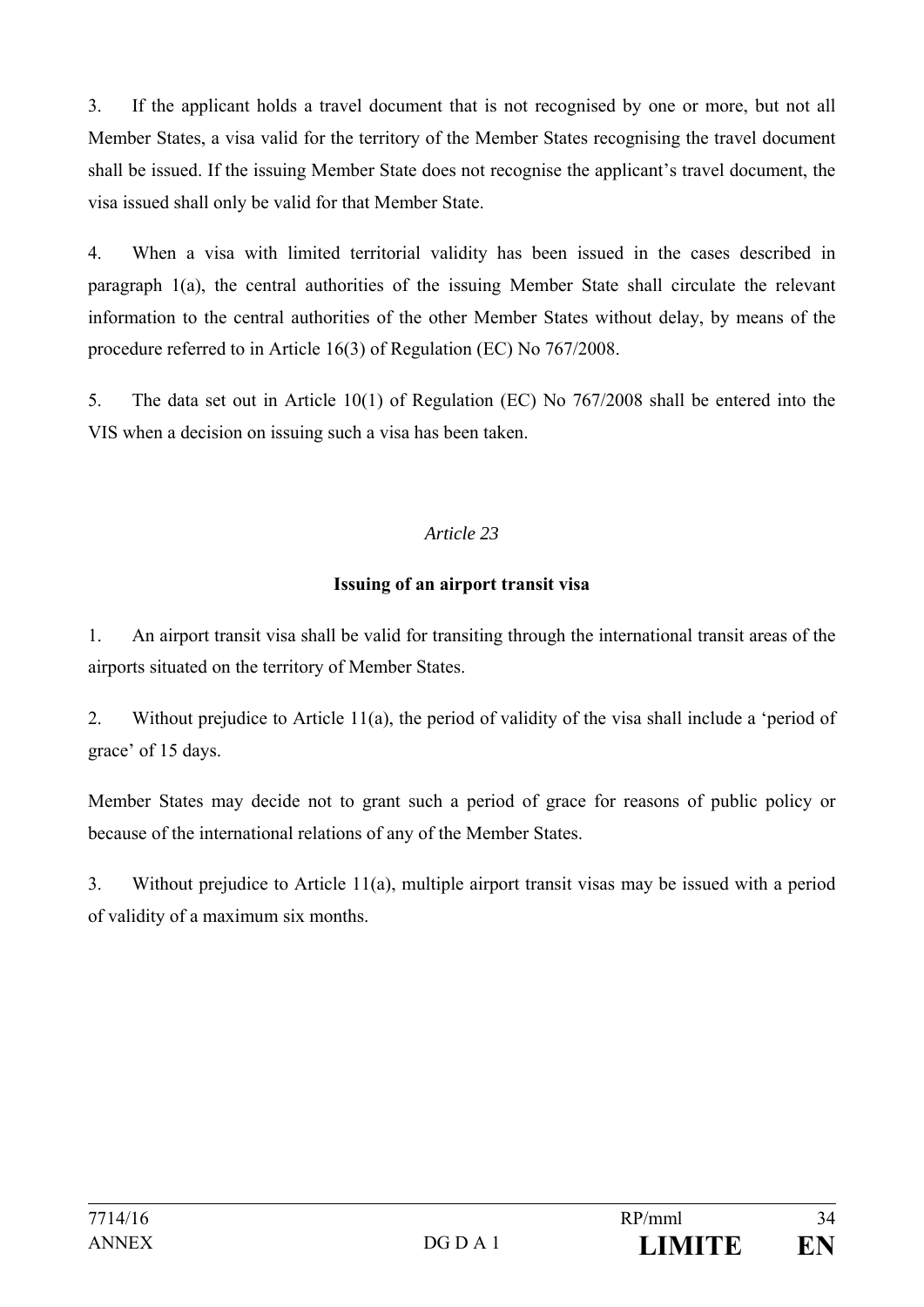4. The following criteria in particular are relevant for taking the decision to issue multiple airport transit visas:

(a) the applicant's need to transit frequently and/or regularly; and

(b) the integrity and reliability of the applicant, in particular the lawful use of previous uniform visas, visas with limited territorial validity or airport transit visas, his economic situation in his country of origin and his genuine intention to pursue his onward journey.

5. If the applicant is required to hold an airport transit visa in accordance with the provisions of Article 3(2), the airport transit visa shall be valid only for transiting through the international transit areas of the airports situated on the territory of the Member State(s) concerned.

6. The data set out in Article 10(1) of Regulation (EC) No 767/2008 shall be entered into the VIS when a decision on issuing such a visa has been taken.

# *Article 24*

# **Filling in the visa sticker**

1. When the visa sticker is filled in the machine-readable zone shall be filled in, as provided for in ICAO document 9303, Part 2.

2. The Commission shall by means of implementing acts adopt the details for filling in the visa sticker. Those implementing acts shall be adopted in accordance with the examination procedure referred to in Article 51(2).

3. Member States may add national entries in the 'comments' section of the visa sticker, which shall **not** duplicate the mandatory entries established in accordance with the procedure referred to in paragraph 2 **(…)**.

4. All entries on the visa sticker shall be printed, and no manual changes shall be made to a printed visa sticker.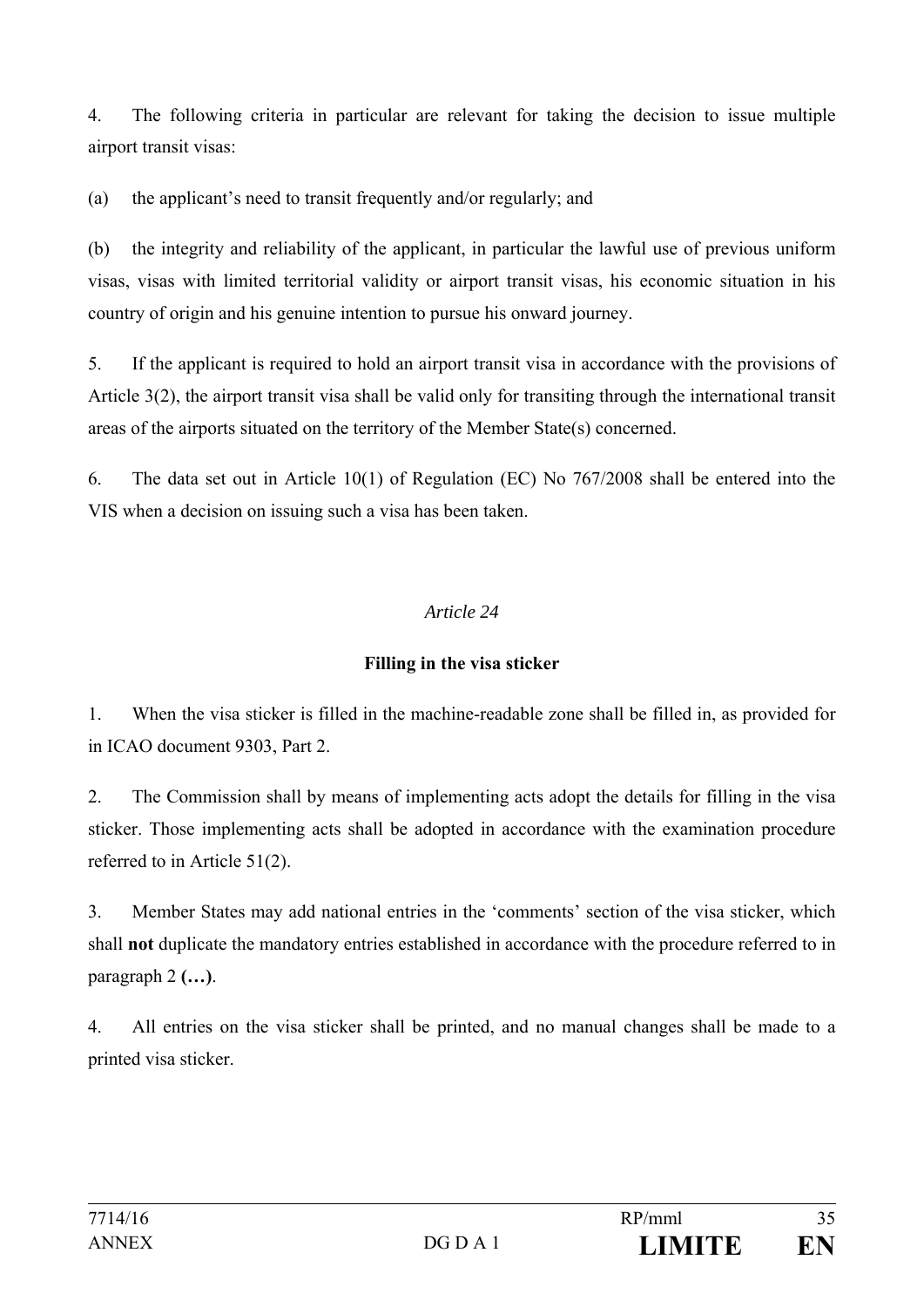5. A visa sticker for a single entry visa may be filled in manually only in case of technical force majeure. No changes shall be made to a manually filled in visa sticker.

6. When a visa sticker is filled in manually in accordance with paragraph 4 of this Article, this information shall be entered into the VIS in accordance with Article  $10(1)(k)$  of Regulation (EC) No 767/2008.

## *Article 25*

#### **Invalidation of a completed visa sticker**

1. If an error is detected on a visa sticker which has not yet been affixed to the travel document, the visa sticker shall be invalidated.

2. If an error is detected after the visa sticker has been affixed to the travel document, the visa sticker shall be invalidated by drawing a cross with indelible ink on the visa sticker, the optically variable device shall be destroyed and a new visa sticker shall be affixed to a different page.

3. If an error is detected after the relevant data have been introduced into the VIS in accordance with Article 10(1) of Regulation (EC) No 767/2008, the error shall be corrected in accordance with Article 24(1) of that Regulation.

# *Article 26*

# **Affixing a visa sticker**

1. The printed visa sticker containing the data provided for in Article 24 shall be affixed to the travel document.

2. The Commission shall by means of implementing acts adopt the details for affixing the visa sticker. Those implementing acts shall be adopted in accordance with the examination procedure referred to in Article 51(2).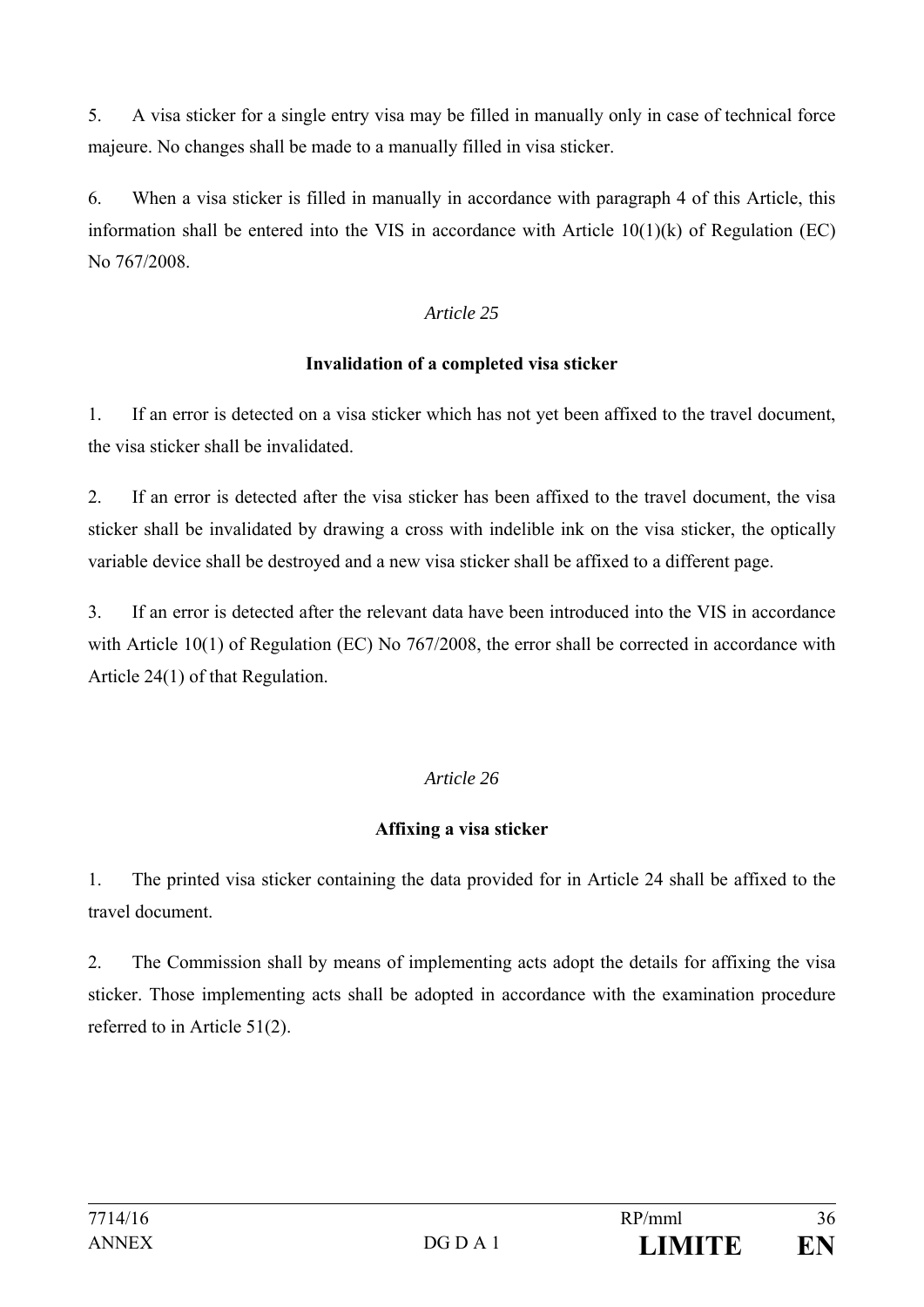3. Where the issuing Member State does not recognise the applicant's travel document, the separate sheet for affixing a visa shall be used.

4. When a visa sticker has been affixed to the separate sheet for affixing a visa, this information shall be entered into the VIS in accordance with Article  $10(1)(i)$  of Regulation (EC) No 767/2008.

5. Individual visas issued to persons who are included in the travel document of the applicant shall be affixed to that travel document.

6. Where the travel document in which such persons are included is not recognised by the issuing Member State, the individual stickers shall be affixed to the separate sheets for affixing a visa.

#### *Article 27*

#### **Rights derived from an issued visa**

Mere possession of a uniform visa or a visa with limited territorial validity shall not confer an automatic right of entry.

#### *Article 28*

#### **Informing central authorities of other Member States**

1. A Member State may require that its central authorities be informed of visas issued by consulates of other Member States to nationals of specific third countries or to specific categories of such nationals, except in the case of airport transit visas.

2. Member States shall notify the Commission of the introduction or withdrawal of the requirement for such information at the latest 15 calendar days before it becomes applicable. This information shall also be given within local Schengen cooperation in the jurisdiction concerned.

3. The Commission shall inform Member States of such notifications.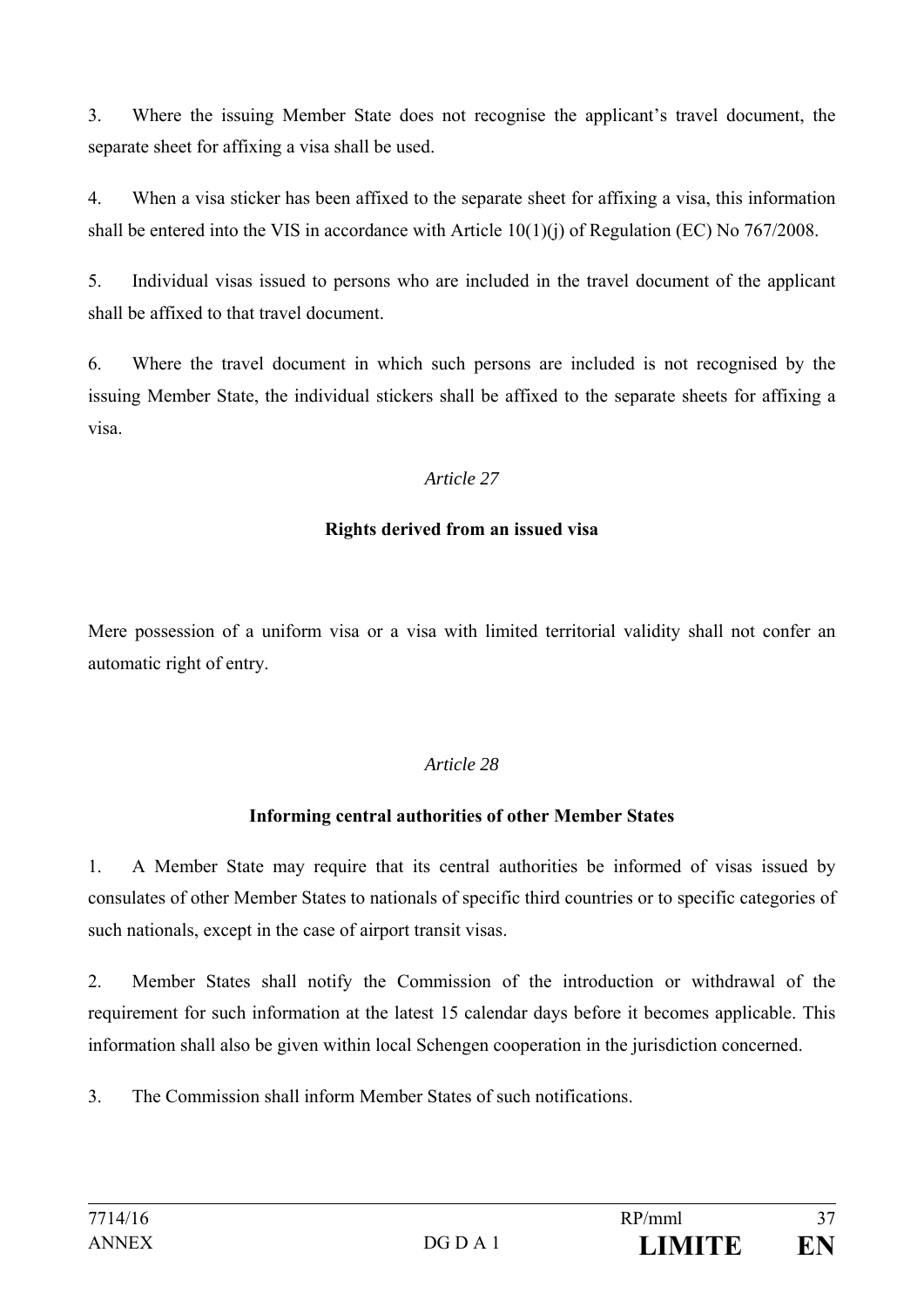#### **Refusal of a visa**

1. Without prejudice to Article 22(1), a visa shall be refused:

(a) if the applicant:

(i) presents a travel document which is false, counterfeit or forged;

(ii) does not provide justification for the purpose and conditions of the intended stay;

(iii) does not provide proof of sufficient means of subsistence, both for the duration of the intended stay and for the return to his country of origin or residence, or for the transit to a third country into which he is certain to be admitted, or is not in a position to acquire such means lawfully;

(iv) has already stayed for 90 days during the current 180-day period on the territory of the Member States on the basis of a uniform visa or a visa with limited territorial validity;

(v) is a person for whom an alert has been issued in the SIS for the purpose of refusing entry;

(vi) is considered to be a threat to public policy, internal security or public health as defined in Article 2(19) of Regulation (EC) No 562/2006 or to the international relations of any of the Member States, in particular where an alert has been issued in Member States' national databases for the purpose of refusing entry on the same grounds;

**(vii) does not provide proof of holding adequate and valid travel medical insurance, where applicable;** 

or

(b) if there are reasonable doubts as to the authenticity of the supporting documents submitted by the applicant or the veracity of their contents, the reliability of the statements made by the applicant or his intention to leave the territory of the Member States before the expiry of the visa applied for.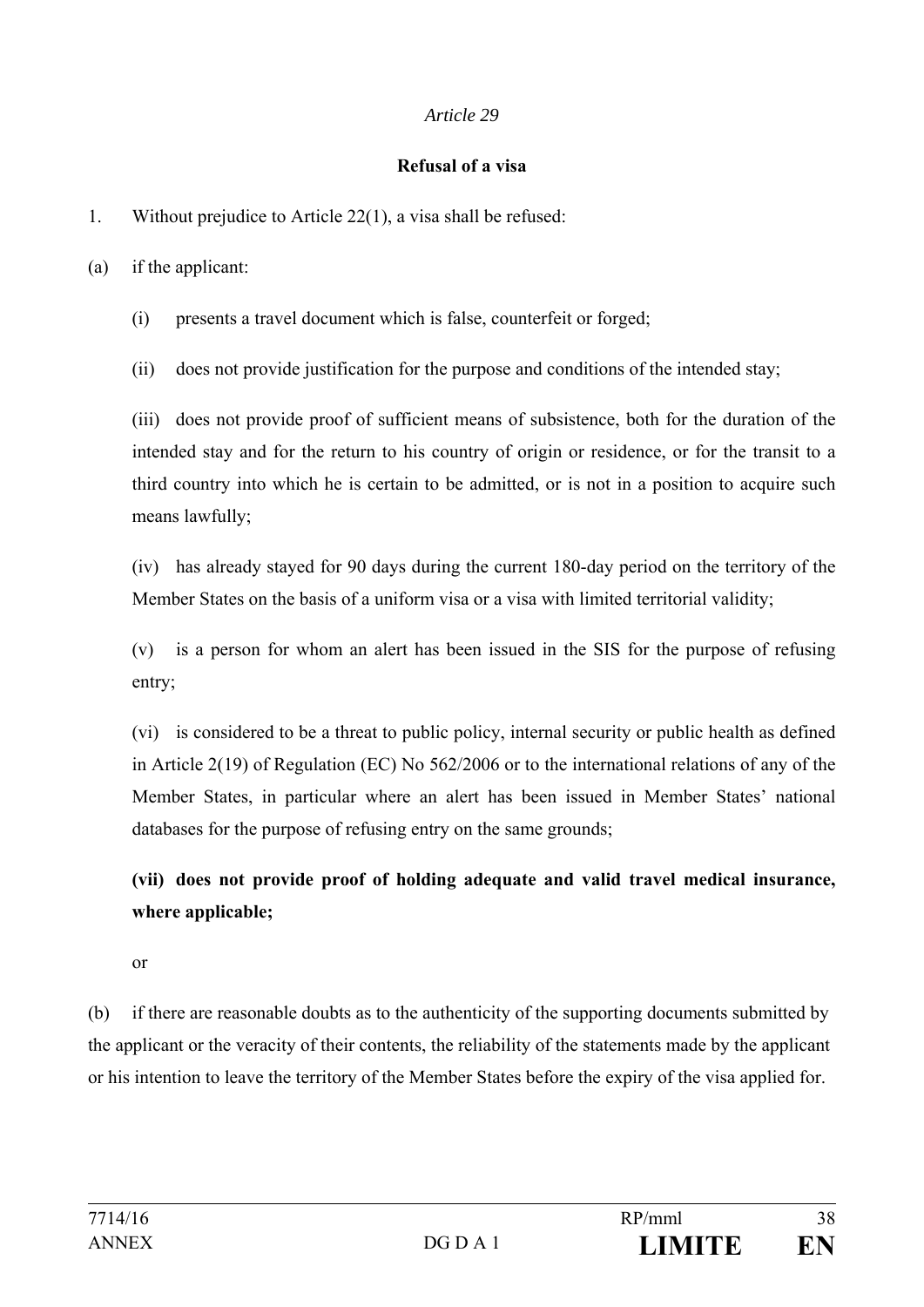2. A decision on refusal and the reasons on which it is based shall be notified to the applicant by means of the standard form set out in Annex V.

3. Applicants who have been refused a visa shall have the right to appeal. Appeals shall be instituted against the Member State that has taken the **(…)** decision on the application and in accordance with the national law of that Member State. Member States shall provide applicants with detailed information regarding the procedure to be followed in the event of an appeal, as specified in Annex V.

4. Information on a refused visa shall be entered into the VIS in accordance with Article 12 of Regulation (EC) No 767/2008.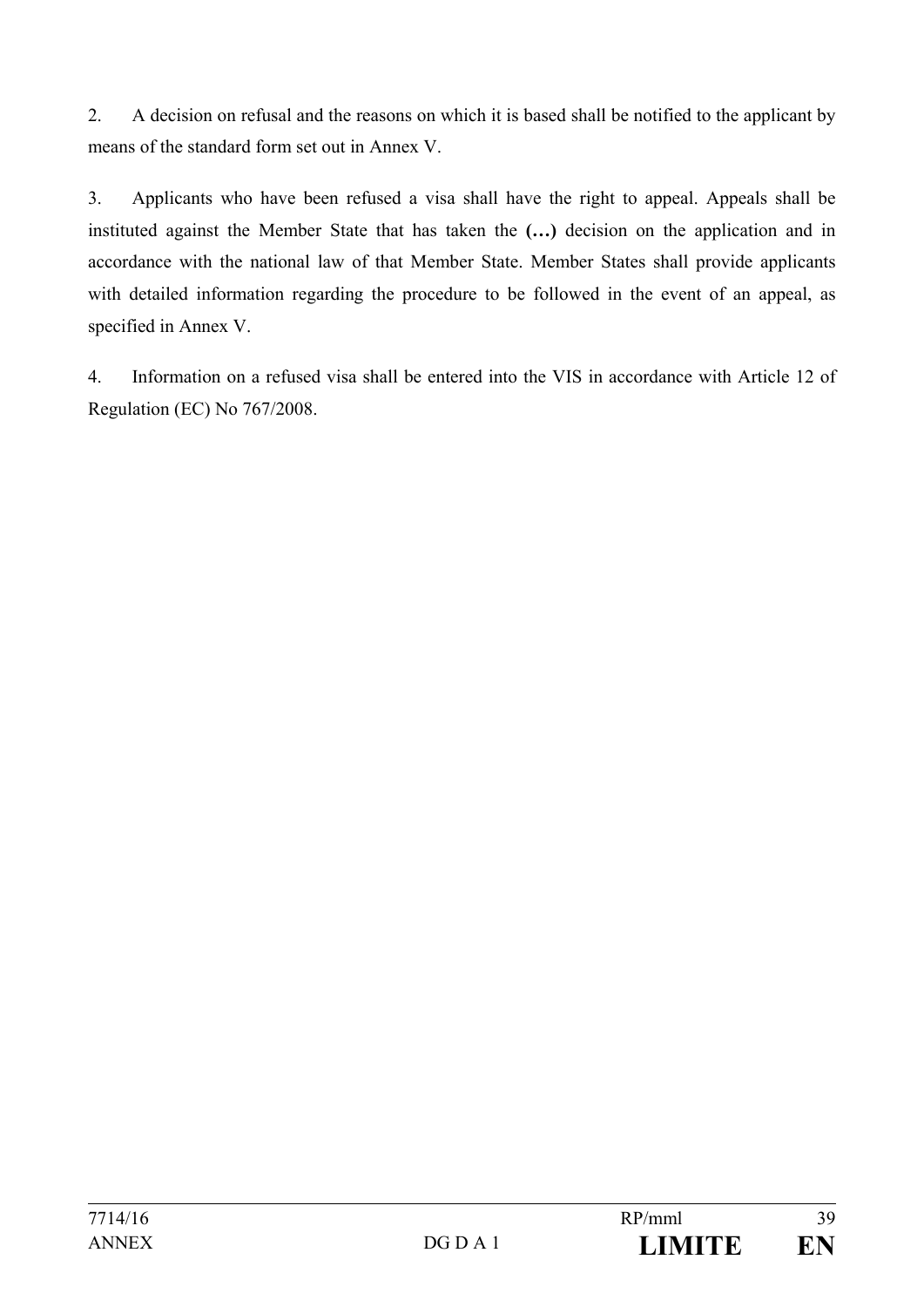## *CHAPTER V*

#### *MODIFICATION OF AN ISSUED VISA*

#### *Article 30*

#### **Extension**

1. The period of validity and/or the duration of stay of an issued visa shall be extended where the competent authority of a Member State considers that a visa holder has provided proof of force majeure or humanitarian reasons preventing him from leaving the territory of the Member States before the expiry of the period of validity of or the duration of stay authorized by the visa. Such an extension shall be granted free of charge.

2. The period of validity and/or the duration of stay of an issued visa may be extended if the visa holder provides proof of serious personal reasons justifying the extension of the period of validity or the duration of stay. A fee of EUR 30 shall be charged for such an extension.

3. Unless otherwise decided by the authority extending the visa, the territorial validity of the extended visa shall remain the same as that of the original visa.

4. The authority competent to extend the visa shall be that of the Member State on whose territory the third-country national is present at the moment of applying for an extension.

5. Member States shall notify to the Commission the authorities competent for extending visas.

6. Extension of visas shall take the form of a visa sticker.

7. Information on an extended visa shall be entered into the VIS in accordance with Article 14 of Regulation (EC) No 767/2008.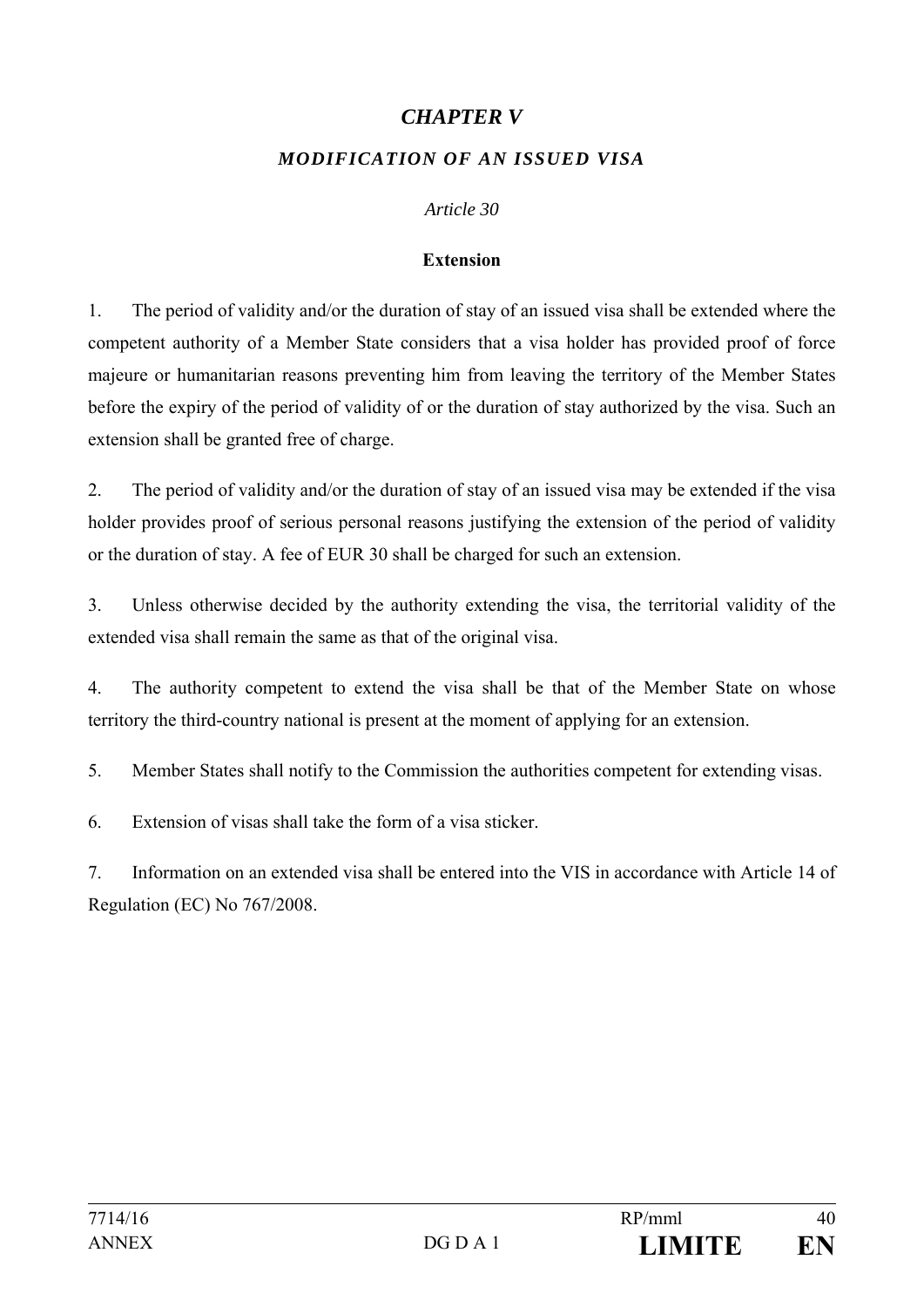#### **Annulment and revocation**

1. A visa shall be annulled where it becomes evident that the conditions for issuing it were not met at the time when it was issued, in particular if there are serious grounds for believing that the visa was fraudulently obtained. A visa shall in principle be annulled by the competent authorities of the Member State which issued it. A visa may be annulled by the competent authorities of another Member State, in which case the authorities of the Member State that issued the visa shall be informed of such annulment.

2. A visa shall be revoked where it becomes evident that the conditions for issuing it are no longer met. A visa shall in principle be revoked by the competent authorities of the Member State which issued it. A visa may be revoked by the competent authorities of another Member State, in which case the authorities of the Member State that issued the visa shall be informed of such revocation.

3. A visa may be revoked at the request of the visa holder. The competent authorities of the Member States that issued the visa shall be informed of such revocation.

4. Failure of the visa holder to produce, at the border, one or more of the supporting documents referred to in Article 13(4), shall not automatically lead to a decision to annul or revoke the visa.

5. If a visa is annulled or revoked, a stamp stating 'ANNULLED' or 'REVOKED' shall be affixed to it and the optically variable feature of the visa sticker, the security feature 'latent image effect' as well as the term 'visa' shall be invalidated by being crossed out.

6. A decision on annulment or revocation of a visa and the reasons on which it is based shall be notified to the applicant by means of the standard form set out in Annex V.

7. A visa holder whose visa has been annulled or revoked shall have the right to appeal, unless the visa was revoked at his request in accordance with paragraph 3. Appeals shall be conducted against the Member State that has taken the decision on the annulment or revocation and in accordance with the national law of that Member State. Member States shall provide applicants with information regarding the procedure to be followed in the event of an appeal, as specified in Annex V.

8. Information on an annulled or a revoked visa shall be entered into the VIS in accordance with Article 13 of Regulation (EC) No 767/2008.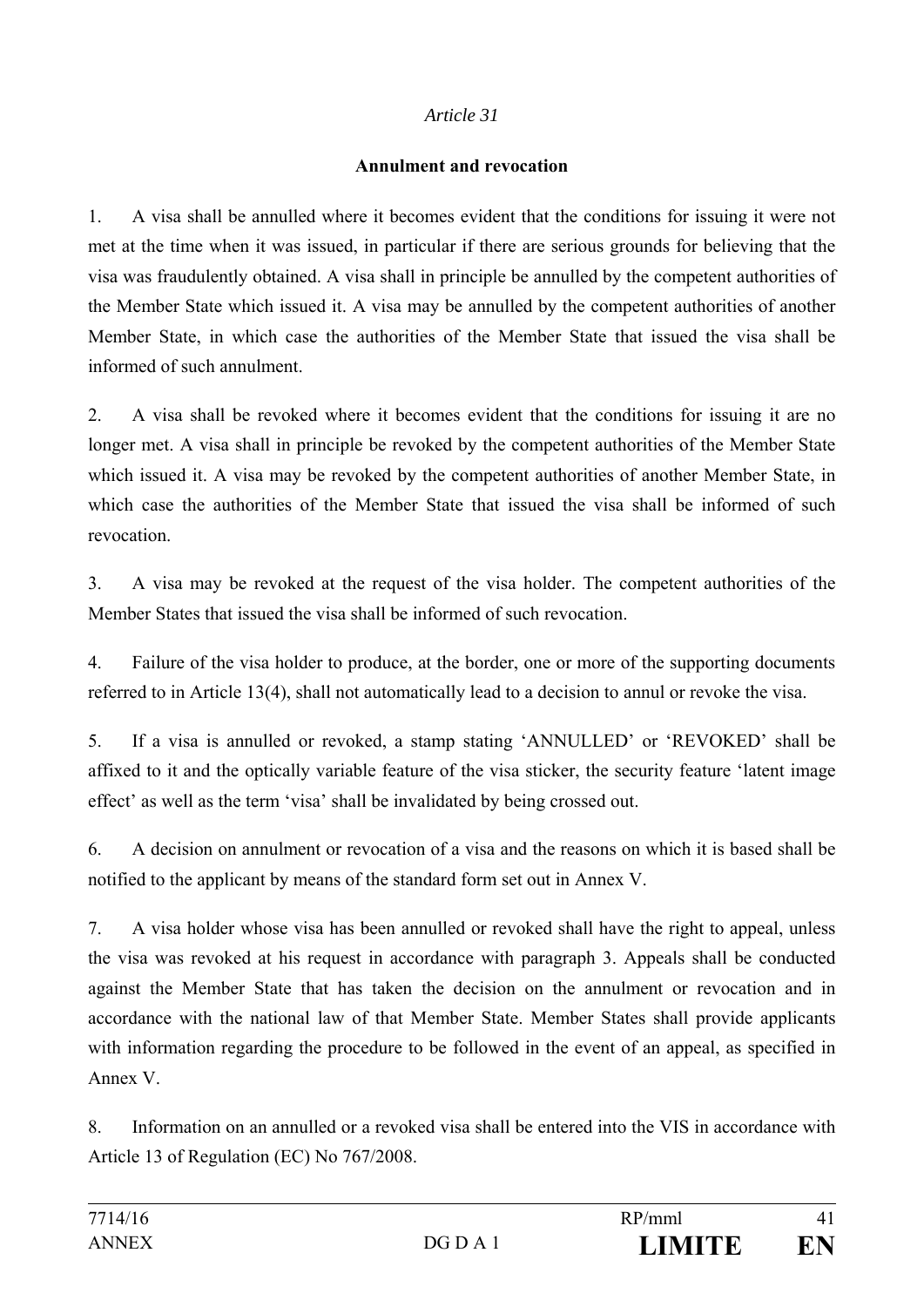#### *CHAPTER VI*

#### *VISAS ISSUED AT THE EXTERNAL BORDERS*

#### *Article 32*

#### **Visas applied for exceptionally at the external border**

1. In exceptional cases, visas may be issued at border crossing points if the following conditions are satisfied:

(a) the applicant fulfils the conditions laid down in Article  $5(1)(a)$ , (c), (d) and (e) of Regulation (EC) No 562/2006;

(b) the applicant has not been in a position to apply for a visa in advance and submits, if required, supporting documents substantiating unforeseeable and imperative reasons for entry; and

(c) the applicant's return to his country of origin or residence or transit through States other than Member States fully implementing the Schengen acquis is assessed as certain.

**1a. Where a visa is applied for at the external border, the requirement that the applicant be in possession of travel medical insurance may be waived when such travel medical insurance is not available at that border crossing point or for humanitarian reasons.** 

2. A visa issued at the external border shall be a uniform visa, entitling the holder to stay for a maximum duration of 15 days, depending on the purpose and conditions of the intended stay. **(…)**

3. Where the conditions laid down in Article 5(1)(a), (c), (d) and (e) of Regulation (EC) No 562/2006 are not fulfilled, the authorities responsible for issuing the visa at the border may issue a visa with limited territorial validity, in accordance with Article 22(1)(a) of this Regulation, for the territory of the issuing Member State only.

4. A third-country national falling within a category of persons for whom prior consultation is required in accordance with Article 19 shall, in principle, not be issued a visa at the external border.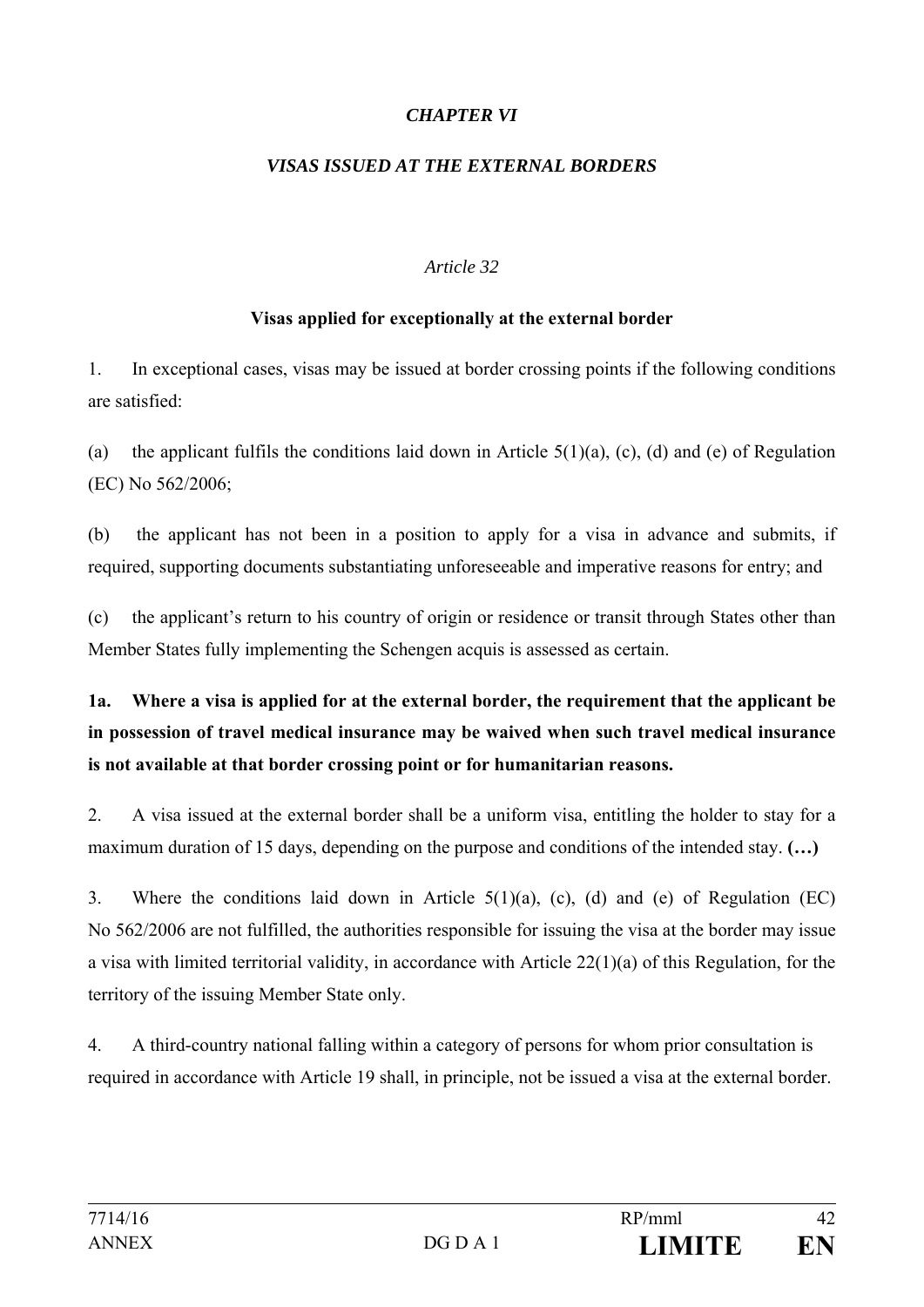However, a visa with limited territorial validity for the territory of the issuing Member State may be issued at the external border for such persons in exceptional cases, in accordance with Article 22(1)(a).

5. In addition to the reasons for refusing a visa as provided for in Article 29(1) a visa shall be refused at the border crossing point if the conditions referred to in paragraph 1(b) of this Article are not met.

6. The provisions on justification and notification of refusals and the right of appeal set out in Article 29(3) and Annex V shall apply.

#### *Article 33*

#### **Visas applied for at the external border under a temporary scheme**

**(deleted)** 

#### *Article 34*

#### **Visas issued to seafarers at the external border**

1. A seafarer who is required to be in possession of a visa when crossing the external borders of the Member States may be issued with a visa at the border where:

(a) he fulfils the conditions set out in Article 32(1); and

(b) he is crossing the border in question in order to embark on, re-embark on or disembark from a ship on which he will work or has worked as a seafarer.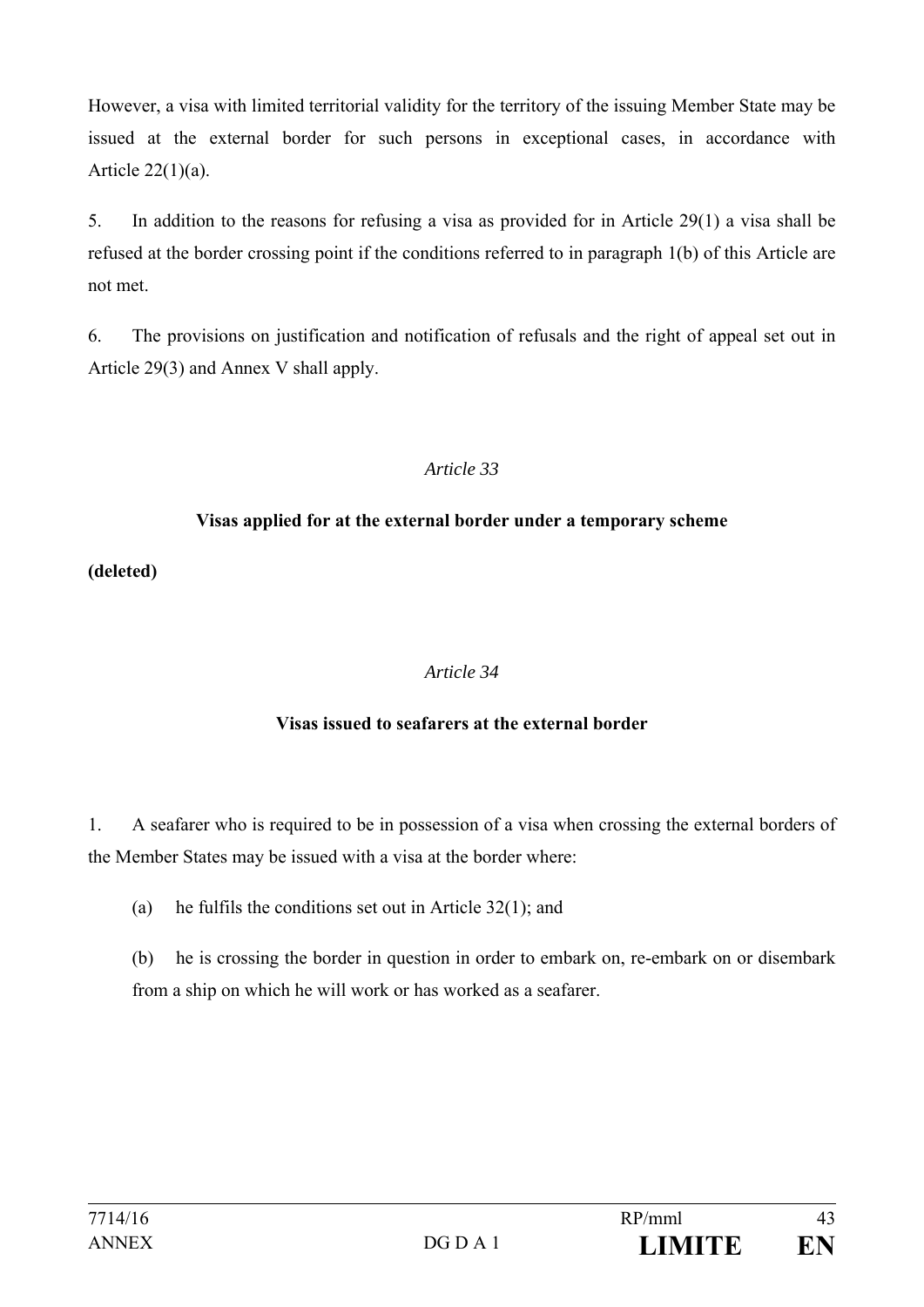2. Before issuing a visa at the border to a seafarer, the competent national authorities make sure that the necessary information concerning the seafarer in question has been exchanged.

3. The Commission shall by means of implementing acts adopt operational instructions for issuing visas at the border to seafarers. Those implementing acts shall be adopted in accordance with the examination procedure referred to in Article 51(2).

4. This Article shall apply without prejudice to Article 32(2), (3) and (4).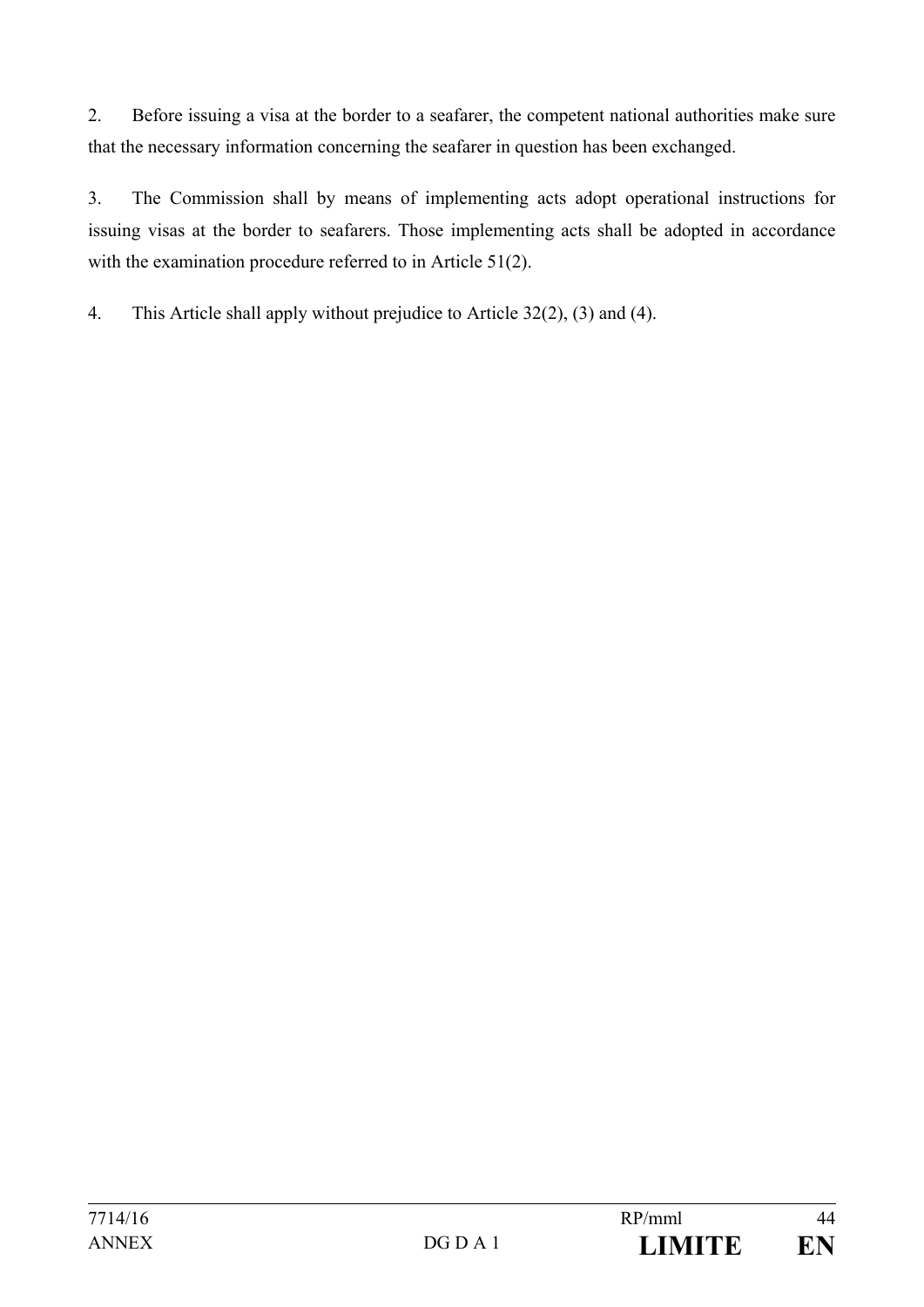#### *TITLE IV*

#### *ADMINISTRATIVE MANAGEMENT AND ORGANISATION*

#### *Article 35*

#### **Organisation of visa sections**

1. Member States shall be responsible for organising the visa sections of their consulates.

In order to prevent any decline in the level of vigilance and to protect staff from being exposed to pressure at local level, rotation schemes for staff dealing directly with applicants shall be set up, where appropriate. Particular attention shall be paid to clear work structures and a distinct allocation/division of responsibilities in relation to the taking of final decisions on applications. Access to consultation of the VIS and the SIS and other confidential information shall be restricted to a limited number of duly authorised staff. Appropriate measures shall be taken to prevent unauthorised access to such databases.

2. The storage and handling of visa stickers shall be subject to adequate security measures to avoid fraud or loss. Each consulate shall keep an account of its stock of visa stickers and register how each visa sticker has been used.

3. Member States' consulates shall keep archives of applications **in paper or electronic format**. Each individual file shall contain the application form, copies of relevant supporting documents, a record of checks made and the reference number of the visa issued, in order for staff to be able to reconstruct, if need be, the background for the decision taken on the application.

Individual **paper or electronic** application files shall be kept for a minimum of two years from the date of the decision on the application as referred to in Article 20(1).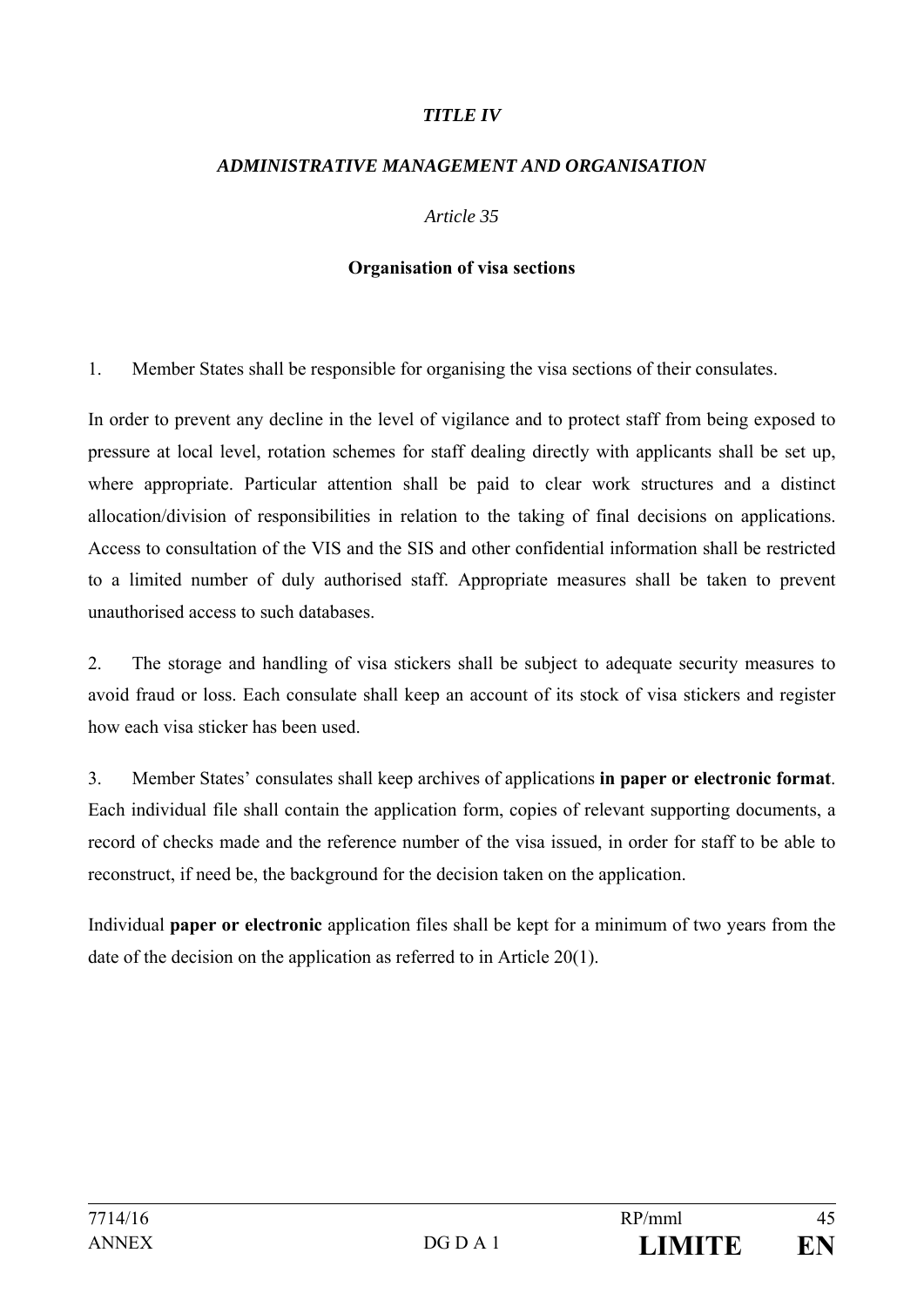#### **Resources for examining applications and monitoring of consulates**

1. Member States shall deploy appropriate staff in sufficient numbers to carry out the tasks relating to the examining of applications, in such a way as to ensure reasonable and harmonised quality of service to the public.

2. Premises shall meet appropriate functional requirements of adequacy and allow for appropriate security measures.

3. Member States' central authorities shall provide adequate training to both expatriate staff and locally employed staff and shall be responsible for providing them with complete, precise and upto-date information on the relevant Union and national law.

4. Member States' central authorities shall ensure frequent and adequate monitoring of the conduct of examination of applications and take corrective measures when deviations from the provisions of this Regulation are detected.

#### *Article 37*

#### **Conduct of staff**

1. Member States' consulates shall ensure that applicants are received courteously.

2. Consular staff shall, in the performance of their duties, fully respect human dignity. Any measures taken shall be proportionate to the objectives pursued by such measures.

3. While performing their tasks, consular staff shall not discriminate against persons on grounds of sex, racial or ethnic origin, religion or belief, disability, age or sexual orientation.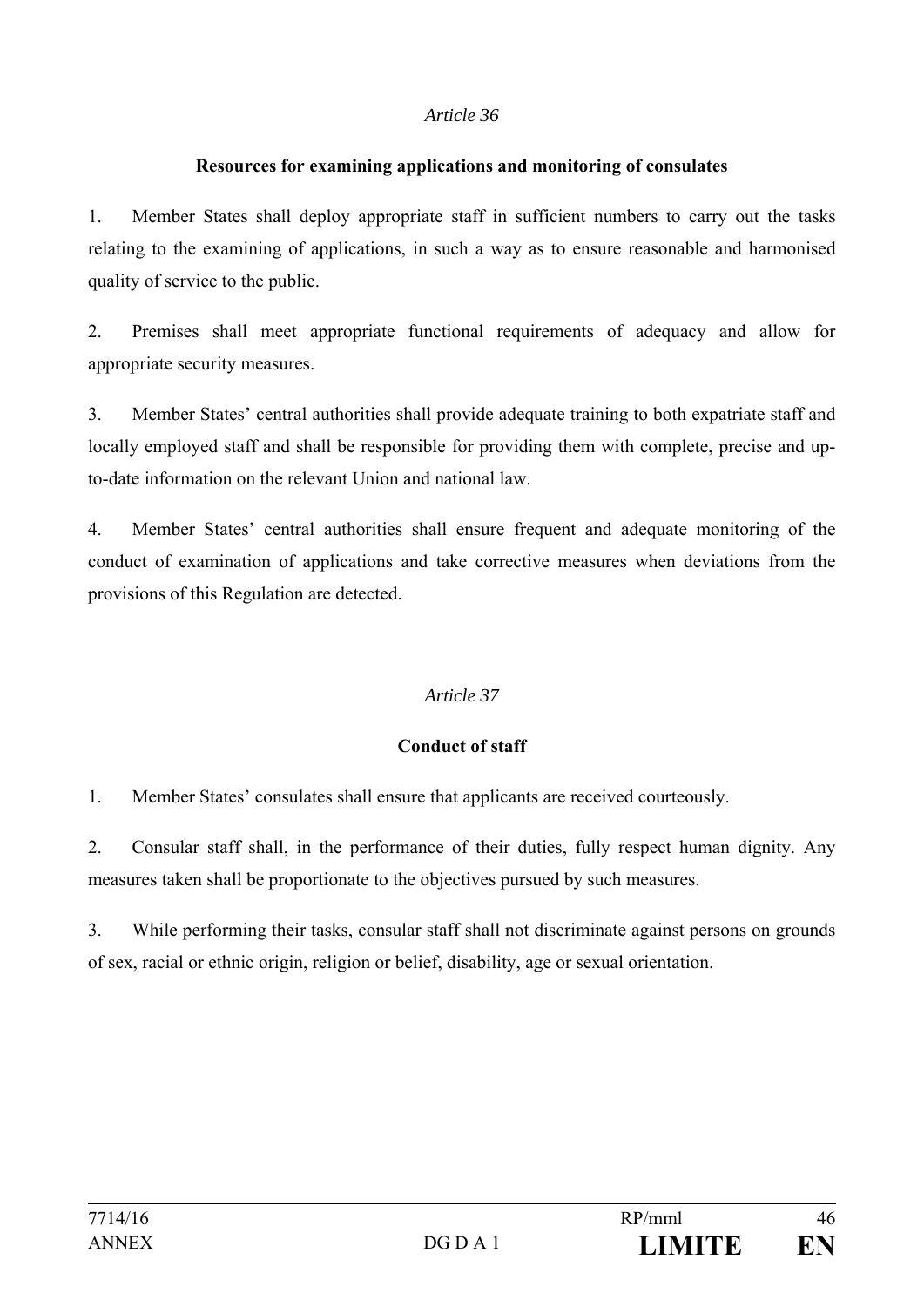#### **Consular organisation and cooperation**

1. Each Member State shall be responsible for organising the procedures relating to applications.

2. Member States shall:

(a) equip their consulates and authorities responsible for issuing visas at the borders with the required material for the collection of biometric identifiers, as well as the offices of their honorary consuls, whenever they make use of them, to collect biometric identifiers in accordance with Article 40;

(b) cooperate with one or more other Member States under representation arrangements or any other form of consular cooperation.

3. A Member State may also cooperate with an external service provider in accordance with Article 41.

4. Member States shall notify to the Commission their consular organisation and cooperation in each consular location.

5. In the event of termination of cooperation with other Member States, Member States shall assure the continuity of full service **as soon as practicable**.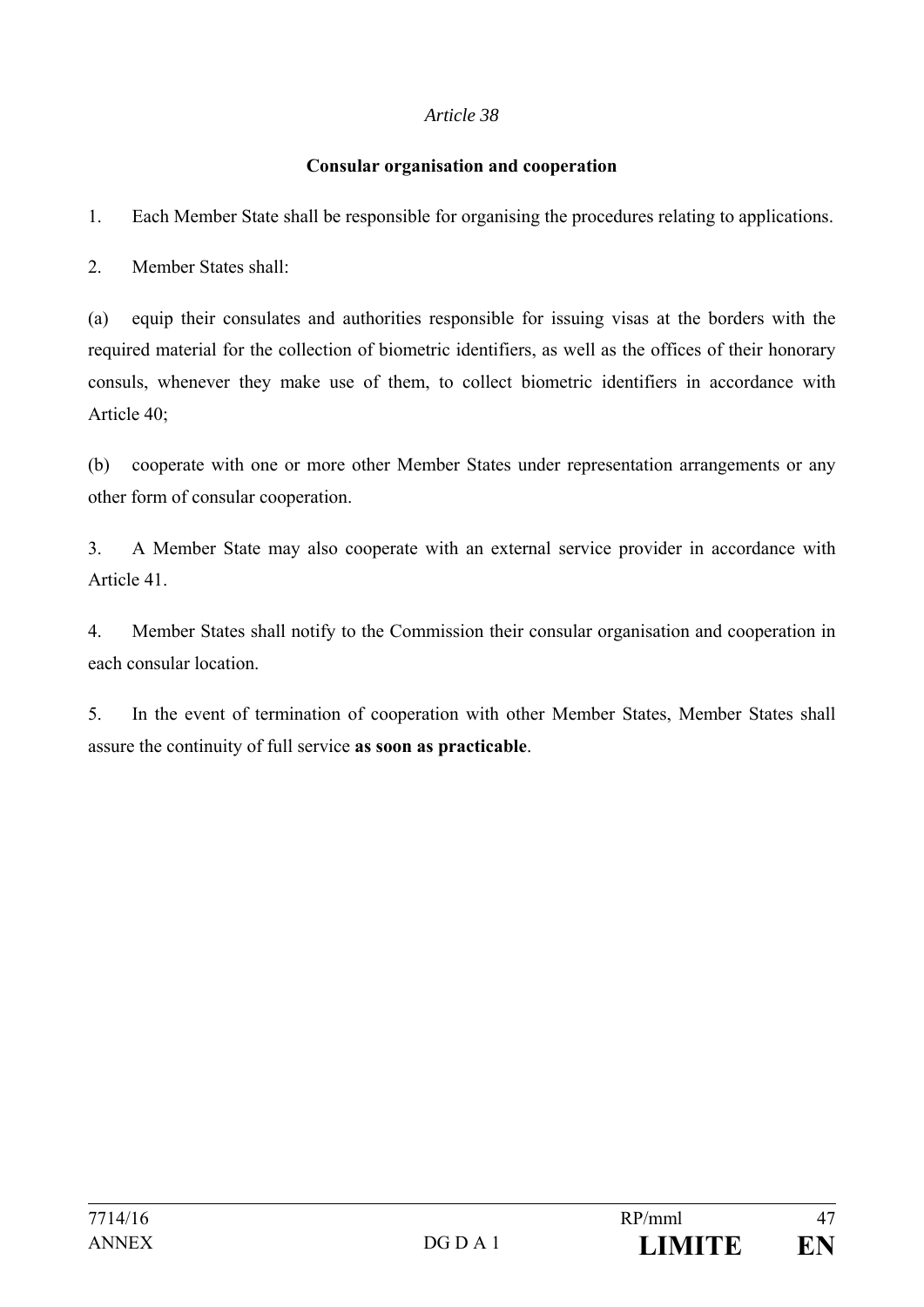#### **Representation arrangements**

1. A Member State may agree to represent another Member State that is competent in accordance with Article 5 for the purpose of examining **and taking decisions on visa** applications **(…)** on behalf of that Member State. A Member State may also represent another Member State in a limited manner only for the collection of applications and the enrolment of biometric identifiers.

1a. **(moved from paragraph 4)** Member States **(…)** shall **cooperate and** endeavour to conclude **bilateral** arrangements **to prevent a situation in which the Member State that is competent for examining and deciding on an application in accordance with Article 5(1) or (3), is neither present nor represented in the third country where the applicant legally resides or is legally present as referred to in Article 6.**

2. Where the representation is limited to the collection of applications, the collection and transmission of files and data to the represented Member State shall be carried out in compliance with the relevant data protection and security rules.

3. A bilateral arrangement shall be established between the representing Member State and the represented Member State. That arrangement:

(a) shall specify the duration of the representation, if only temporary, and the procedures for its termination;

(b) may, in particular when the represented Member State has a consulate in the third country concerned, provide for the provision of premises, staff and payments by the represented Member State.

(c) **may include an arrangement in case of national suspensions referred to in Article 13(2b).** 

#### 4. **(moved to paragraph 1a.)**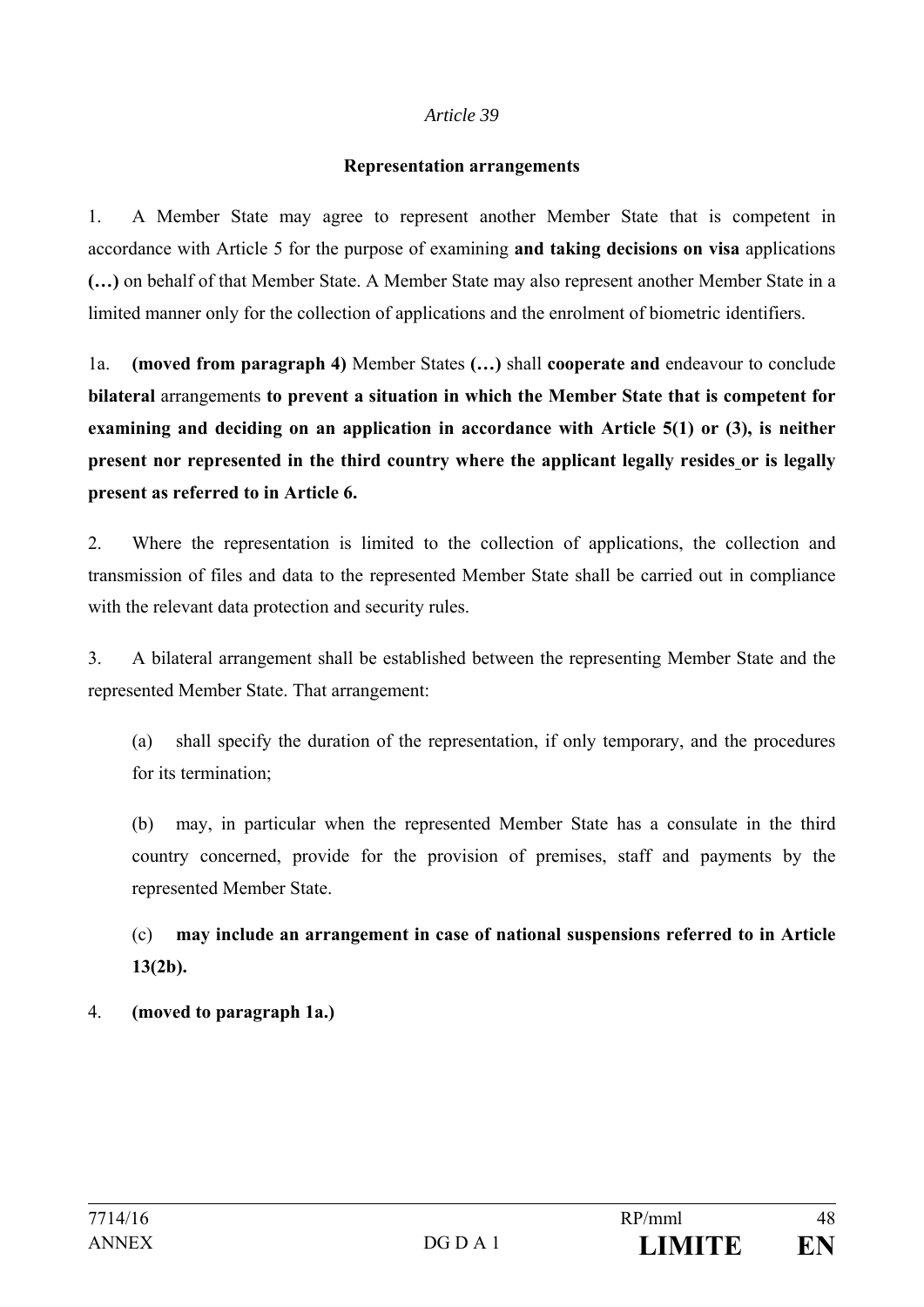5. With a view to ensuring that a poor transport infrastructure or long distances in a specific region or geographical area do not require a disproportionate effort on the part of applicants to have access to a consulate, Member States lacking their own consulate in that region or area shall endeavour to conclude representation arrangements with Member States that have consulates in that region or area.

6. The represented Member State shall notify the representation arrangements or the termination of those arrangements to the Commission at **the latest one month** before they enter into force or are terminated**, except in the case of force majeure**.

7. The consulate of the representing Member State shall, at the same time that the notification referred to in paragraph 6 takes place, inform both the consulates of other Member States and the delegation of the European Union in the jurisdiction concerned about representation arrangements or the termination of such arrangements.

8. If the consulate of the representing Member State decides to cooperate with an external service provider in accordance with Article 41 or with accredited commercial intermediaries as provided for in Article 43, that cooperation shall include applications covered by representation arrangements. The central authorities of the represented Member State shall be informed in advance of the terms of such cooperation.

#### *Article 40*

#### **Recourse to honorary consuls**

1. Honorary consuls may be authorised to perform some or all of the tasks referred to in Article 41(5). Adequate measures shall be taken to ensure security and data protection.

2. Where the honorary consul is not a civil servant of a Member State, the performance of those tasks shall comply with the requirements set out in Annex VI, except for the provisions in point D(c) of that Annex.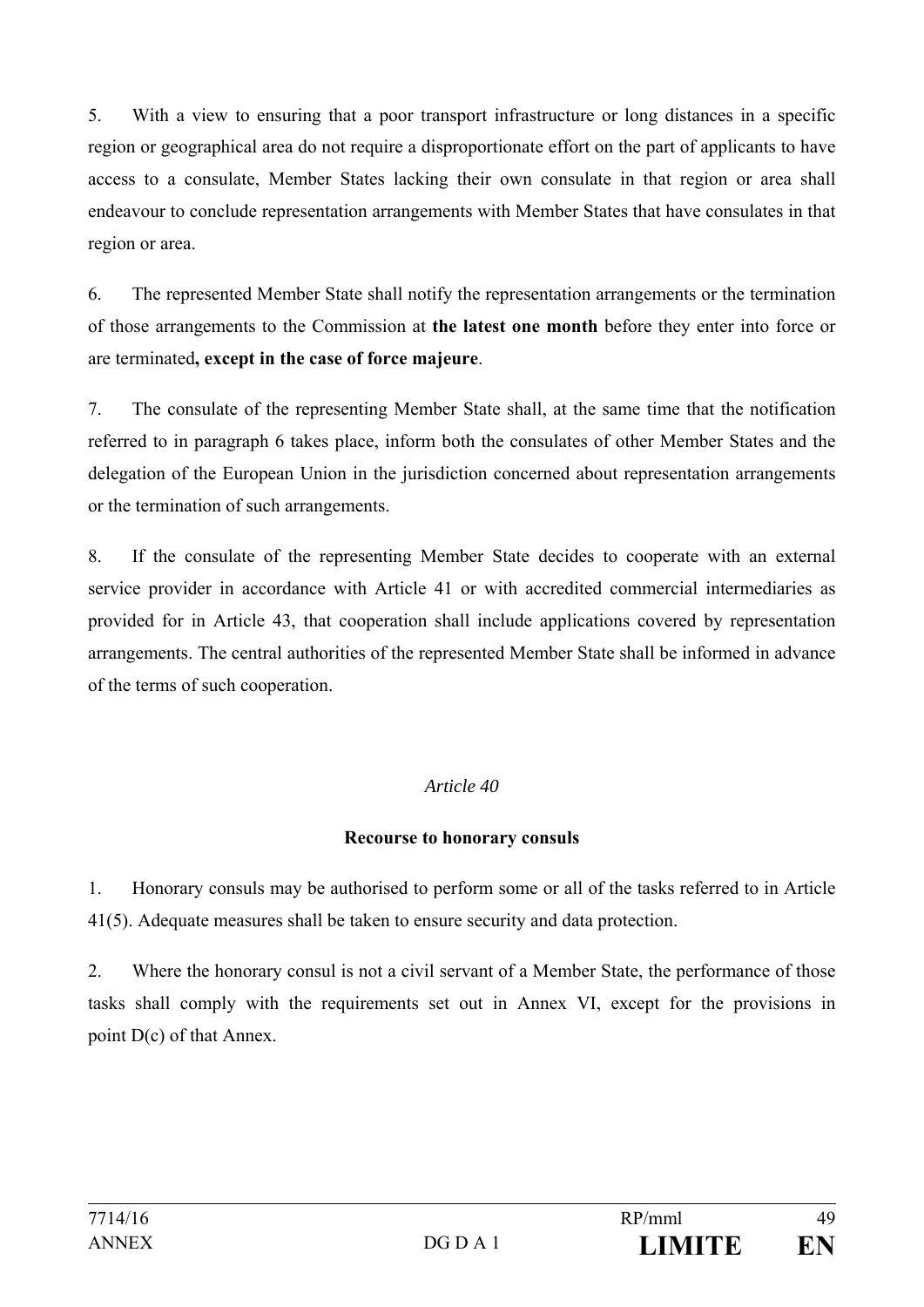3. Where the honorary consul is a civil servant of a Member State, the Member State concerned shall ensure that requirements comparable to those which would apply if the tasks were performed by its consulate are applied.

#### *Article 41*

#### **Cooperation with external service providers**

1. Member States shall endeavour to cooperate with an external service provider together with one or more Member States, without prejudice to public procurement and competition rules.

2. Cooperation with an external service provider shall be based on a legal instrument that shall comply with the requirements set out in Annex VI.

3. The examination of applications, interviews (where appropriate), the decision on applications and the printing and affixing of visa stickers shall be carried out only by the consulate.

4. External service providers shall not have access to the VIS under any circumstances.

Access to the VIS shall be reserved exclusively to duly authorised staff of consulates.

5. An external service provider may be entrusted with the performance of one or more of the following tasks:

(a) providing general information on visa requirements and application forms;

(b) informing the applicant of the required supporting documents, on the basis of a checklist;

(c) collecting data and applications (including collection of biometric identifiers) and transmitting the application to the consulate;

(d) collecting the visa fee;

(e) managing the appointments for the applicant, where applicable, at the consulate or at the external service provider;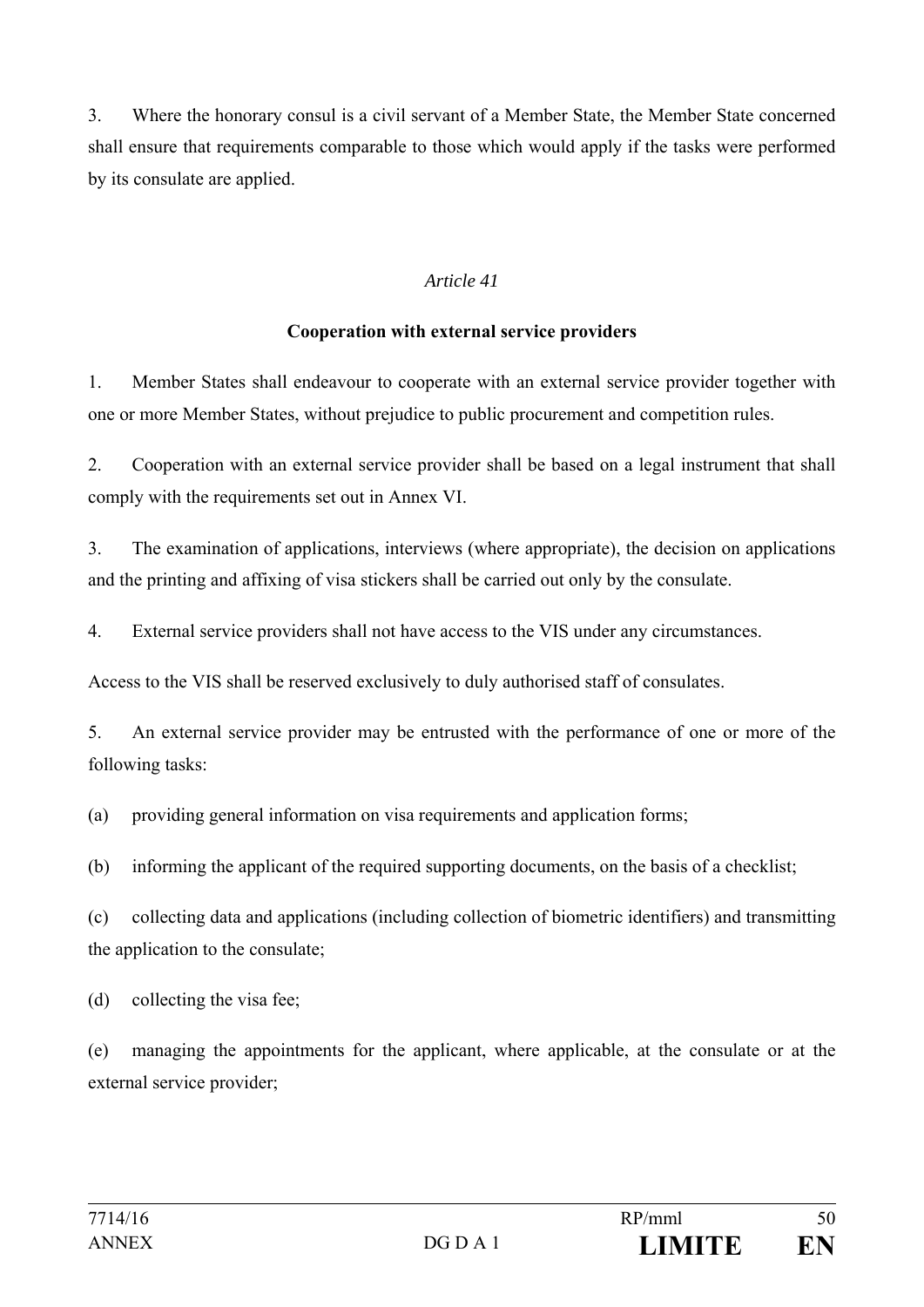(f) collecting the travel documents, including a refusal notification if applicable, from the consulate and returning them to the applicant.

6. When selecting an external service provider, the Member State(s) concerned shall scrutinise the solvency and reliability of the company, including the necessary licences, commercial registration, company statutes, bank contracts, and ensure that there is no conflict of interests.

7. The Member State(s) concerned shall ensure that the external service provider selected complies with the terms and conditions assigned to it in the legal instrument referred to in paragraph 2.

8. The Member State(s) concerned shall remain responsible for compliance with data protection rules for the processing of data and shall be supervised in accordance with Article 28 of Directive 95/46/EC.

Cooperation with an external service provider shall not limit or exclude any liability arising under the national law of the Member State(s) concerned for breaches of obligations with regard to the personal data of applicants or the performance of one or more of the tasks referred to in paragraph 5. This provision is without prejudice to any action which may be taken directly against the external service provider under the national law of the third country concerned.

9. The Member State(s) concerned shall provide training to the external service provider, corresponding to the knowledge needed to offer an appropriate service and sufficient information to applicants.

10. The Member State(s) concerned shall closely monitor the implementation of the legal instrument referred to in paragraph 2, including:

(a) the general information on visa requirements and application forms provided by the external service provider to applicants;

 (b) all the technical and organisational security measures required to protect personal data against accidental or unlawful destruction or accidental loss, alteration, unauthorised disclosure or access, in particular where the cooperation involves the transmission of files and data to the consulate of the Member State(s) concerned, and all other unlawful forms of processing personal data;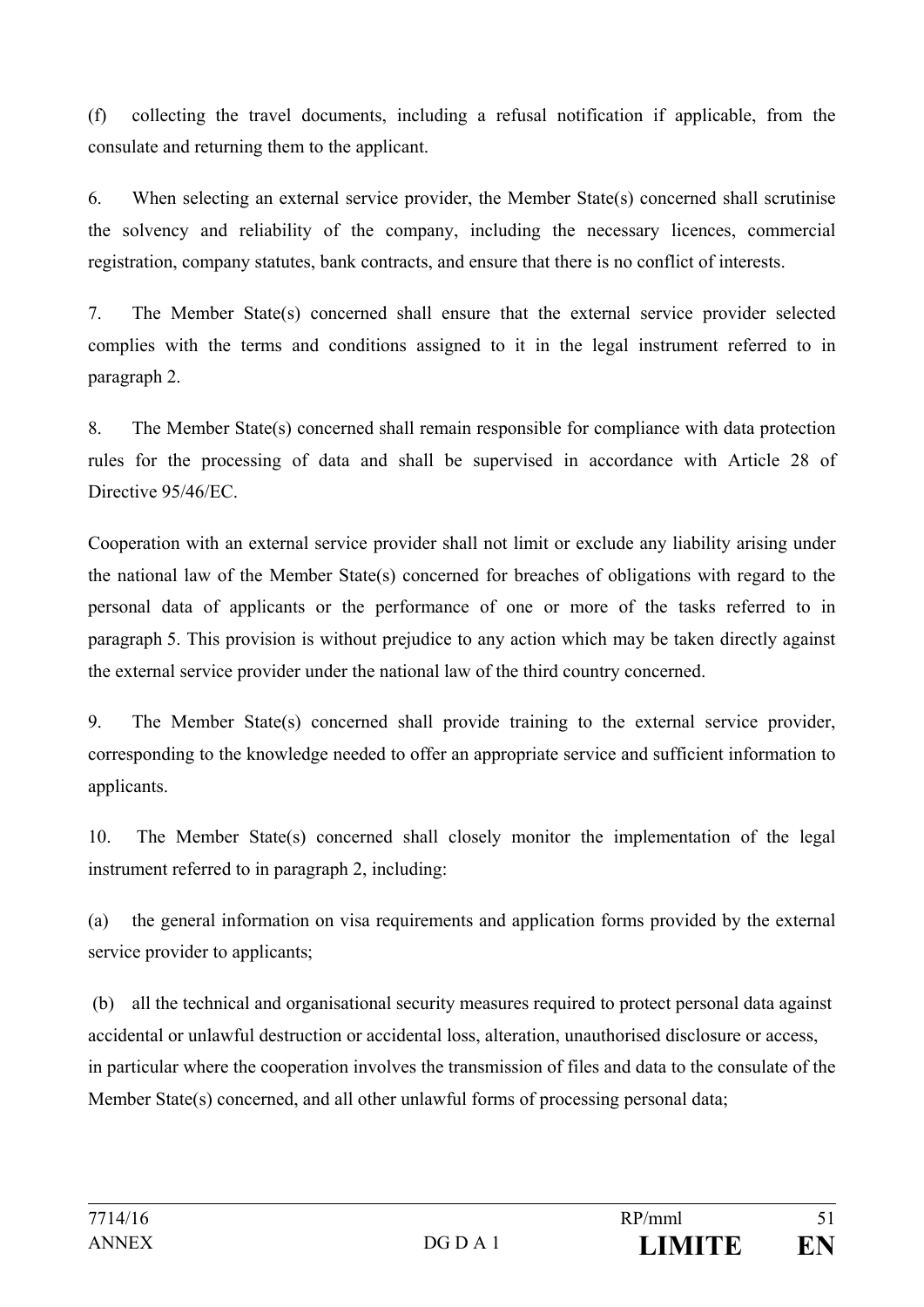(c) the collection and transmission of biometric identifiers;

(d) the measures taken to ensure compliance with data protection provisions.

To this end, the consulate(s) of the Member State(s) concerned shall, on a regular basis, carry out spot checks on the premises of the external service provider.

11. In the event of termination of cooperation with an external service provider, Member States shall ensure the continuity of full service.

12. Member States shall provide the Commission with a copy of the legal instrument referred to in paragraph 2. By **1st March** each year, Member States shall report to the Commission on their cooperation with and monitoring (as referred to in Annex VI, point C) of external service providers worldwide **during the previous calendar year**. **The Commission shall transmit a summary of these reports to the Member States for information purposes.** 

## *Article 42*

## **Encryption and secure transfer of data**

1. In the case of cooperation among Member States and cooperation with an external service provider and recourse to honorary consuls, the Member State(s) concerned shall ensure that the data are fully encrypted, whether electronically transferred or physically transferred on an electronic storage medium.

2. In third countries which prohibit encryption of data to be electronically transferred the Member State(s) concerned shall not allow transfer data electronically.

In such a case, the Member State(s) concerned shall ensure that the electronic data are transferred physically in fully encrypted form on an electronic storage medium by a consular officer of a Member State or, where such a transfer would require disproportionate or unreasonable measures to be taken, in another safe and secure way, for example by using established operators experienced in transporting sensitive documents and data in the third country concerned.

3. In all cases the level of security for the transfer shall be adapted to the sensitive nature of the data.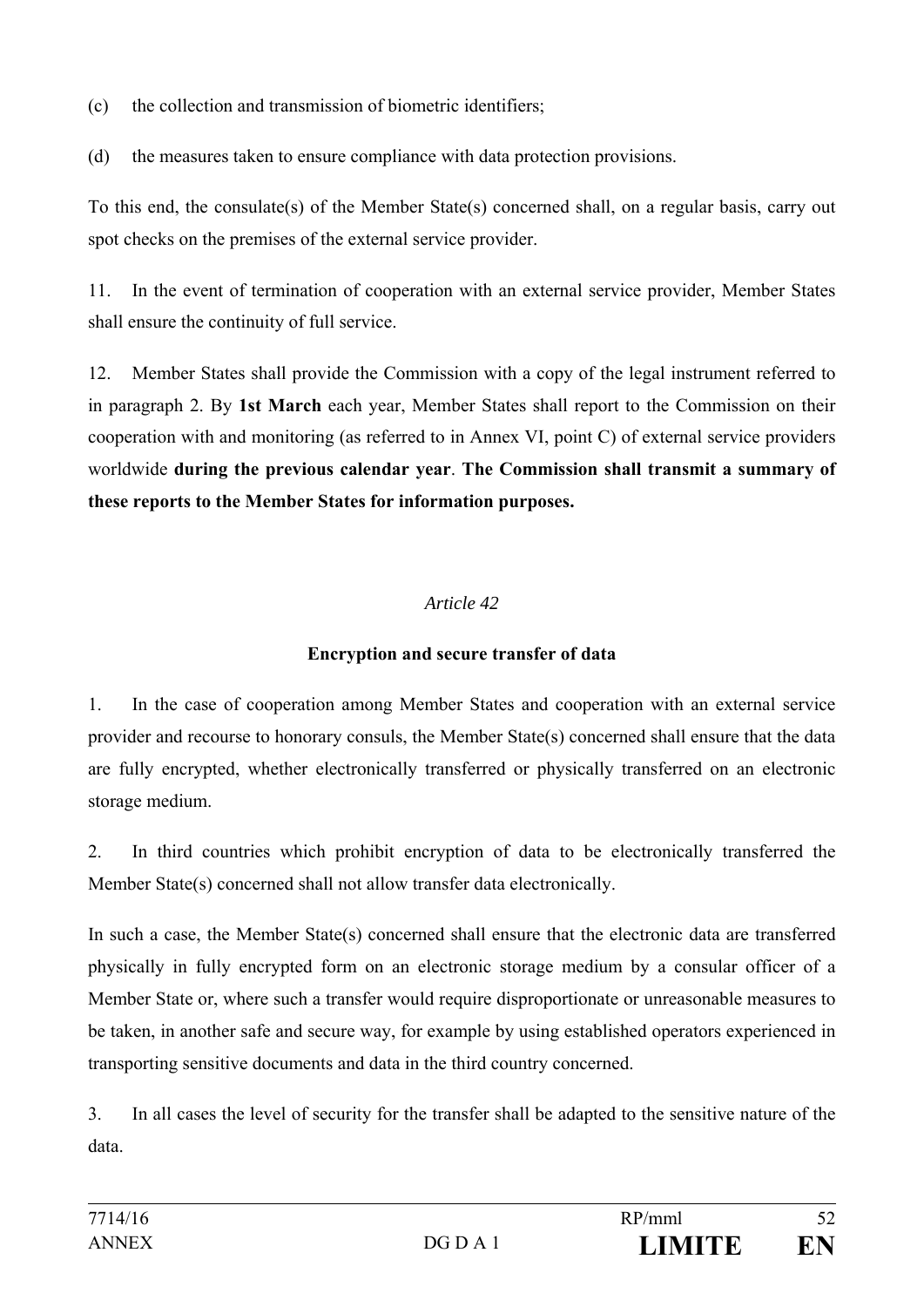4. The Union shall endeavour to reach agreement with the third countries concerned with the aim of lifting the prohibition against encryption of data to be electronically transferred.

#### *Article 43*

#### **Member States' cooperation with commercial intermediaries**

1. Member States may accept the lodging of applications by a private administrative agency, a transport company or a travel agency, such as a tour operator or a retailer (commercial intermediaries), except for the collection of biometric identifiers.

2. Cooperation with commercial intermediaries shall be based on the granting of an accreditation by Member States' relevant authorities. The accreditation shall, in particular, be based on the verification of the following aspects:

(a) the current status of the commercial intermediary: current licence, the commercial register, contracts with banks;

(b) existing contracts with commercial partners based in the Member States offering accommodation and other package tour services;

(c) contracts with transport companies, which must include an outward journey, as well as a guaranteed and fixed return journey.

3. Accredited commercial intermediaries shall be monitored regularly by spot checks involving personal or telephone interviews with applicants, verification of trips and accommodation**, verification that the travel medical insurance provided is adequate and covers individual travellers,** and wherever deemed necessary, verification of the documents relating to group return.

4. Within local Schengen cooperation, information shall be exchanged on the performance of the accredited commercial intermediaries concerning irregularities detected and refusal of applications submitted by commercial intermediaries, and on detected forms of travel document fraud and failure to carry out scheduled trips.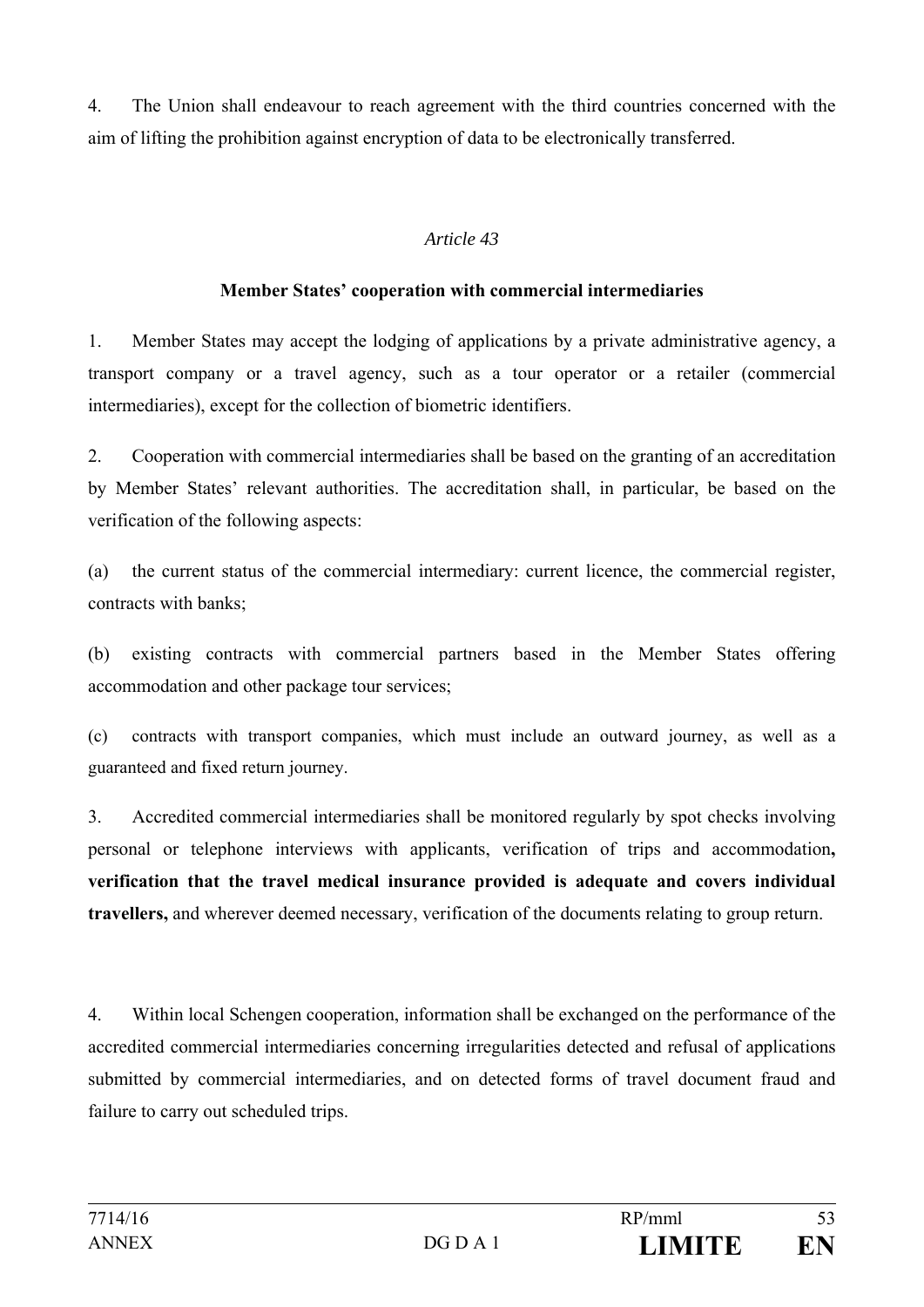5. Within local Schengen cooperation, lists shall be exchanged of commercial intermediaries to which accreditation has been given by each consulate and from which accreditation has been withdrawn, together with the reasons for any such withdrawal.

Each consulate shall inform the public about the list of accredited commercial intermediaries with which it cooperates.

#### *Article 44*

#### **Compilation of statistics**

Member States shall compile annual statistics on visas, in accordance with Annex VIII. These statistics shall be submitted by 1 March for the preceding calendar year.

#### *Article 45*

#### **Information to be provided to the public**

1. Member States' central authorities and consulates shall provide the public with all relevant information in relation to the application for a visa, in particular:

- (a) the criteria, conditions and procedures for applying for a visa;
- (b) the means of obtaining an appointment, if applicable;
- (c) where the application may be submitted;
- (d) accredited commercial intermediaries;
- (e) the time limits for examining applications provided for in Article 20(1), (2) and (3);

(f) the third countries whose nationals or specific categories of whose nationals are subject to prior consultation or information;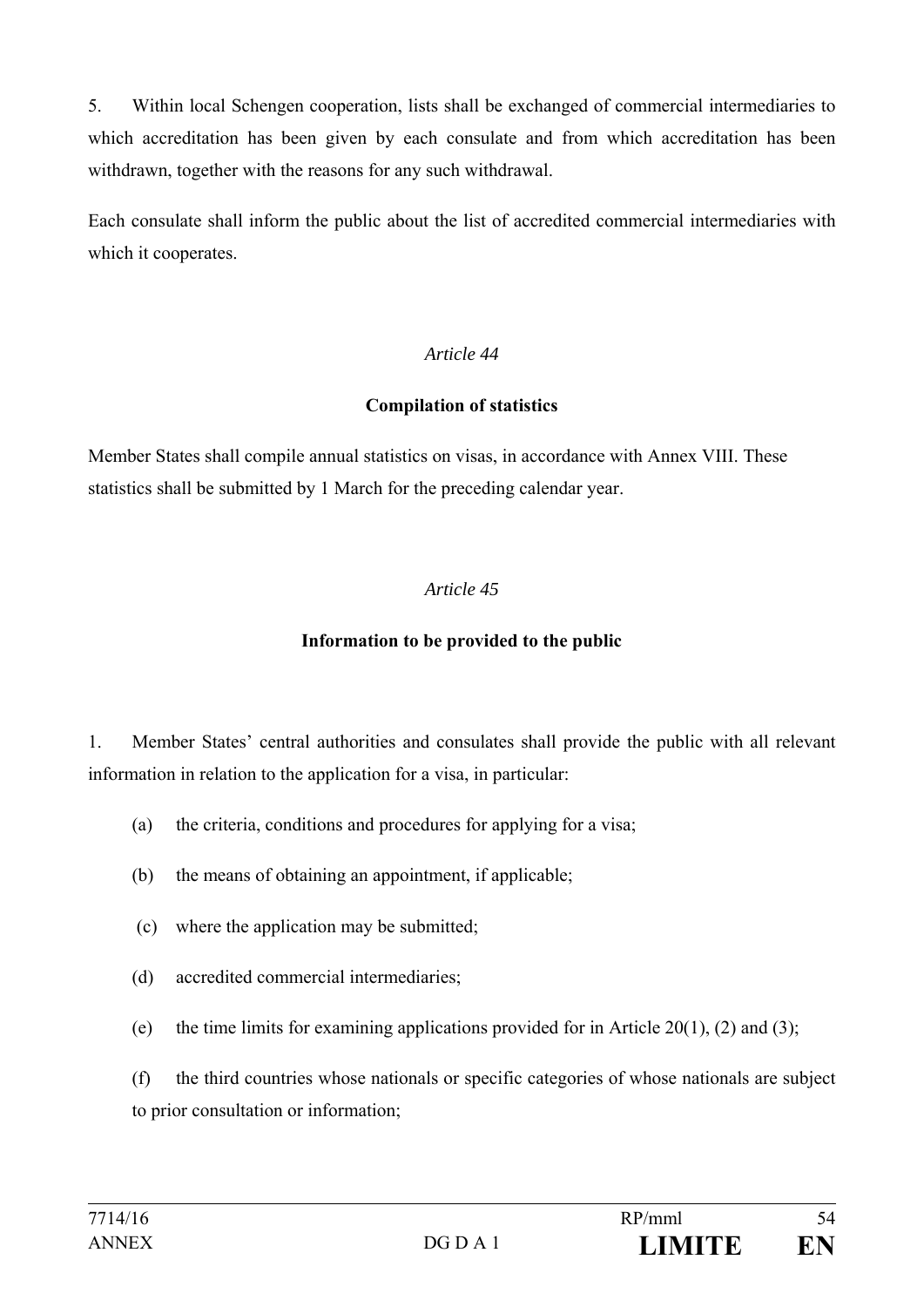(g) that negative decisions on applications must be notified to the applicant, that such decisions must state the reasons on which they are based and that applicants whose applications are refused have a right to appeal, with information regarding the procedure to be followed in the event of an appeal, including the competent authority, as well as the time limit for lodging an appeal;

(h) that mere possession of a visa does not confer an automatic right of entry and that the holders of visa are requested to present proof that they fulfil the entry conditions at the external border, as provided for in Article 5 of Regulation (EC) No 562/2006.

## **(i) the list of third countries referred to in Article 13(2a) and national suspensions referred to in Article 13(2b).**

2. The representing and represented Member State shall inform the general public about representation arrangements as referred to in Article 8 39 before such arrangements enter into force.

3. The Commission shall establish a standard information template for the implementation of the provisions of paragraph 1.

4. The Commission shall establish a Schengen visa Internet website containing all relevant information relating to the application for a visa.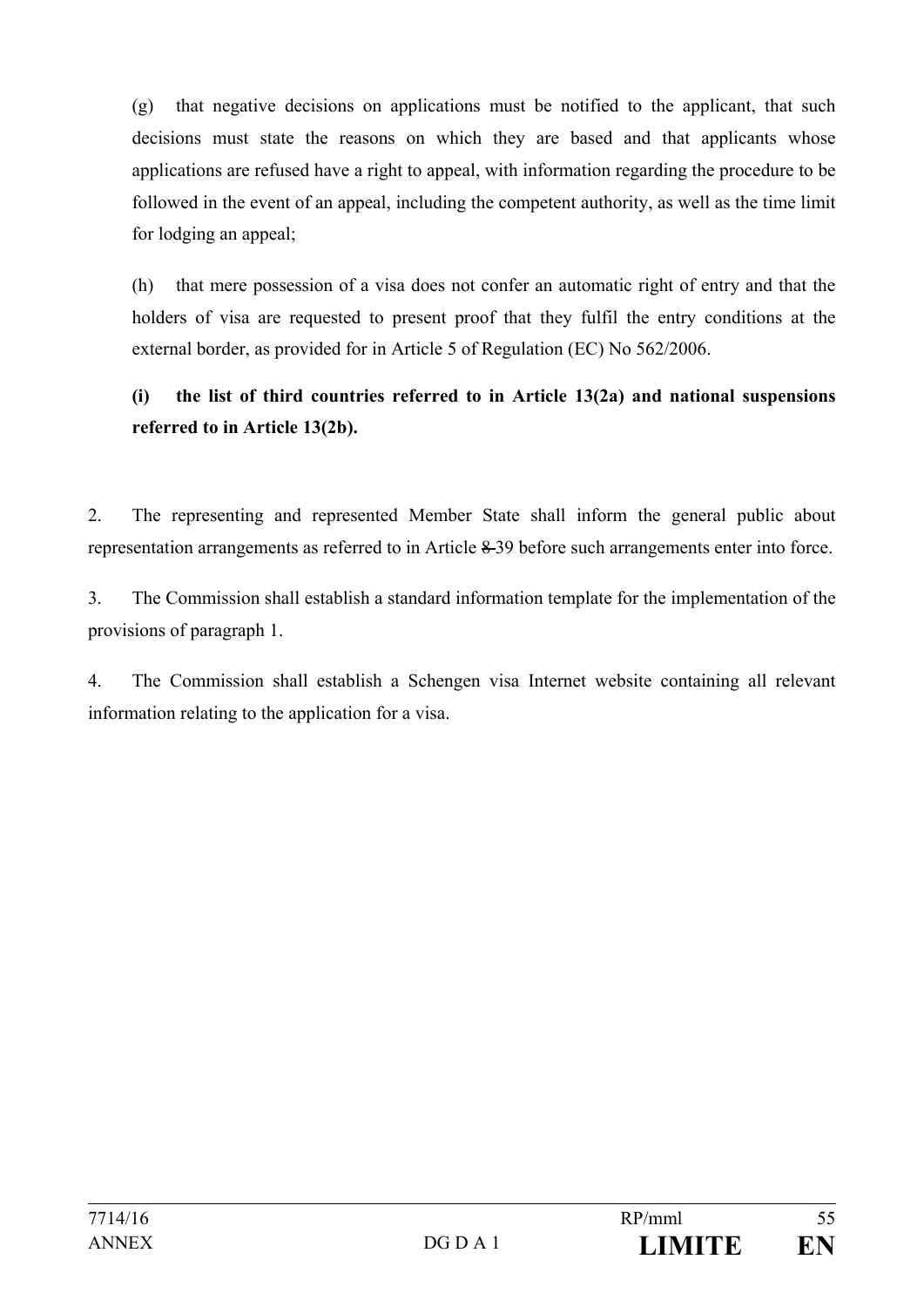#### *TITLE V*

#### *LOCAL SCHENGEN COOPERATION*

#### *Article 46*

#### **Local Schengen cooperation between Member States' consulates**

1. In order to ensure a harmonised application of the common visa policy taking into account, where appropriate, local circumstances, Member States' consulates and the Commission shall cooperate within each jurisdiction, in particular to:

(a) prepare a harmonised list of supporting documents to be submitted by applicants, taking into account Article 13 and Annex II;

(b) ensure a common translation of the application form in accordance with Article 10(6);

(c) establish the list of travel documents issued by the host country and update it regularly.

2. Within local Schengen cooperation a common information sheet shall be established on the basis of the standard information template drawn up by the Commission under Article 45(3).

3. Member States within local Schengen cooperation shall exchange the following:

(a) quarterly statistics on uniform visas, visas with limited territorial validity, airport transit visas and [touring visas] applied for, issued and refused;

(b) information with regard to the assessment of migratory and/or security risks, in particular on:

(i) the socioeconomic structure of the host country;

(ii) sources of information at local level, including social security, health insurance, fiscal registers and entry-exit registrations;

(iii) the use of false, counterfeit or forged documents;

- (iv) irregular immigration routes;
- (v) refusals;

(c) information on cooperation with transport companies.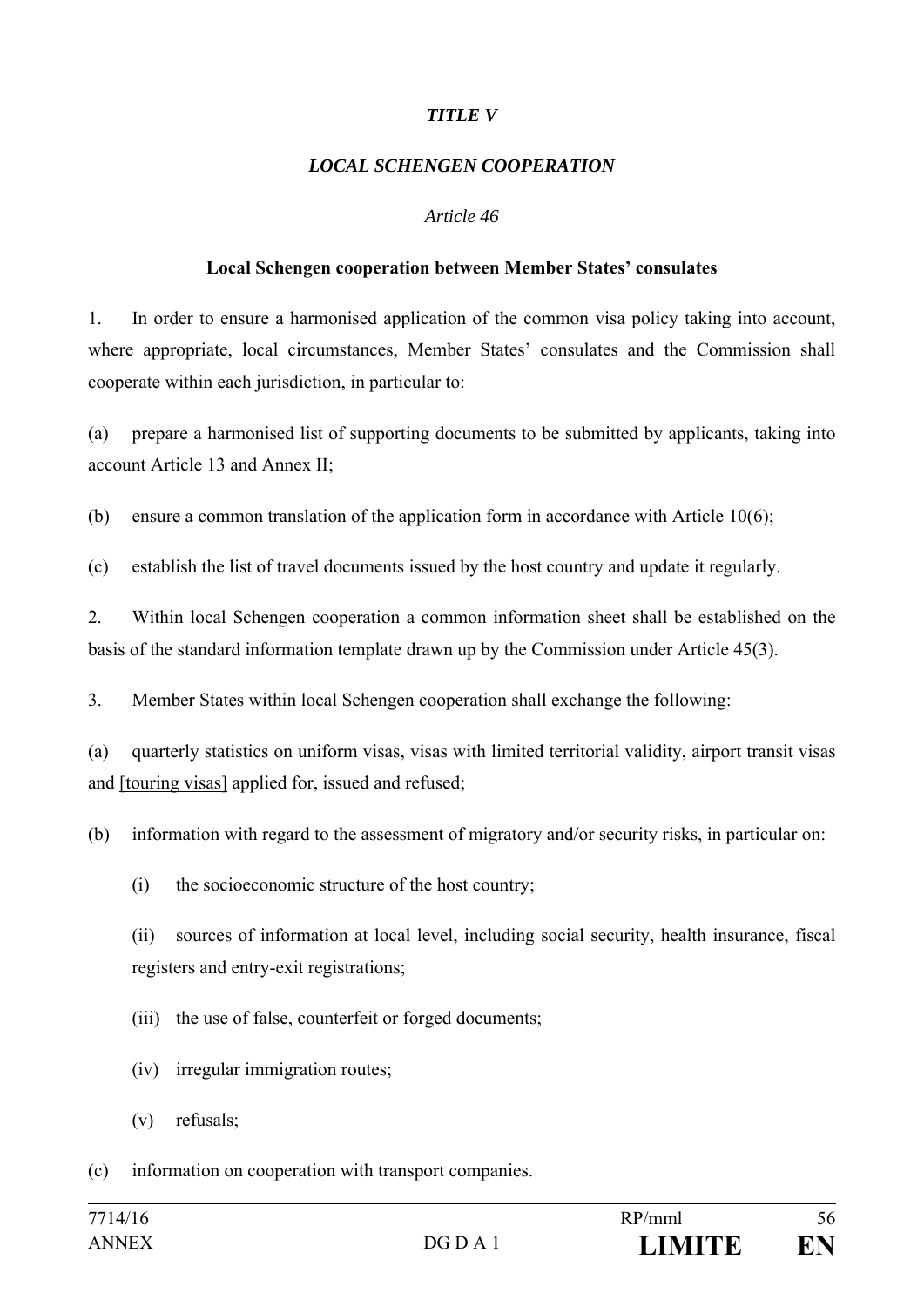**3a. Member States within local Schengen cooperation shall assess whether the insurances offered locally comply with the provisions set out in Article 14a. Furthermore, they shall draw up a non-exhaustive list of insurance companies providing adequate travel medical insurance, which shall be revised regularly and be made public.** 

4. Local Schengen cooperation meetings to deal specifically with operational issues in relation to the application of the common visa policy shall be organised regularly among Member States and the Commission. These meetings shall be convened within the jurisdiction by the Commission, unless otherwise agreed at the request of the Commission.

Single-topic meetings may be organised and sub-groups set up to study specific issues within local Schengen cooperation.

5. Representatives of the consulates of Member States not applying the Union acquis in relation to visas, or of third countries, may on an ad hoc basis be invited to participate in meetings for the exchange of information on issues relating to visas.

6. Summary reports of local Schengen cooperation meetings shall be drawn up systematically and circulated locally. The Commission may delegate the drawing up of the reports to a Member State. The consulates of each Member State shall forward the reports to their central authorities.

7. An annual report shall be drawn up within each jurisdiction by 31 December each year. On the basis of these reports, the Commission shall draw up an annual report on the state of affairs of local Schengen cooperation to be submitted to the European Parliament and the Council.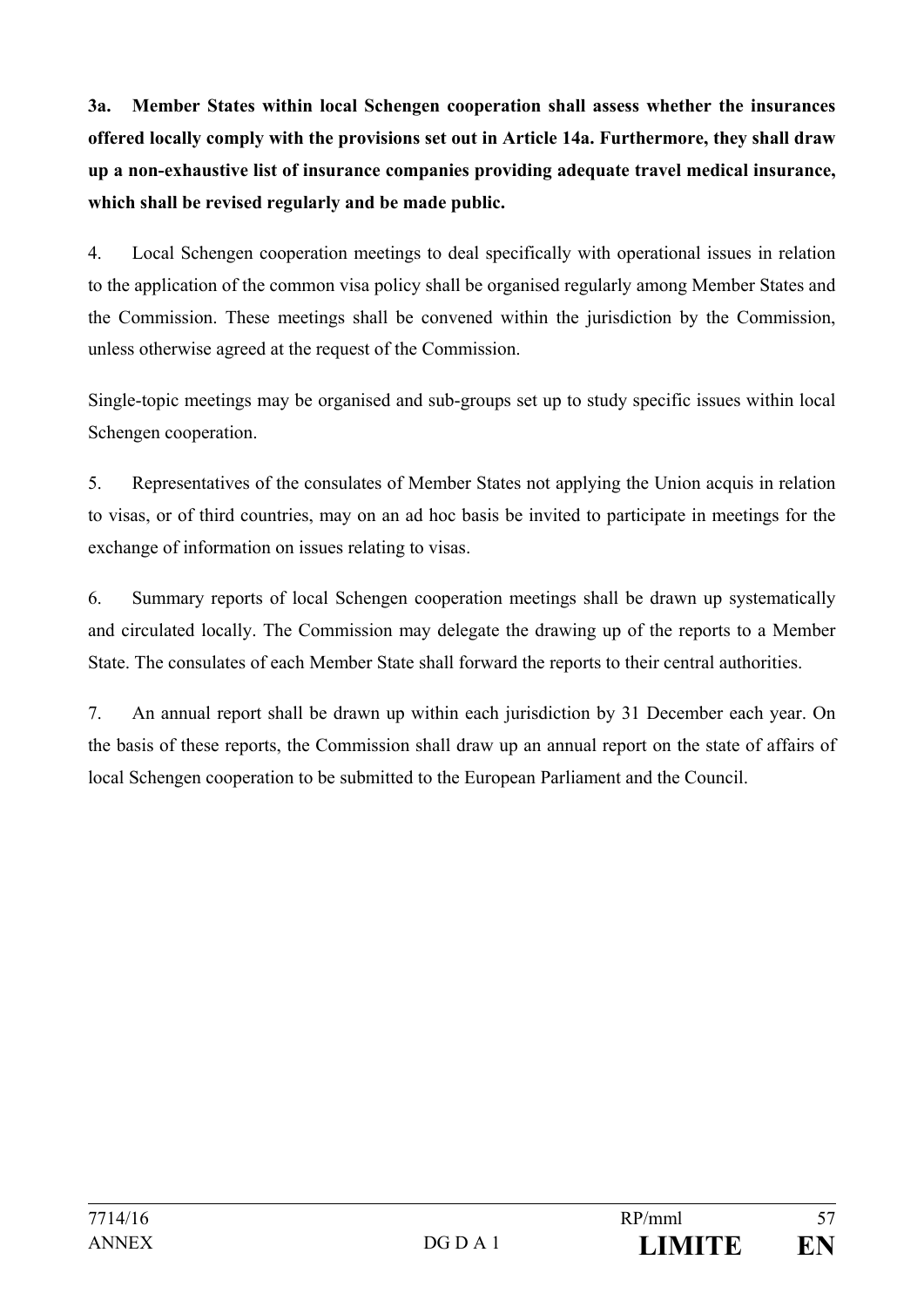#### *TITLE VI*

#### *FINAL PROVISIONS*

#### *Article 47*

#### **Arrangements in relation to the Olympic Games and Paralympic Games**

Member States hosting the Olympic Games and Paralympic Games shall apply the specific procedures and conditions facilitating the issuing of visas set out in Annex VII.

#### *Article 48*

#### **Exercise of the delegation**

**(deleted)** 

*Article 49*

#### **Urgency procedure**

**(deleted)** 

*Article 50*

#### **Instructions on the practical application of this Regulation**

The Commission shall by means of implementing acts adopt the operational instructions on the practical application of the provisions of this Regulation. Those implementing acts shall be adopted in accordance with the examination procedure referred to in Article 51(2).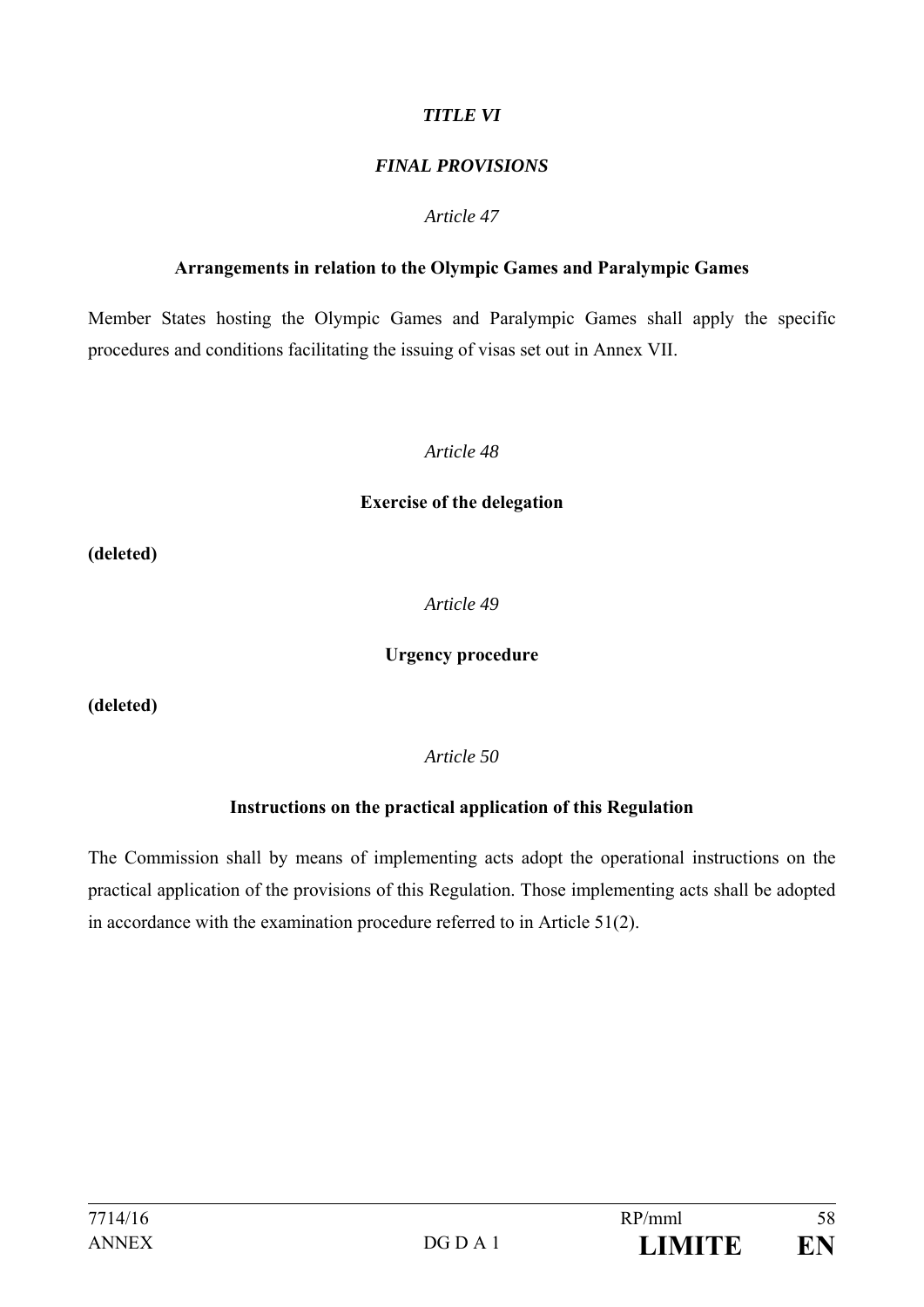#### **Committee procedure**

1. The Commission shall be assisted by a committee (the Visa Committee). That committee shall be a committee within the meaning of Regulation (EU) No 182/2011.

2. Where reference is made to this paragraph, Article 5 of Regulation (EU) No 182/2011 shall apply.

3. **Where the committee delivers no opinion, the Commission shall not adopt the draft implementing act and the third subparagraph of Article 5(4) of Regulation (EU) No 182/2011 shall apply.** 

## *Article 52*

## **Notification**

1. Member States shall notify the Commission of:

(a) representation arrangements referred to in Article 39;

(b) third countries whose nationals are required by individual Member States to hold an airport transit visa when passing through the international transit areas of airports situated on their territory, as referred to in Article 3**(5)**;

**(bb) the authorities competent for processing visa applications, as referred to in Article 7(3a);** 

(c) the national form for proof of sponsorship and/or private accommodation referred to in Article 13(7), if applicable;

 (d) the list of third countries for which prior consultation referred to in Article 19(1) is required;

(e) the list of third countries for which information referred to in Article 28(1) is required;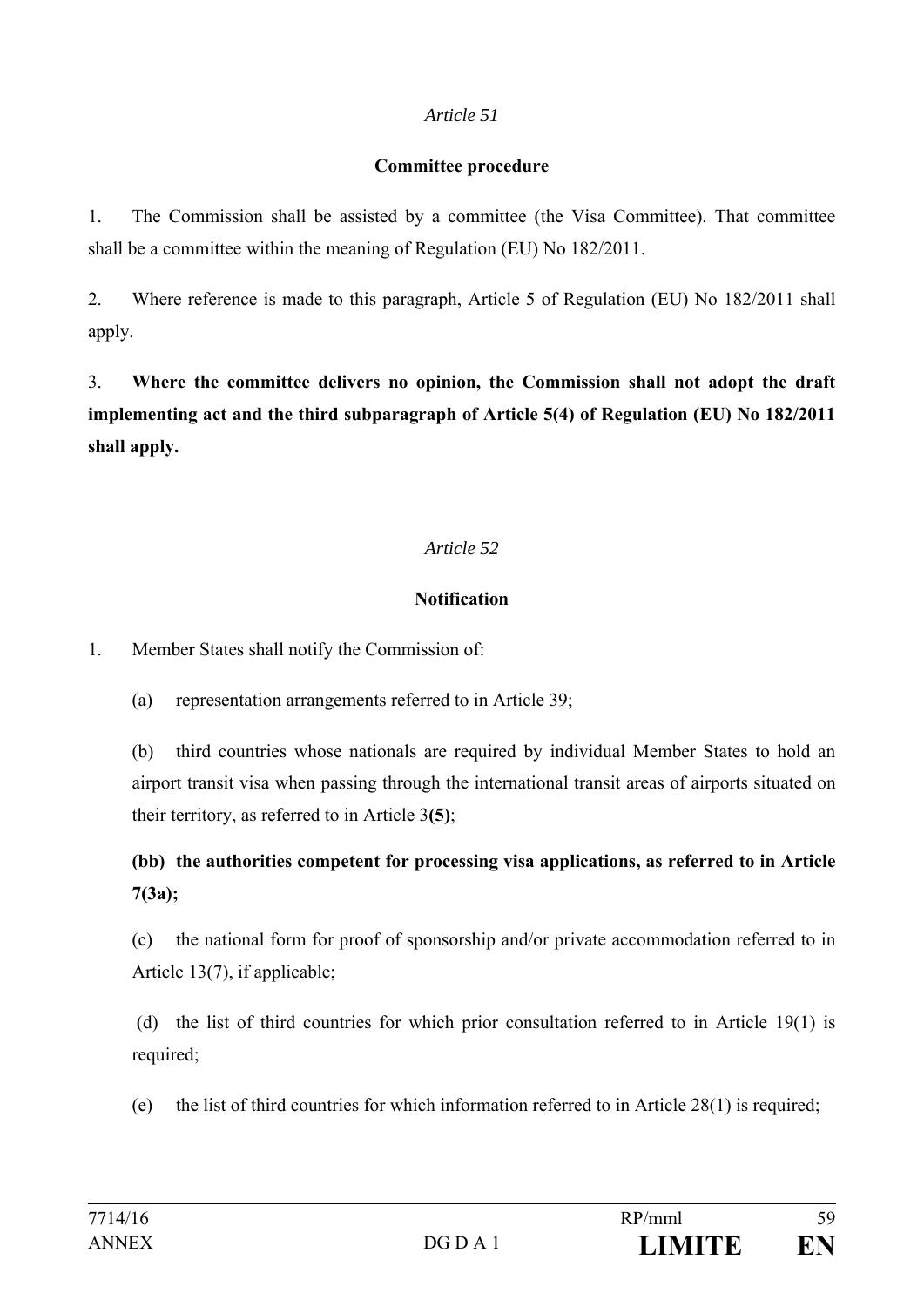(f) the additional national entries in the 'comments' section of the visa sticker, as referred to in Article  $24(3)$ ;

(g) authorities competent for extending visas, as referred to in Article 30(5);

(h) the choice of consular organisation and cooperation as referred to in Article 38;

(i) statistics compiled in accordance with Article 44 and Annex VIII;

## **(j) national suspensions referred to in Article 13 (2b).**

2. The Commission shall make the information notified pursuant to paragraph 1 available to the Member States and the public via the constantly updated Schengen visa website, referred to in Article 45(4).

## *Article 53*

## **Repeal**

Regulation (EC) No 810/2009 is repealed and replaced by this Regulation from **[day of the application of the Regulation] except for its Annexes IV and V, which shall remain applicable until the date of the entry into force of the implementing acts referred to in Article 3 (5b) and (9).**

References to the repealed Regulation shall be construed as references to this Regulation and shall be read in accordance with the correlation table **set out** in Annex XIII.

## *Article 54*

## **Monitoring and evaluation**

1. Three years after the date set in Article 55(2), the Commission shall produce an evaluation of the application of this Regulation. This overall evaluation shall include an examination of the results achieved against objectives and of the implementation of the provisions of this Regulation, without prejudice to the reports referred to in paragraph 3.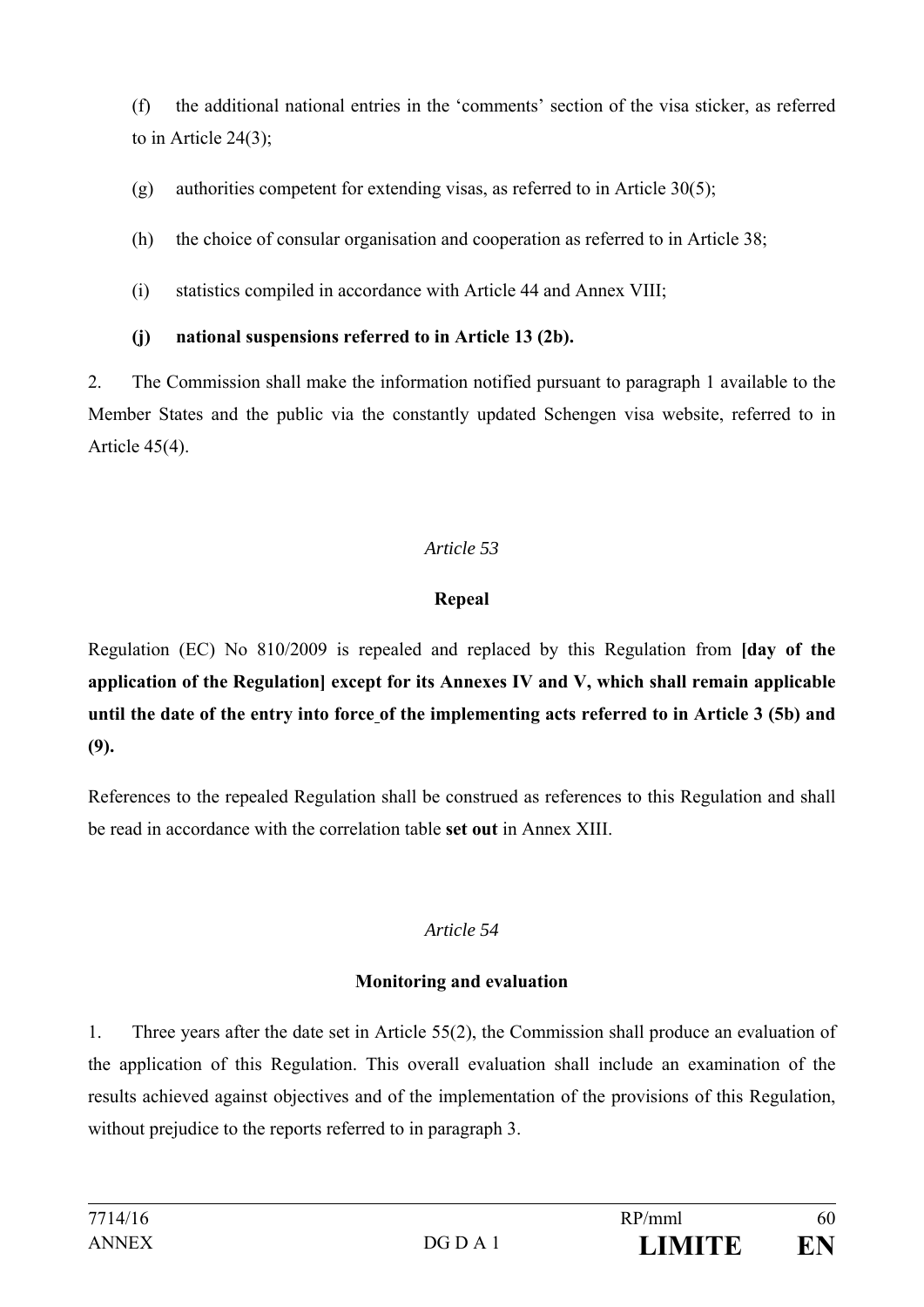2. The Commission shall transmit the evaluation referred to in paragraph 1 to the European Parliament and the Council. On the basis of the evaluation, the Commission shall submit, if necessary, appropriate proposals with a view to amending this Regulation.

3. The Commission shall present, three years after the VIS is brought into operation and every four years thereafter, a report to the European Parliament and to the Council on the implementation of Articles 12, 15, 38, 40 to 42 of this Regulation, including the implementation of the collection and use of biometric identifiers, the suitability of the ICAO standard chosen, compliance with data protection rules, experience with external service providers with specific reference to the collection of biometric data, the implementation of the 59-month rule for the copying of fingerprints and the organisation of the procedures relating to applications. The report shall also include, on the basis of Article 17(12),  $(13)$  and  $(14)$  and of Article 50(4) of  $(EC)$  No 767/2008, the cases in which fingerprints could factually not be provided or were not required to be provided for legal reasons, compared with the number of cases in which fingerprints were taken. The report shall include information on cases in which a person who could factually not provide fingerprints was refused a visa. The report shall be accompanied, where necessary, by appropriate proposals to amend this Regulation.

4. The first of the reports referred to in paragraph 3 shall also address the issue of the sufficient reliability for identification and verification purposes of fingerprints of children under the age of 12 and, in particular, how fingerprints evolve with age, on the basis of the results of a study carried out under the responsibility of the Commission.

#### *Article 55*

#### **Entry into force**

1. This Regulation shall enter into force on the day following that of its publication in the Official Journal of the European Union.

2. It shall apply from [6 months after the day of entry into force].

## **3. However, Article 5(2) shall apply from [2 years after the day of entry into force].**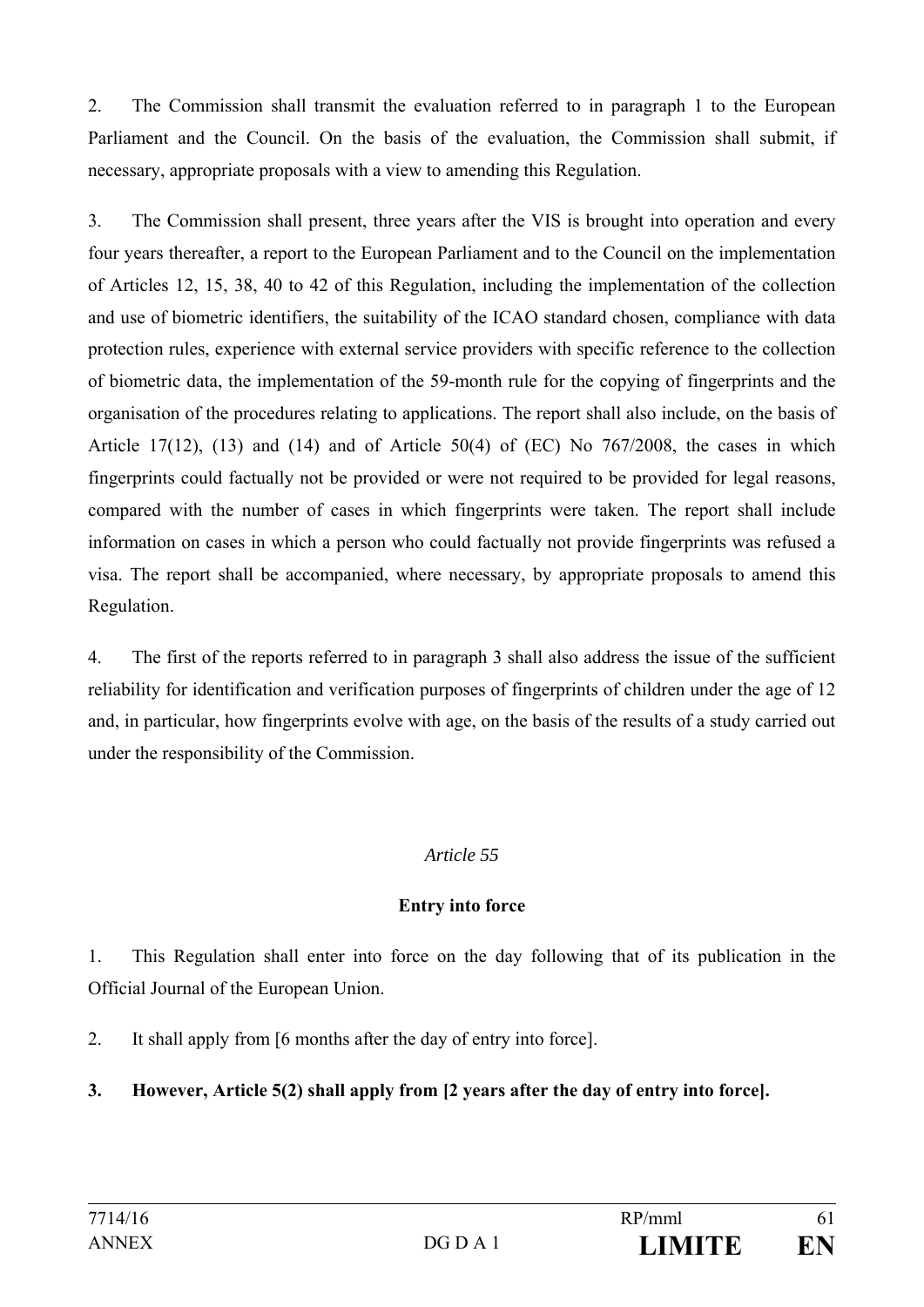## **4. Articles 13(2), 14(3)(d), 18(2) and 21(3) and (4) shall apply from the date of entry into force of the implementing act referred to in Article 13(2a).**

This Regulation shall be binding in its entirety and directly applicable in the Member States in accordance with the Treaties.

Done at […],

For the European Parliament For the Council

*The President The President*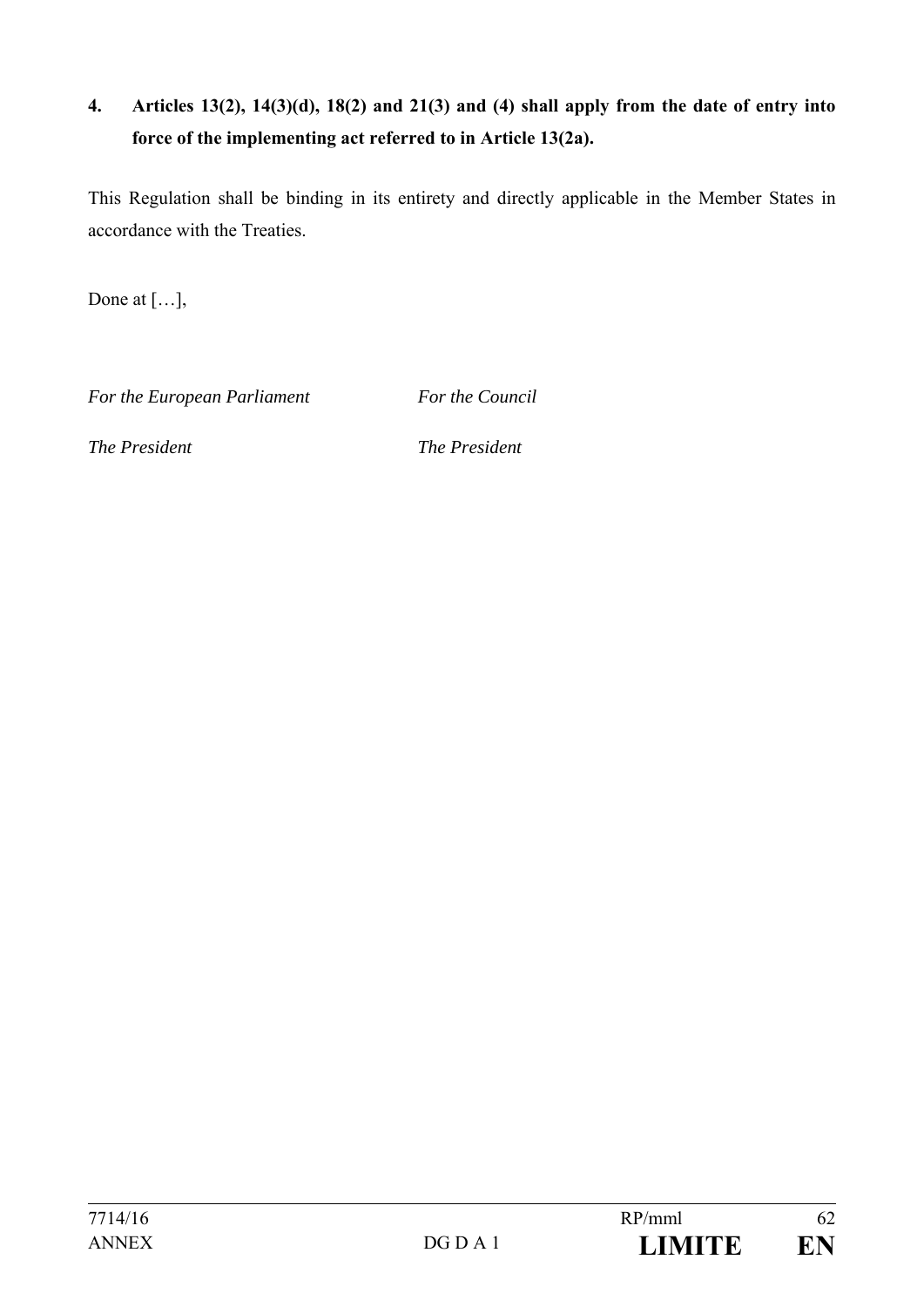#### **ANNEX I**

Harmonised application form

# Application for Schengen Visa

This application form is free



Family members of EU**, EEA or CH** citizens(**spouse, child or dependent ascendant) who exercise/have exercised their right of free movement** shall not fill in fields no.**22, 23, 30, 31 and 32 (marked with\*).**

Fields 1-3 shall be filled in in accordance with the data in the travel document.

| 1. Surname (Family name)                                                                                                                               | FOR OFFICIAL USE ONLY    |                     |                                                                                                                                                      |                              |                             |                             |  |  |  |
|--------------------------------------------------------------------------------------------------------------------------------------------------------|--------------------------|---------------------|------------------------------------------------------------------------------------------------------------------------------------------------------|------------------------------|-----------------------------|-----------------------------|--|--|--|
|                                                                                                                                                        | Date of application:     |                     |                                                                                                                                                      |                              |                             |                             |  |  |  |
| 2. Surname at birth (Former family name(s))                                                                                                            |                          |                     |                                                                                                                                                      |                              |                             |                             |  |  |  |
|                                                                                                                                                        | Visa application number: |                     |                                                                                                                                                      |                              |                             |                             |  |  |  |
| 3. First name(s) (Given name(s))                                                                                                                       |                          |                     |                                                                                                                                                      |                              |                             |                             |  |  |  |
|                                                                                                                                                        | Application lodged at    |                     |                                                                                                                                                      |                              |                             |                             |  |  |  |
| 4. Date of birth (day-month-                                                                                                                           |                          | 5. Place of birth   |                                                                                                                                                      |                              | 8. Current nationality      | $\Box$ Embassy/consulate    |  |  |  |
| year)                                                                                                                                                  |                          |                     |                                                                                                                                                      |                              |                             | $\Box$ Service provider     |  |  |  |
|                                                                                                                                                        |                          | 6. Country of birth |                                                                                                                                                      |                              | Nationality at birth, if    | $\Box$ Intermediary         |  |  |  |
|                                                                                                                                                        |                          |                     |                                                                                                                                                      | different:                   | $\Box$ Border (Name):       |                             |  |  |  |
|                                                                                                                                                        |                          |                     | 7. Father's name Mother's name                                                                                                                       |                              |                             |                             |  |  |  |
|                                                                                                                                                        |                          |                     |                                                                                                                                                      |                              | <b>Other nationalities:</b> | $\Box$ Other                |  |  |  |
|                                                                                                                                                        |                          |                     |                                                                                                                                                      |                              |                             |                             |  |  |  |
| $9.$ Sex                                                                                                                                               |                          | 10. Civil status    |                                                                                                                                                      |                              |                             | File handled by:            |  |  |  |
| $\Box$ Male $\Box$ Female                                                                                                                              |                          |                     | $\Box$ Single $\Box$ Married $\Box$ <b>Registered Partnership</b> $\Box$ Separated $\Box$<br>Divorced $\Box$ Widow(er) $\Box$ Other (please specify) | <b>Submitted</b> documents:  |                             |                             |  |  |  |
|                                                                                                                                                        |                          |                     |                                                                                                                                                      |                              |                             | $\Box$ Travel document      |  |  |  |
| 11. Parental authority/legal guardian: Surname, first name, address (if different from applicant's),<br>telephone no., e-mail address, and nationality |                          |                     |                                                                                                                                                      |                              |                             | $\Box$ Means of subsistence |  |  |  |
|                                                                                                                                                        |                          |                     |                                                                                                                                                      |                              |                             | $\Box$ Invitation           |  |  |  |
|                                                                                                                                                        |                          |                     |                                                                                                                                                      |                              |                             | $\Box$ TMI                  |  |  |  |
| 12. National identity number, where applicable                                                                                                         |                          |                     |                                                                                                                                                      |                              |                             | $\Box$ Means of transport   |  |  |  |
| 13. Number of travel                                                                                                                                   |                          | 14. Date of issue   | 15. Valid until                                                                                                                                      | 16. Issued by                |                             | $\Box$ Other:               |  |  |  |
| document                                                                                                                                               |                          |                     |                                                                                                                                                      |                              | (country)                   |                             |  |  |  |
|                                                                                                                                                        |                          |                     |                                                                                                                                                      |                              |                             | Visa decision:              |  |  |  |
| 17. Personal data of the family member who is an EU, EEA or CH citizen                                                                                 |                          |                     |                                                                                                                                                      |                              |                             | $\Box$ Refused              |  |  |  |
|                                                                                                                                                        |                          |                     |                                                                                                                                                      |                              |                             | $\Box$ Issued:              |  |  |  |
| Surname                                                                                                                                                |                          | First name $(s)$    |                                                                                                                                                      |                              |                             | $\Box$ A                    |  |  |  |
|                                                                                                                                                        |                          |                     |                                                                                                                                                      |                              |                             | $\Box$ C                    |  |  |  |
| Date of birth                                                                                                                                          |                          | Nationality         |                                                                                                                                                      | Number of travel document or |                             | $\sqcap$ LTV                |  |  |  |
|                                                                                                                                                        |                          | ID card             |                                                                                                                                                      |                              |                             | $\Box$ Valid:               |  |  |  |
| 18. Family relationship with an EU, EEA or CH citizen                                                                                                  | From                     |                     |                                                                                                                                                      |                              |                             |                             |  |  |  |
|                                                                                                                                                        | Until                    |                     |                                                                                                                                                      |                              |                             |                             |  |  |  |
| □ Registered Partnership □ other                                                                                                                       |                          |                     |                                                                                                                                                      |                              |                             |                             |  |  |  |
| 19. Type of travel document                                                                                                                            | Number of entries:       |                     |                                                                                                                                                      |                              |                             |                             |  |  |  |
| $\Box$ Ordinary passport $\Box$ Diplomatic passport $\Box$ Service passport $\Box$ Official passport $\Box$ Special passport                           |                          |                     |                                                                                                                                                      |                              |                             |                             |  |  |  |

No logo is required for Norway, Iceland, Liechtenstein and Switzerland.

**1**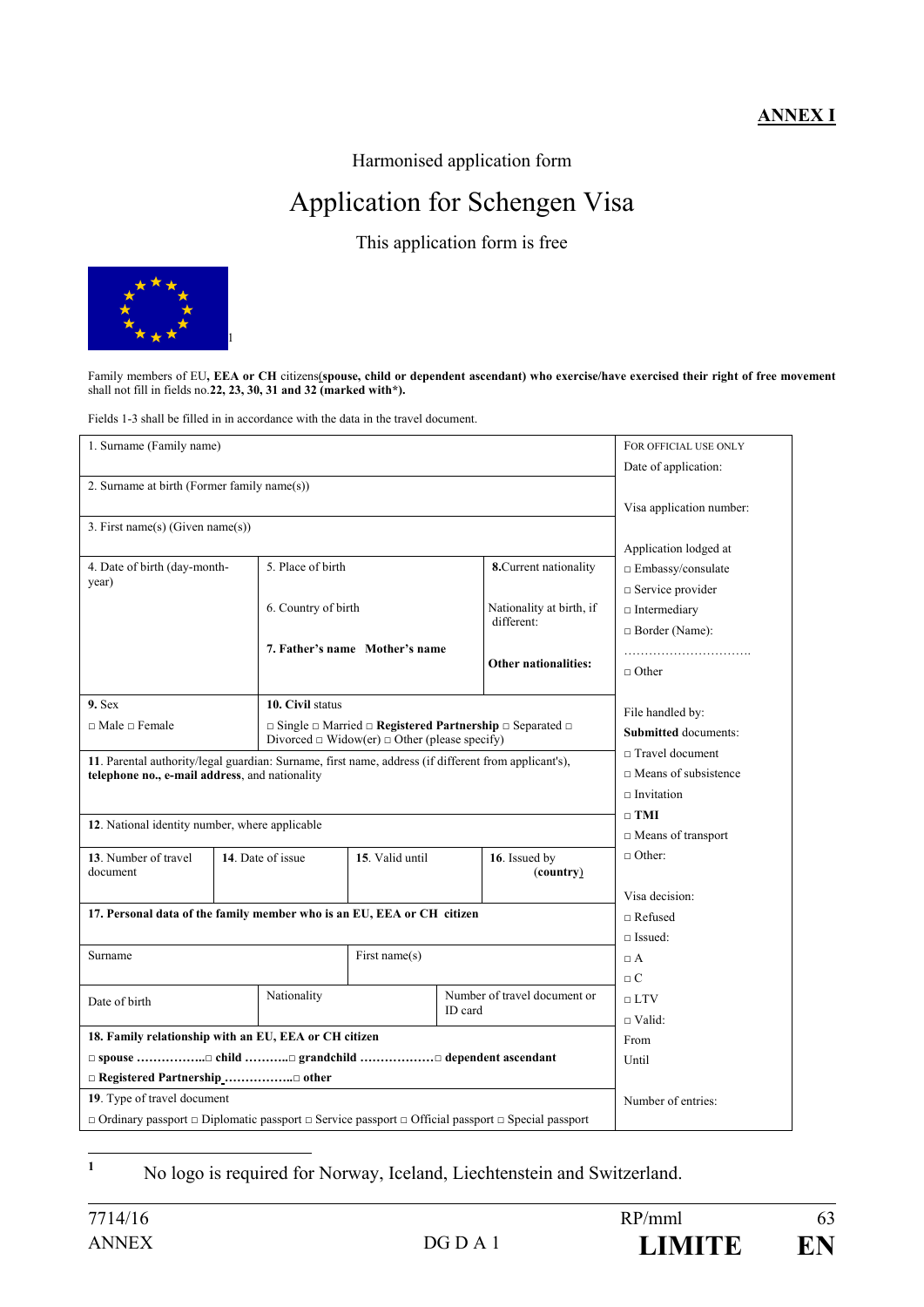| $\Box$ Other travel document (please specify)                                                                                                                             | $\Box$ 1 $\Box$ Multiple            |                                               |  |  |  |  |
|---------------------------------------------------------------------------------------------------------------------------------------------------------------------------|-------------------------------------|-----------------------------------------------|--|--|--|--|
| 20. Applicant's home address and e-mail address                                                                                                                           |                                     |                                               |  |  |  |  |
| 21. Residence in a country other than the country of current nationality<br>$\Box$ No                                                                                     |                                     |                                               |  |  |  |  |
|                                                                                                                                                                           |                                     |                                               |  |  |  |  |
| *22. Current occupation                                                                                                                                                   |                                     |                                               |  |  |  |  |
| * 23. Employer and employer's address and telephone number. For students, name and address of<br>educational establishment                                                |                                     |                                               |  |  |  |  |
| 24. $()$ Purpose(s) of the journey:                                                                                                                                       |                                     |                                               |  |  |  |  |
| $\Box$ Tourism $\Box$ Business $\Box$ Visiting family or friends $\Box$ Cultural $\Box$ Sports                                                                            |                                     |                                               |  |  |  |  |
| $\Box$ Official visit $\Box$ Medical reasons $\Box$ Study $\Box$ Airport transit $\Box$ Other (please specify):                                                           |                                     |                                               |  |  |  |  |
| 25. Member State(s) of main destination (and<br>other Member States of destination, if<br>applicable)                                                                     | 26. Member State of first entry     |                                               |  |  |  |  |
| 27. Number of entries requested:                                                                                                                                          |                                     |                                               |  |  |  |  |
| $\Box$ Single entry()                                                                                                                                                     | $\left( \ldots \right)$             |                                               |  |  |  |  |
|                                                                                                                                                                           | $\Box$ Multiple entries             |                                               |  |  |  |  |
| Duration of the intended stay (indicate                                                                                                                                   | <b>Duration requested:</b>          |                                               |  |  |  |  |
| number of days):                                                                                                                                                          |                                     |                                               |  |  |  |  |
|                                                                                                                                                                           | $\Box$ : 1 year<br>$\Box$ : 2 years |                                               |  |  |  |  |
| Intended date of arrival in the Schengen                                                                                                                                  | $\Box$ : 3 years                    |                                               |  |  |  |  |
| area:                                                                                                                                                                     | $\Box$ : 4 years                    |                                               |  |  |  |  |
|                                                                                                                                                                           |                                     |                                               |  |  |  |  |
|                                                                                                                                                                           | $\Box$ : 5 years                    |                                               |  |  |  |  |
| Intended date of departure from the<br>Schengen area:                                                                                                                     | $\Box$ : other                      |                                               |  |  |  |  |
|                                                                                                                                                                           | Schengen area:                      | Intended date of first arrival in the         |  |  |  |  |
| ()                                                                                                                                                                        | $\left( \ldots \right)$             |                                               |  |  |  |  |
| 28. Fingerprints collected previously for the purpose of applying for a Schengen visa or a [touring visa]<br>$\Box$ No $\Box$ Yes.                                        |                                     |                                               |  |  |  |  |
|                                                                                                                                                                           |                                     |                                               |  |  |  |  |
| 29. Entry permit for the final country of destination, where applicable                                                                                                   |                                     |                                               |  |  |  |  |
|                                                                                                                                                                           |                                     |                                               |  |  |  |  |
| $(\ldots)$                                                                                                                                                                | $(\ldots)$                          |                                               |  |  |  |  |
| * 30 Surname and first name of the inviting person(s) in the Member State(s). If not applicable, name of<br>hotel(s) or temporary accommodation(s) in the Member State(s) |                                     |                                               |  |  |  |  |
| Address and e-mail address of inviting<br>person(s)/hotel(s)/temporary accommodation(s)                                                                                   | Telephone and telefax               |                                               |  |  |  |  |
| *31. Name and address of inviting<br>company/organisation                                                                                                                 |                                     | Telephone and telefax of company/organisation |  |  |  |  |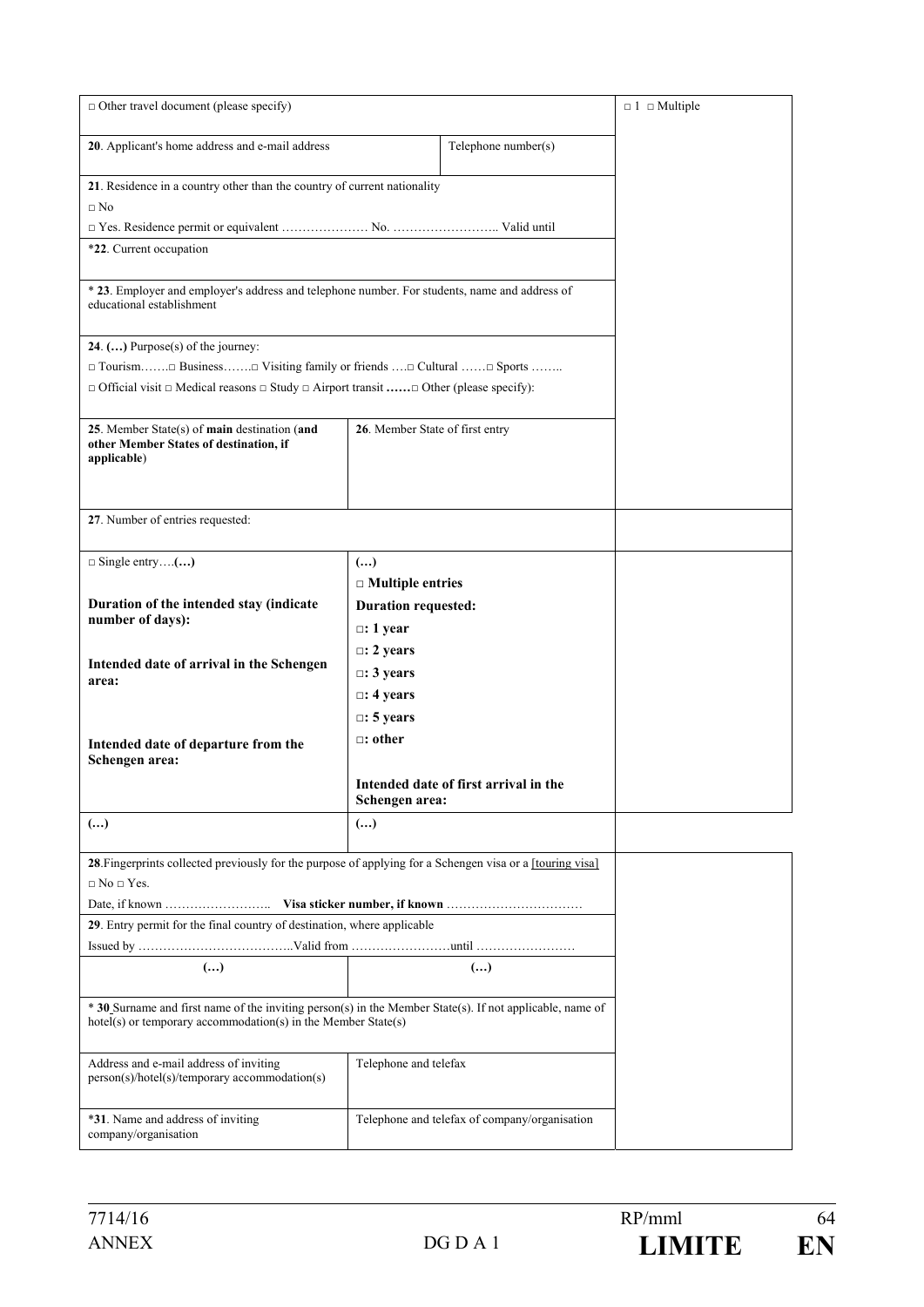| Surname, first name, address, telephone, telefax, and e-mail address of contact person in<br>company/organisation                                                                                                                                                                                 |                                                                                                                                                                                 |  |  |  |  |  |  |
|---------------------------------------------------------------------------------------------------------------------------------------------------------------------------------------------------------------------------------------------------------------------------------------------------|---------------------------------------------------------------------------------------------------------------------------------------------------------------------------------|--|--|--|--|--|--|
| *32. Cost of travelling and living during the applicant's stay is covered:                                                                                                                                                                                                                        |                                                                                                                                                                                 |  |  |  |  |  |  |
| $\Box$ by the applicant himself/herself                                                                                                                                                                                                                                                           | $\Box$ by a sponsor (host, company, organisation),<br>please specify<br>$\dots$ referred to in field 32 or 33<br>$\dots \dots \square$ other (please specify)                   |  |  |  |  |  |  |
| Means of support<br>$\Box$ Cash<br>$\Box$ Traveller's cheques<br>$\sqcap$ Credit card<br>$\Box$ Pre-paid accommodation<br>$\Box$ Pre-paid transport<br>$\Box$ Other (please specify)                                                                                                              | Means of support<br>$\sqcap$ Cash<br>$\Box$ Accommodation provided<br>$\Box$ All expenses covered during the stay<br>$\Box$ Pre-paid transport<br>$\Box$ Other (please specify) |  |  |  |  |  |  |
| $(\ldots)$                                                                                                                                                                                                                                                                                        |                                                                                                                                                                                 |  |  |  |  |  |  |
| I am aware that the visa fee is not refunded if the visa is refused.                                                                                                                                                                                                                              |                                                                                                                                                                                 |  |  |  |  |  |  |
| Applicable in case a multiple-entry visa is applied for:                                                                                                                                                                                                                                          |                                                                                                                                                                                 |  |  |  |  |  |  |
| I am aware of the need to have an adequate travel medical insurance for my first stay and any subsequent visits to the territory of<br><b>Member States.</b><br>Fully informed on the conditions attached to the nurnose of this visa annlication. I am aware that nersonal data contained in the |                                                                                                                                                                                 |  |  |  |  |  |  |

Fully informed on the conditions attached to the purpose of this visa application, I am aware that **present application form and the data regarding the travel medical insurance that I took out or that another person took out in my name may be made available to public law entities and private service providers to whom I owe payment of costs for treatment or repatriation for medical reasons, as referred to in Article 14a paragraph 1 of the Visa Code, during my stay(s) on the territory of the Member States.** 

I am aware of and consent to the following: the collection of the data required by this application form and the taking of my photograph and, if applicable, the taking of fingerprints, are mandatory for the examination of the visa application; and any personal data concerning me which appear on the visa application form, as well as my fingerprints and my photograph will be supplied to the relevant authorities of the Member States and processed by those authorities, for the purposes of a decision on my visa application.

Such data as well as data concerning the decision taken on my application or a decision whether to annul, revoke or extend a visa issued will be entered into, and stored in the Visa Information System (VIS) for a maximum period of five years, during which it will be accessible to the visa authorities and the authorities competent for carrying out checks on visas at external borders and within the Member States, immigration and asylum authorities in the Member States for the purposes of verifying whether the conditions for the legal entry into, stay and residence on the territory of the Member States are fulfilled, of identifying persons who do not or who no longer fulfil these conditions, of examining an asylum application and of determining responsibility for such examination. Under certain conditions the data will be also available to designated authorities of the Member States and to Europol for the purpose of the prevention, detection and investigation of terrorist offences and of other serious criminal offences. The authority of the Member State responsible for processing the data is: [(…………………………………………………………………………………………………………………………………..…)].

I am aware that I have the right to obtain in any of the Member States notification of the data relating to me recorded in the VIS and of the Member State which transmitted the data, and to request that data relating to me which are inaccurate be corrected and that data relating to me processed unlawfully be deleted. At my express request, the authority examining my application will inform me of the manner in which I may exercise my right to check the personal data concerning me and have them corrected or deleted, including the related remedies according to the national law of the State concerned. The national supervisory authority of that Member State [contact details: ………………………………………………………………………………………………………………………………………………..]

will hear claims concerning the protection of personal data.

I declare that to the best of my knowledge all particulars supplied by me are correct and complete. I am aware that any false statements will lead to my application being rejected or to the annulment of a visa already granted and may also render me liable to prosecution under the law of the Member State which deals with the application.

I undertake to leave the territory of the Member States before the expiry of the visa, if granted. I have been informed that possession of a visa is only one of the prerequisites for entry into the European territory of the Member States. The mere fact that a visa has been granted to me does not mean that I will be entitled to compensation if I fail to comply with the relevant provisions of Article 5(1) of Regulation (EC) No 562/2006 (Schengen Borders Code) and I am therefore refused entry. The prerequisites for entry will be checked again on entry into the European territory of the Member States.

| Place and date | Signature                                                          |  |  |  |  |
|----------------|--------------------------------------------------------------------|--|--|--|--|
|                | () signature of parental authority/legal guardian, if applicable): |  |  |  |  |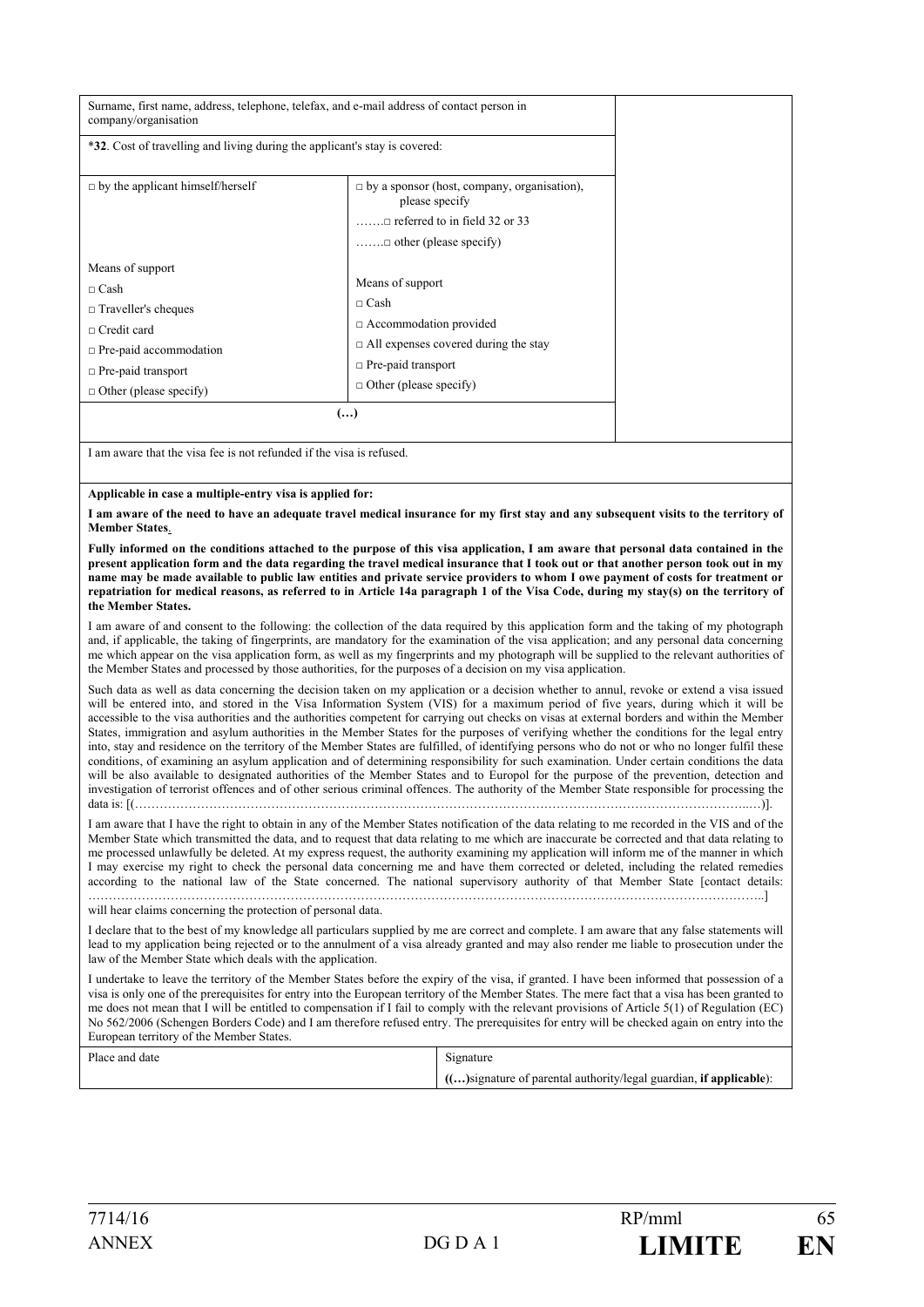## **ANNEX II**

#### *LIST OF SUPPORTING DOCUMENTS*

The below generic list of supporting documents shall be subject of assessment in local Schengen cooperation, under Articles 13**(6)** and 46(1)(a).

#### (1) A. DOCUMENTATION RELATING TO THE PURPOSE OF THE JOURNEY

1. for business trips:

 (a) an invitation from a firm or an authority to attend meetings, conferences or events connected with trade, industry or work;

 (b) other documents which show the existence of trade relations or relations for work purposes;

- (c) entry tickets for fairs and congresses;
- (d) documents proving the business activities of the company;
- (e) documents proving the applicant's employment status in the company;
- 2. for journeys undertaken for the purposes of study or other types of training:

 (a) a certificate of enrolment at an educational establishment for the purposes of attending vocational or theoretical courses within the framework of basic and further training;

- (b) student cards or certificates of the courses to be attended;
- 3. for journeys undertaken for the purposes of tourism:
	- (a) documents relating to accommodation;

 (b) documents relating to the itinerary: confirmation of the booking of an organised trip or any other appropriate document indicating the envisaged travel plans.

- (4) For journeys undertaken for the purpose of a visit to friends/family:
	- (a) documents indicating the accommodation envisaged, or
	- (b) an invitation from the host, if staying with one.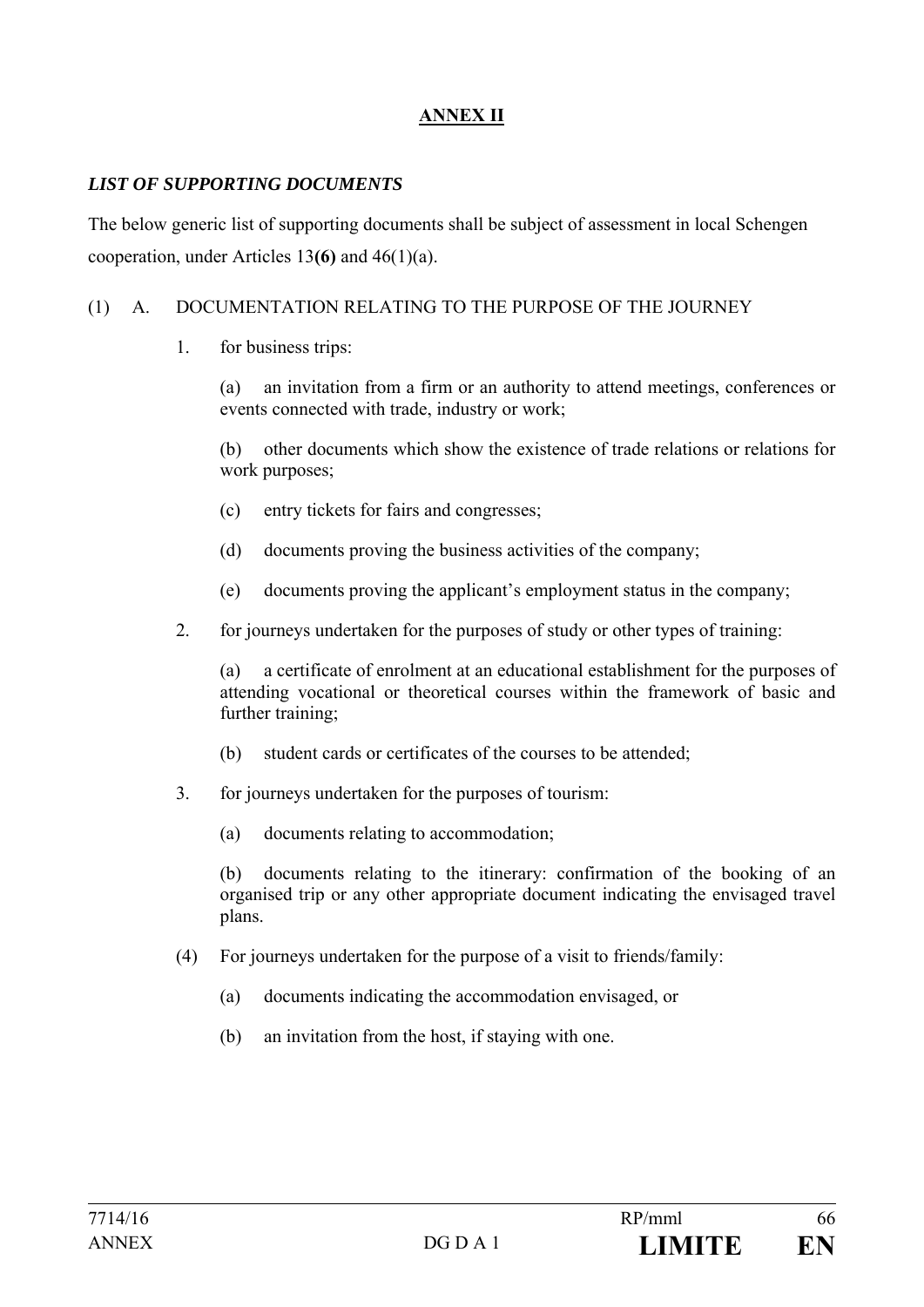- (5) For journeys for the purpose of transit:
	- (a) Visa or other entry permit for the third country of destination; and
	- (b) tickets for onward journey.
- 6. for journeys undertaken for political, scientific, cultural, sports or religious events or other reasons:
	- invitation, entry tickets, enrolments or programmes stating (wherever possible) the name of the host organisation and the length of stay or any other appropriate document indicating the purpose of the journey;
- 7. for journeys of members of official delegations who, following an official invitation addressed to the government of the third country concerned, participate in meetings, consultations, negotiations or exchange programmes, as well as in events held in the territory of a Member State by intergovernmental organisations:
	- a letter issued by an authority of the third country concerned confirming that the applicant is a member of the official delegation travelling to a Member State to participate in the abovementioned events, accompanied by a copy of the official invitation;
- 8. for journeys undertaken for medical reasons:
	- an official document of the medical institution confirming necessity for medical care in that institution and proof of sufficient financial means to pay for the medical treatment.

#### (2) B. DOCUMENTATION ALLOWING FOR THE ASSESSMENT OF THE APPLICANT'S INTENTION TO LEAVE THE TERRITORY OF THE MEMBER **STATES**

- **0. reservation of or return or round ticket;**
- 1. proof of financial means in the country of residence; bank statements; proof of real estate property;
- 2. proof of employment;
- 3. proof of integration into the country of residence: family ties; professional status.
- (3) C. DOCUMENTATION ALLOWING FOR THE ASSESSMENT OF THE APPLICANT'S POSSESSION OF SUFFICIENT MEANS FOR THE STAY AND THE RETURN TO HIS COUNTRY OF ORIGIN OR RESIDENCE

As appropriate, bank statements, credit card and account statement, salary slips or proof of sponsorship.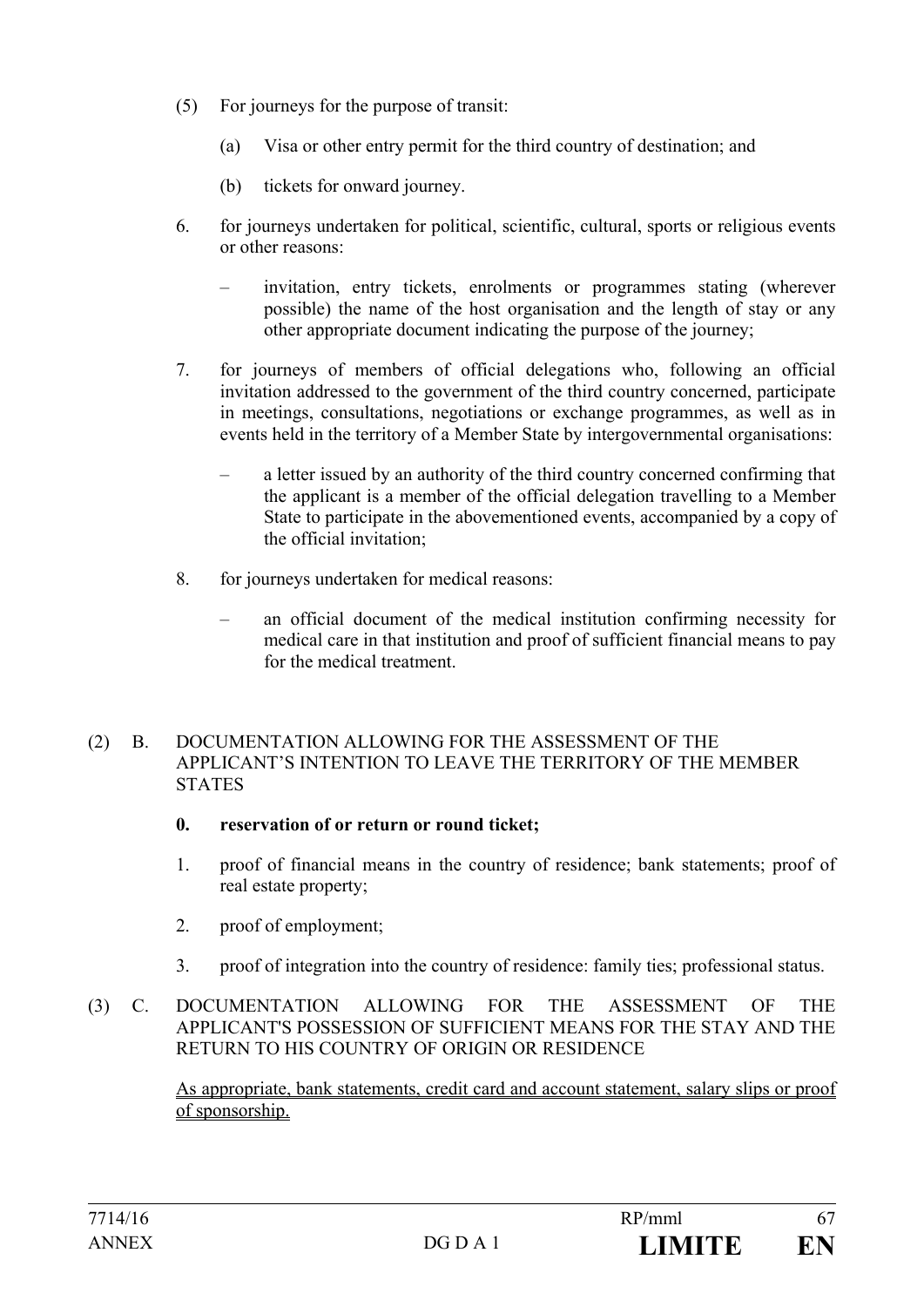#### (4) D. DOCUMENTATION IN RELATION TO THE APPLICANT'S FAMILY SITUATION

- 1. consent of parental authority or legal guardian (when a minor does not travel with them);
- 2. proof of family ties with the host/inviting person.

In accordance with Article 13(2), VIS registered regular travellers shall only submit documents referred to under (A) and **(B)**.

## **ANNEX III**

**(deleted)** 

## **ANNEX IV**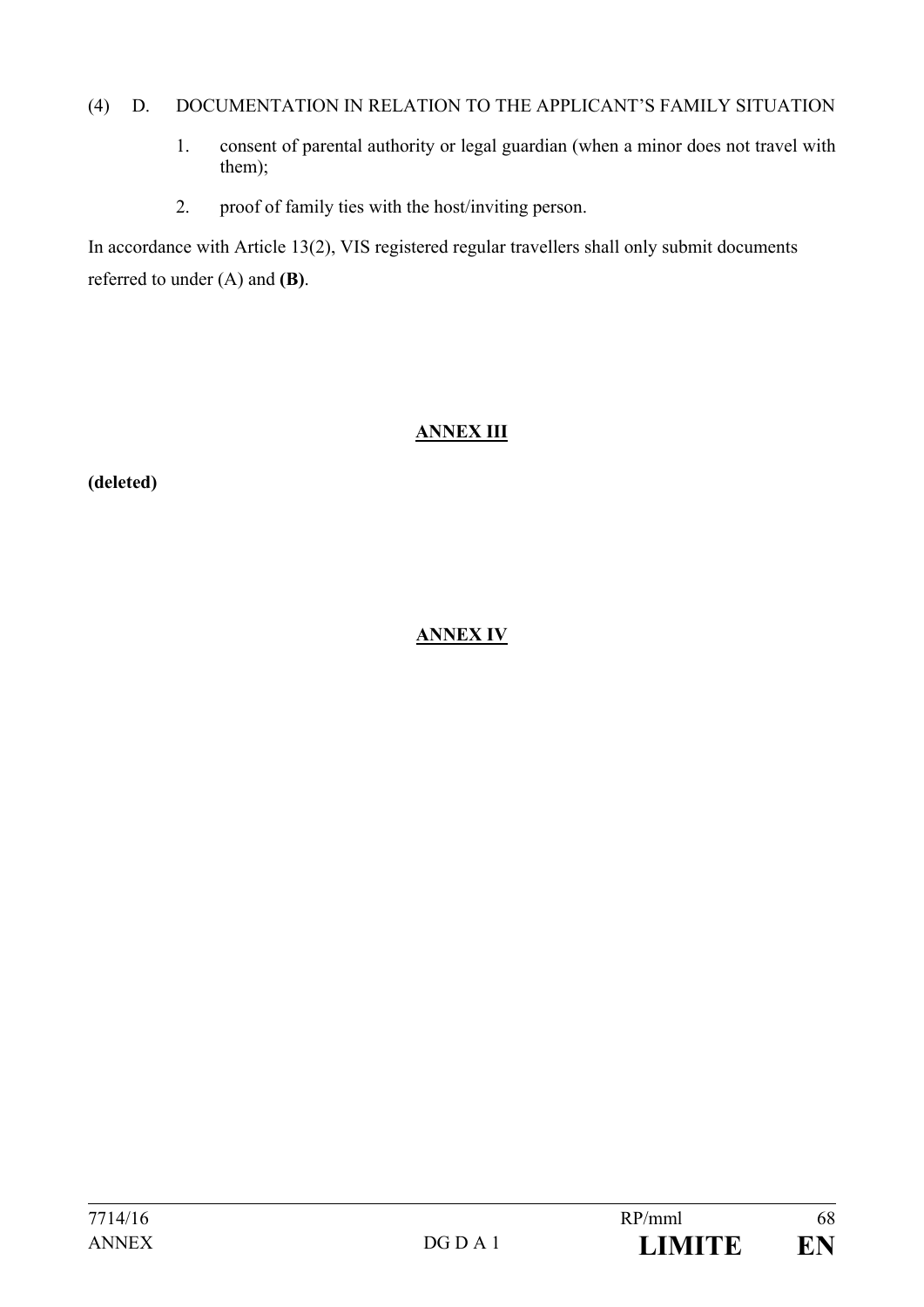#### **ANNEX V**



## STANDARD FORM FOR NOTIFYING GROUNDS FOR REFUSAL, ANNULMENT OR REVOCATION OF A VISA

# REFUSAL/ANNULMENT/REVOCATION OF VISA

 $\_$ 

\_\_\_\_\_\_\_\_\_\_\_\_\_\_\_\_\_\_\_\_\_\_\_\_\_\_\_\_\_\_\_\_\_\_\_\_\_\_\_\_\_\_\_\_\_\_\_\_\_\_\_\_\_\_\_\_\_\_\_\_\_\_\_\_\_\_\_\_\_\_\_\_\_\_\_\_\_\_\_

|          | Ms/Mr                                                                                                                                                                                                                                                                                                                                                                              |
|----------|------------------------------------------------------------------------------------------------------------------------------------------------------------------------------------------------------------------------------------------------------------------------------------------------------------------------------------------------------------------------------------|
|          | The Embassy/Consulate-General/Consulate/[other competent authority]<br>$\frac{1}{10}$ $\frac{1}{10}$ $\frac{1}{10}$ $\frac{1}{10}$ $\frac{1}{10}$ $\frac{1}{10}$ $\frac{1}{10}$ $\frac{1}{10}$ $\frac{1}{10}$ $\frac{1}{10}$ $\frac{1}{10}$ $\frac{1}{10}$ $\frac{1}{10}$ $\frac{1}{10}$ $\frac{1}{10}$ $\frac{1}{10}$ $\frac{1}{10}$ $\frac{1}{10}$ $\frac{1}{10}$ $\frac{1}{10}$ |
|          | [Other competent authority] of ________________;                                                                                                                                                                                                                                                                                                                                   |
|          | The authorities responsible for checks on persons at ____________________________                                                                                                                                                                                                                                                                                                  |
| has/have |                                                                                                                                                                                                                                                                                                                                                                                    |
|          | examined your visa application;                                                                                                                                                                                                                                                                                                                                                    |
|          | examined your visa, number: _________, issued: ______________ [date/month/year].                                                                                                                                                                                                                                                                                                   |
|          | The visa has been refused $\Box$ The visa has been annulled $\Box$ The visa has been revoked                                                                                                                                                                                                                                                                                       |
|          | This decision is based on the following reason(s):                                                                                                                                                                                                                                                                                                                                 |
| 1.       | a false/counterfeit/forged travel document was presented                                                                                                                                                                                                                                                                                                                           |
| 1a.      | there are reasonable doubts as to the authenticity of the supporting documents<br>submitted or the veracity of their contents                                                                                                                                                                                                                                                      |
| 2.       | justification for the purpose and conditions of the intended stay was not provided                                                                                                                                                                                                                                                                                                 |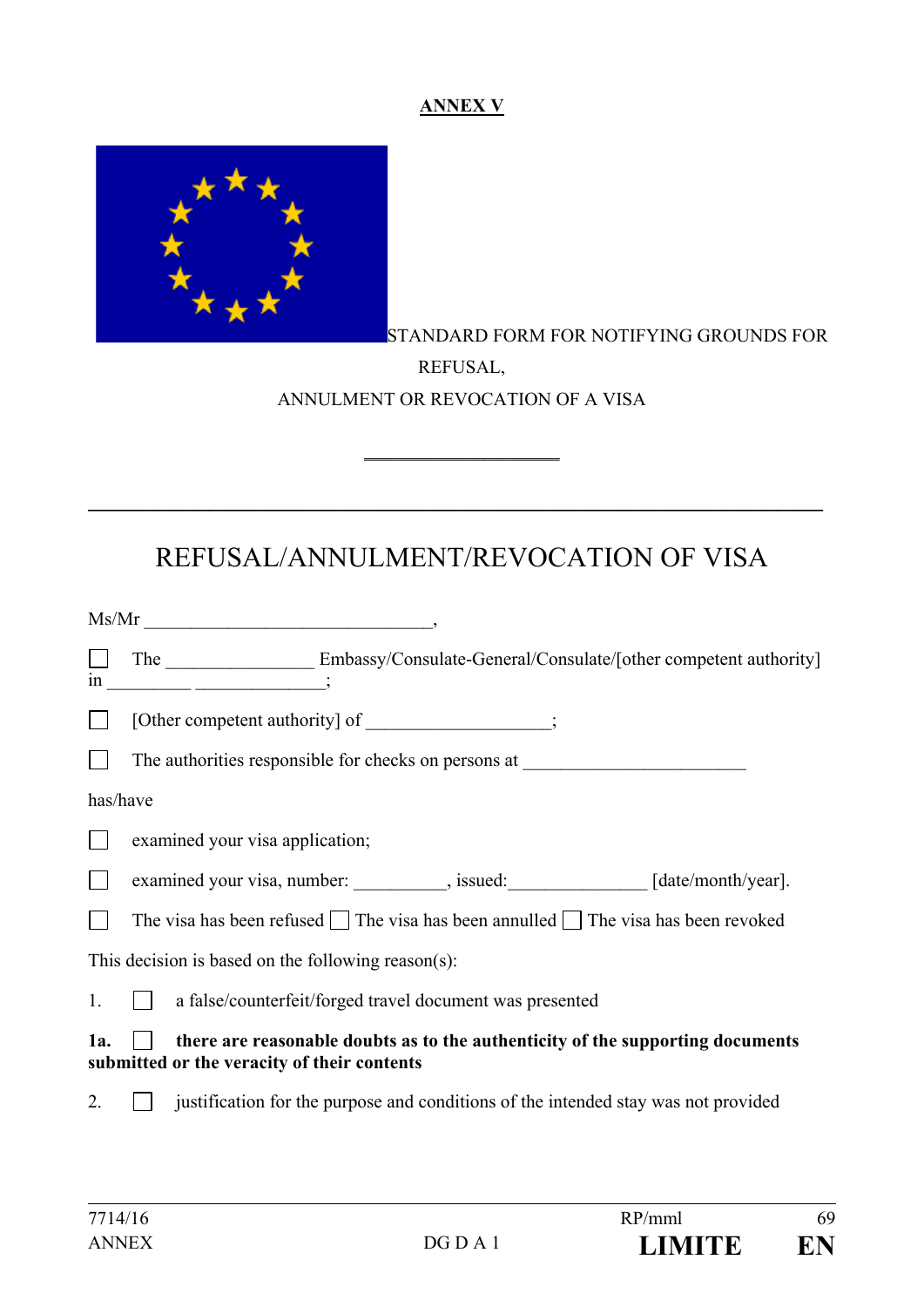you have not provided proof of sufficient means of subsistence, for the duration of the intended stay or for the return to the country of origin or residence, or for the transit to a third country into which you are certain to be admitted, or you are not in a position to acquire such means lawfully

#### 3a.  $\Box$  vou have not provided proof of possession of adequate and valid travel medical **insurance in accordance with Article 14a**

4.  $\Box$  you have already stayed for 90 days during the current 180 day period on the territory of the Member States on the basis of a uniform visa or a visa with limited territorial validity

 $5.$  an alert has been issued in the Schengen Information System (SIS) for the purpose of refusing entry

by ……………… *(indication of Member State)* 

6.  $\Box$  one or more Member State(s) consider you to be a threat to public policy, internal security, public health as defined in Article 2(19) of Regulation (EC) No 562/2006 (Schengen Borders Code) or the international relations of one or more of the Member States)

 $7.$  T the information submitted regarding the justification for the purpose and conditions of the intended stay was not reliable

#### **7a. there are reasonable doubts as to the reliability of the statements made**

|  |                          |  |  | 8. • your intention to leave the territory of the Member States before the expiry of the visa |  |  |  |  |
|--|--------------------------|--|--|-----------------------------------------------------------------------------------------------|--|--|--|--|
|  | could not be ascertained |  |  |                                                                                               |  |  |  |  |

9. sufficient proof that you have not been in a position to apply for a visa in advance, justifying application for a visa at the border, was not provided

10.  $\Box$  iustification for the purpose and conditions of the intended airport transit was not provided

11.  $\Box$  revocation of the visa was requested by the visa holder.

Additional remarks:

------------------------------------------------------------------------------------------------------------------------ ------------------------------------------------------------------------------------------------------------------------ ------------------------------------------------------------------------------------------------------------------------ ------------------------------------------------------------------------------------------------------------------------ ------------------------------------------------------------------------------------------------------------------------

You may appeal against the decision to refuse/annul/revoke a visa.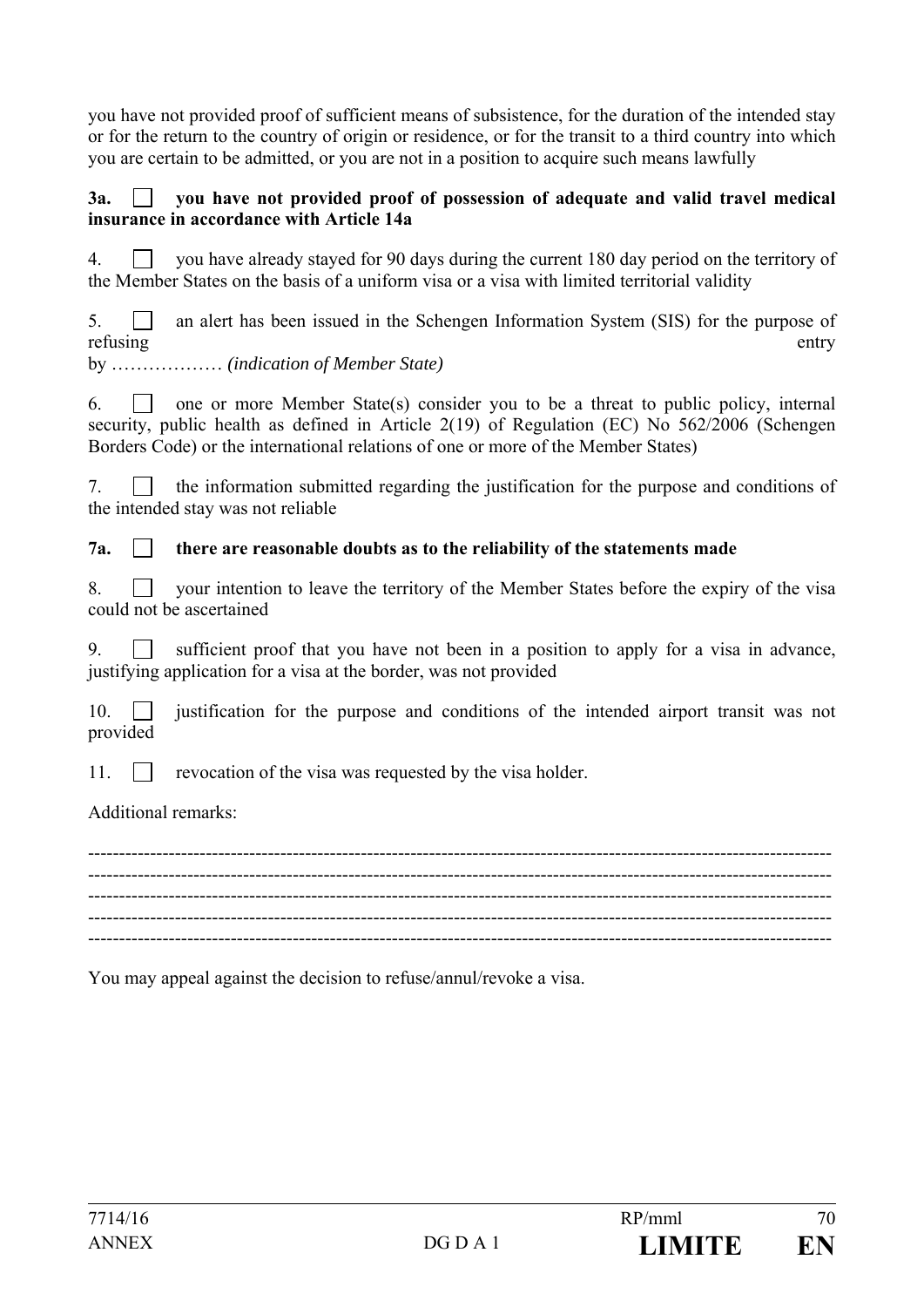The rules on appeal against decisions on refusal/annulment/revocation of a visa are set out in: *(reference to national law)* 

Competent authority with which an appeal may be lodged: *(contact details):* ……………………………………………………………………………………………………. Information on the procedure to follow can be found at: *(contact details):* …………………………………………………………………………………………………….

An appeal procedure must be lodged within: *(indication of time-limit)……………………………*...

Date and stamp of embassy/consulate-general/consulate/of the authorities responsible for checks on persons/of other competent authorities:

Signature of person concerned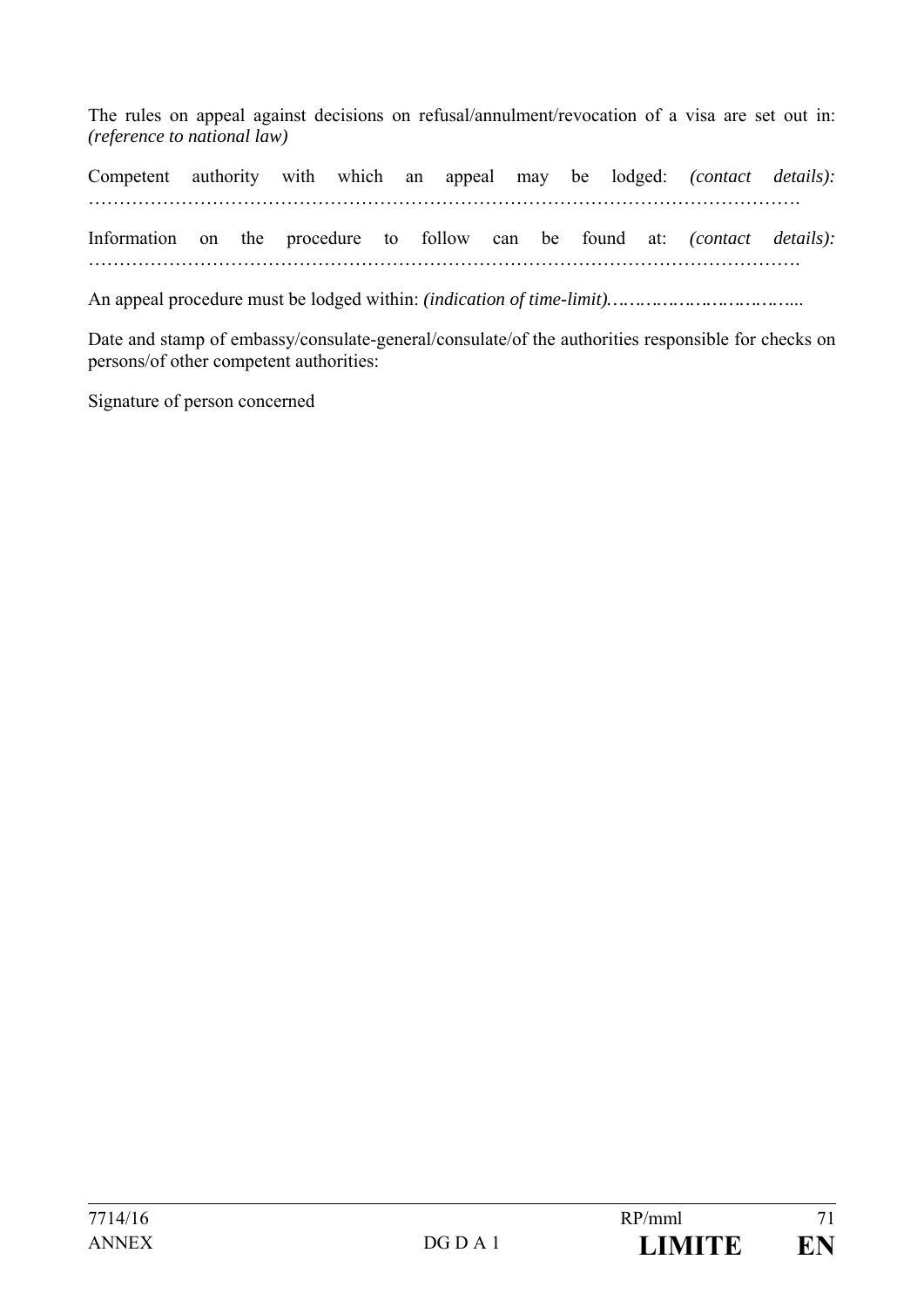## **ANNEX VI**

#### *LIST OF MINIMUM REQUIREMENTS TO BE INCLUDED IN THE LEGAL INSTRUMENT IN THE CASE OF COOPERATION WITH EXTERNAL SERVICE PROVIDERS*

- (5) A. In relation to the performance of its activities, the external service provider shall, with regard to data protection:
	- (a) prevent at all times any unauthorised reading, copying, modification or deletion of data, in particular during their transmission to the diplomatic mission or consular post of the Member State(s) competent for processing an application;
	- (b) in accordance with the instructions given by the Member State(s) concerned, transmit the data,
		- electronically, in encrypted form, or
		- physically, in a secured way;
	- (c) transmit the data as soon as possible:
		- in the case of physically transferred data, at least once a week,
		- in the case of electronically transferred encrypted data, at the latest at the end of the day of their collection;
	- (d) delete the data immediately after their transmission and ensure that the only data that might be retained shall be the name and contact details of the applicant for the purposes of the appointment arrangements, as well as the passport number, until the return of the passport to the applicant, where applicable;
	- (e) ensure all the technical and organisational security measures required to protect personal data against accidental or unlawful destruction or accidental loss, alteration, unauthorised disclosure or access, in particular where the cooperation involves the transmission of files and data to the diplomatic mission or consular post of the Member State(s) concerned and all other unlawful forms of processing personal data;
	- (f) process the data only for the purposes of processing the personal data of applicants on behalf of the Member State(s) concerned;
	- (g) apply data protection standards at least equivalent to those set out in Directive 95/46/EC;
	- (h) provide applicants with the information required pursuant to Article 37 of Regulation (EC) No 767/2008.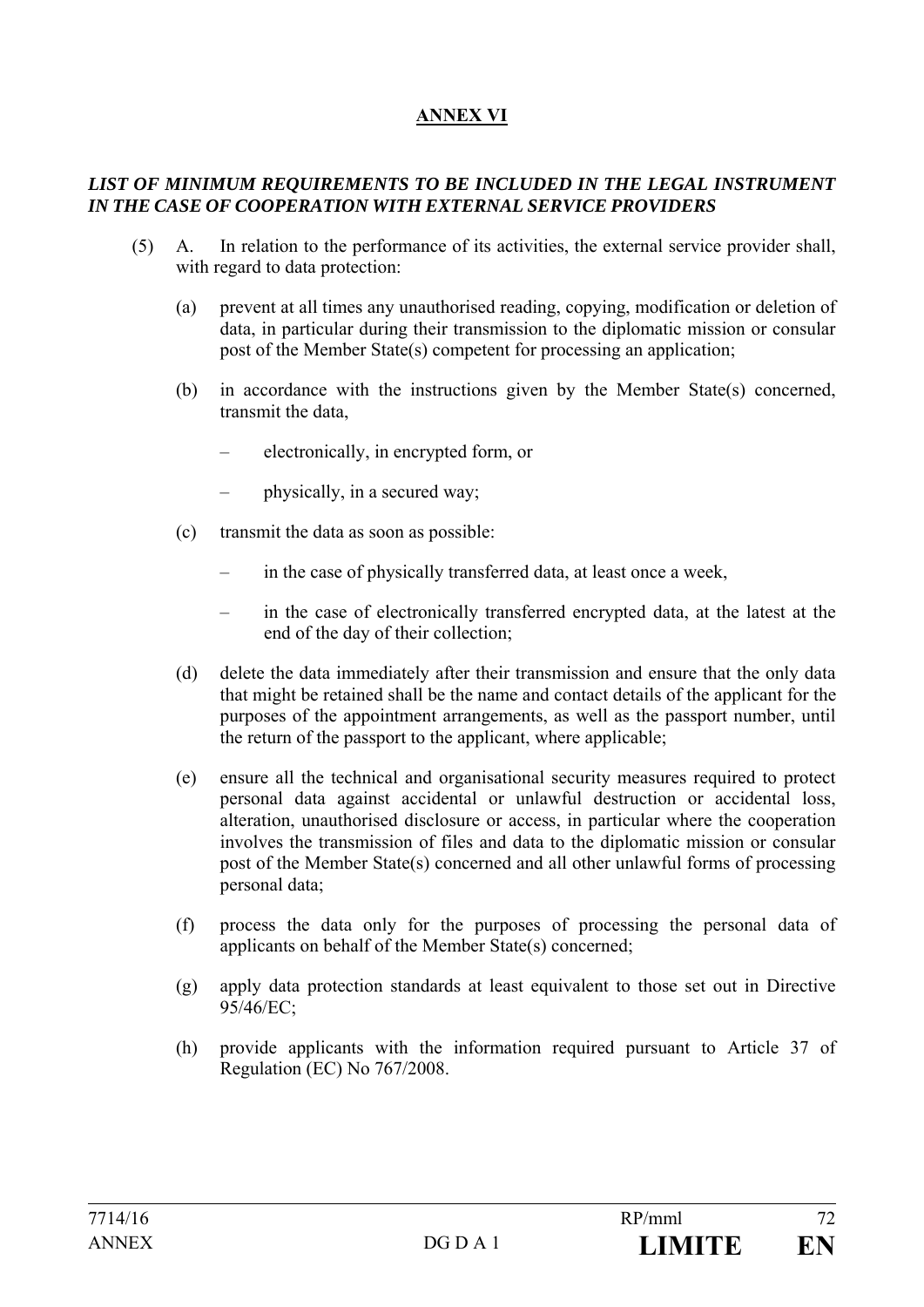- (6) B. In relation to the performance of its activities, the external service provider shall, with regard to the conduct of staff:
	- (a) ensure that its staff are appropriately trained;
	- (b) ensure that its staff in the performance of their duties:
		- receive applicants courteously,
		- respect the human dignity and integrity of applicants,
		- do not discriminate against persons on grounds of sex, racial or ethnic origin, religion or belief, disability, age or sexual orientation, and
		- respect the rules of confidentiality which shall also apply once members of staff have left their job or after suspension or termination of the legal instrument;
	- (c) provide identification of the staff working for the external service provider at all times;
	- (d) prove that its staff do not have criminal records and have the requisite expertise.
- (7) C. In relation to the verification of the performance of its activities, the external service provider shall:
	- (a) provide for access by staff entitled by the Member State(s) concerned to its premises at all times without prior notice, in particular for inspection purposes;
	- (b) ensure the possibility of remote access to its appointment system for inspection purposes;
	- (c) ensure the use of relevant monitoring methods (e.g. test applicants; webcam);
	- (d) ensure access to proof of data protection compliance, including reporting obligations, external audits and regular spot checks;
	- (e) report to the Member State(s) concerned without delay any security breaches or any complaints from applicants on data misuse or unauthorised access, and coordinate with the Member State(s) concerned in order to find a solution and give explanatory responses promptly to the complaining applicants.
- (8) D. In relation to general requirements, the external service provider shall:
	- (a) act under the instructions of the Member State(s) competent for processing the application;
	- (b) adopt appropriate anti-corruption measures (e.g. provisions on staff remuneration; cooperation in the selection of staff members employed on the task; two-man-rule; rotation principle);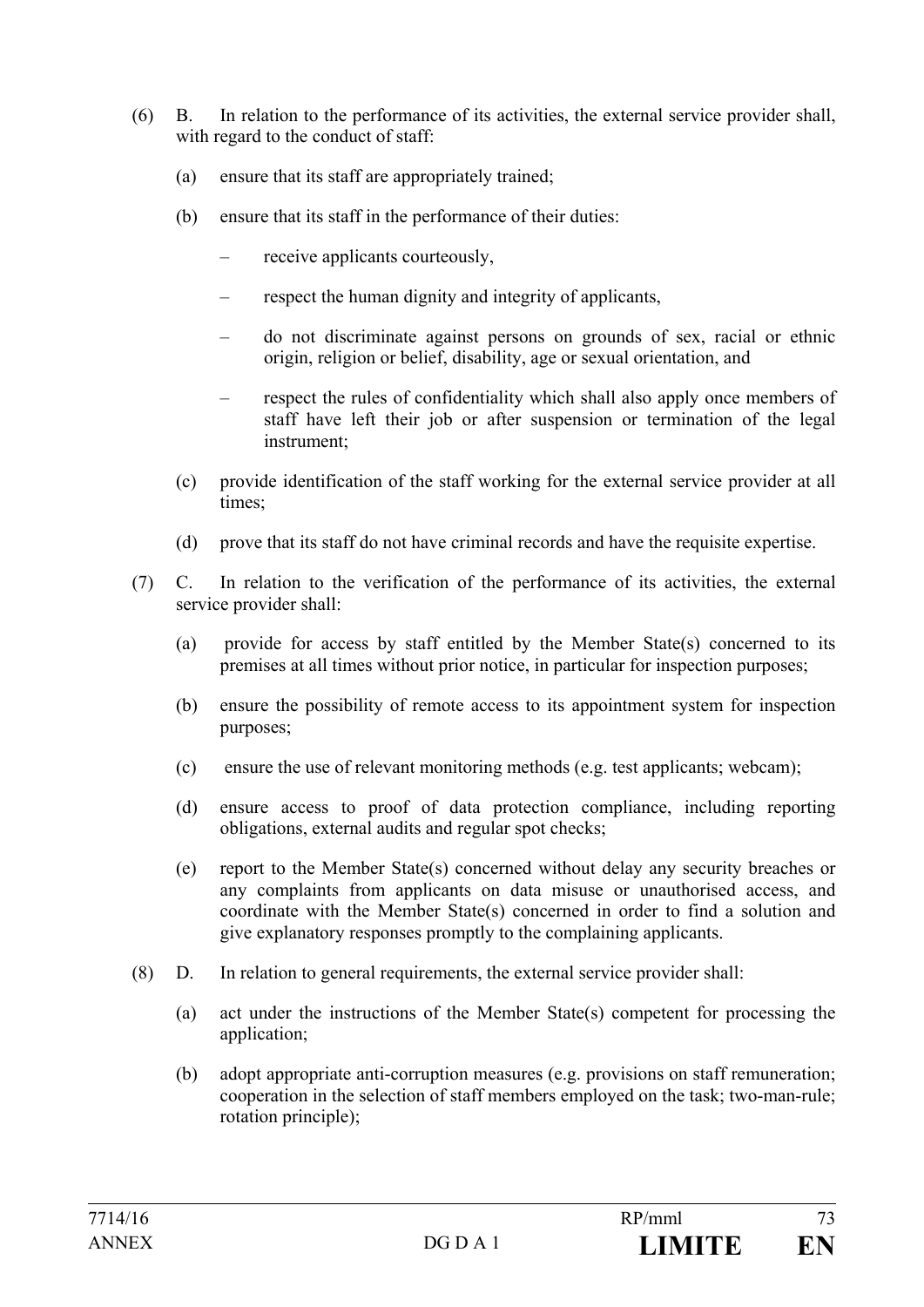(c) respect fully the provisions of the legal instrument, which shall contain a suspension or termination clause, in particular in the event of breach of the rules established, as well as a revision clause with a view to ensuring that the legal instrument reflects best practice.

### **ANNEX VII**

#### *SPECIFIC PROCEDURES AND CONDITIONS FACILITATING THE ISSUING OF VISAS TO MEMBERS OF THE OLYMPIC FAMILY PARTICIPATING IN THE OLYMPIC GAMES AND PARALYMPIC GAMES*

### *I. PURPOSE AND DEFINITIONS*

#### **1. Purpose**

The following specific procedures and conditions facilitate the application for and issuing of visas to members of the Olympic family for the duration of the Olympic and Paralympic Games organised by a Member State.

In addition, the relevant provisions of the Union *acquis* concerning procedures for applying for and issuing visas shall apply.

### **2. Definitions**

For the purposes of this Annex:

(a) 'Responsible organisations' relate to measures envisaged to facilitate the procedures for applying for and issuing visas for members of the Olympic family taking part in the Olympic and/or Paralympic Games, and they mean the official organisations, in terms of the Olympic Charter, which are entitled to submit lists of members of the Olympic family to the Organising Committee of the Member State hosting the Olympic and Paralympic Games with a view to the issue of accreditation cards for the Games;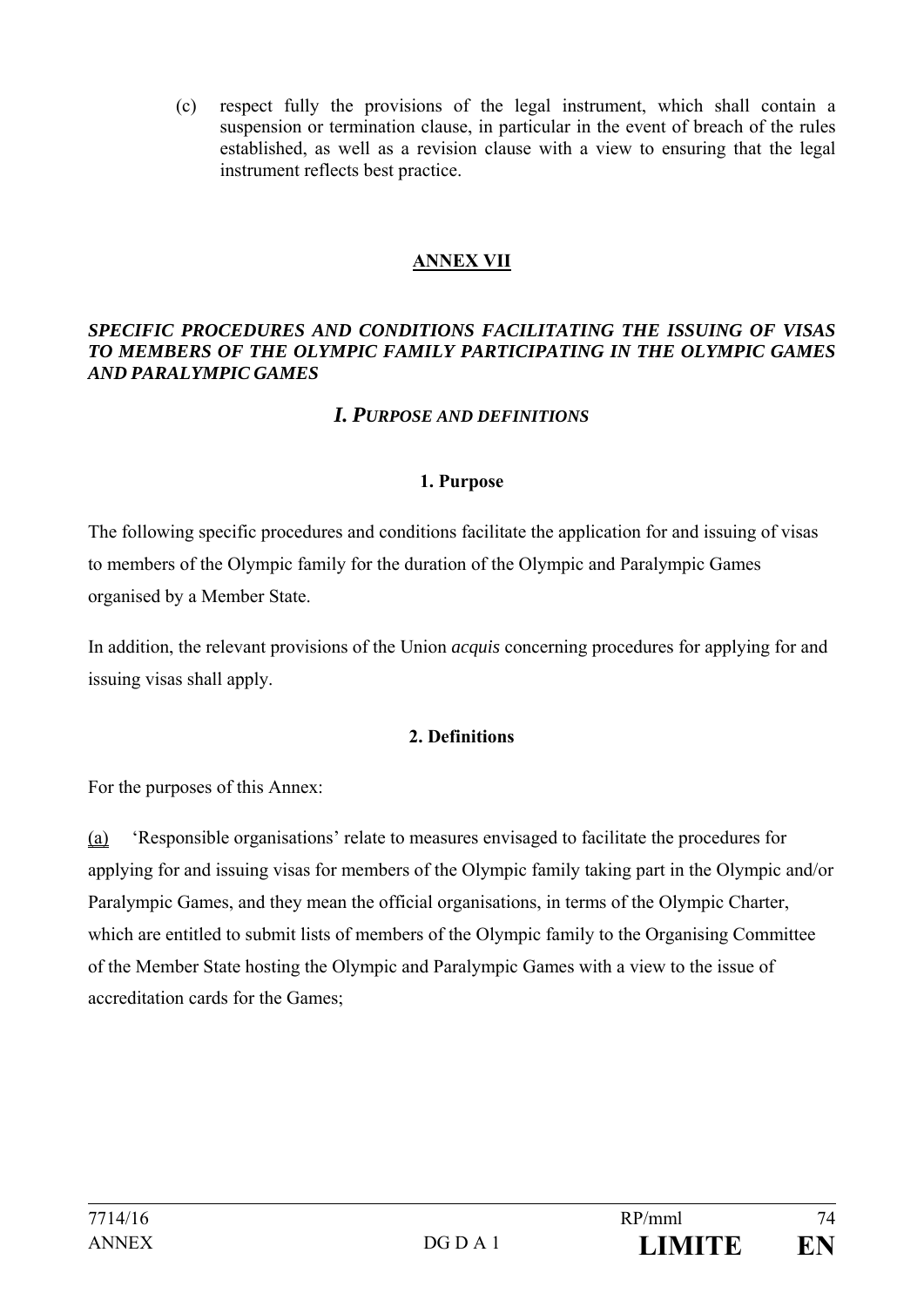(b) 'Member of the Olympic family' means any person who is a member of the International Olympic Committee, the International Paralympic Committee, International Federations, the National Olympic and Paralympic Committees, the Organising Committees of the Olympic Games and the national associations, such as athletes, judges/referees, coaches and other sports technicians, medical personnel attached to teams or individual sportsmen/women and media-accredited journalists, senior executives, donors, sponsors or other official invitees, who agree to be guided by the Olympic Charter, act under the control and supreme authority of the International Olympic Committee, are included on the lists of the responsible organisations and are accredited by the Organising Committee of the Member State hosting the Olympic and Paralympic Games as participants in the [year] Olympic and/or Paralympic Games;

(c) 'Olympic accreditation cards' which are issued by the Organising Committee of the Member State hosting the Olympic and Paralympic Games in accordance with its national legislation means one of two secure documents, one for the Olympic Games and one for the Paralympic Games, each bearing a photograph of its holder, establishing the identity of the member of the Olympic family and authorising access to the facilities at which competitions are held and to other events scheduled throughout the duration of the Games;

(d) 'Duration of the Olympic Games and Paralympic Games' means the period during which the Olympic Games and the period during which the Paralympic Games take place;

(e) 'Organising Committee of the Member State hosting the Olympic and Paralympic Games' means the Committee set up on by the hosting Member State in accordance with its national legislation to organise the Olympic and Paralympic Games, which decides on accreditation of members of the Olympic family taking part in those Games:

(f) 'Services responsible for issuing visas' means the services designated by the Member State hosting the Olympic Games and Paralympic Games to examine applications and issue visas to members of the Olympic family.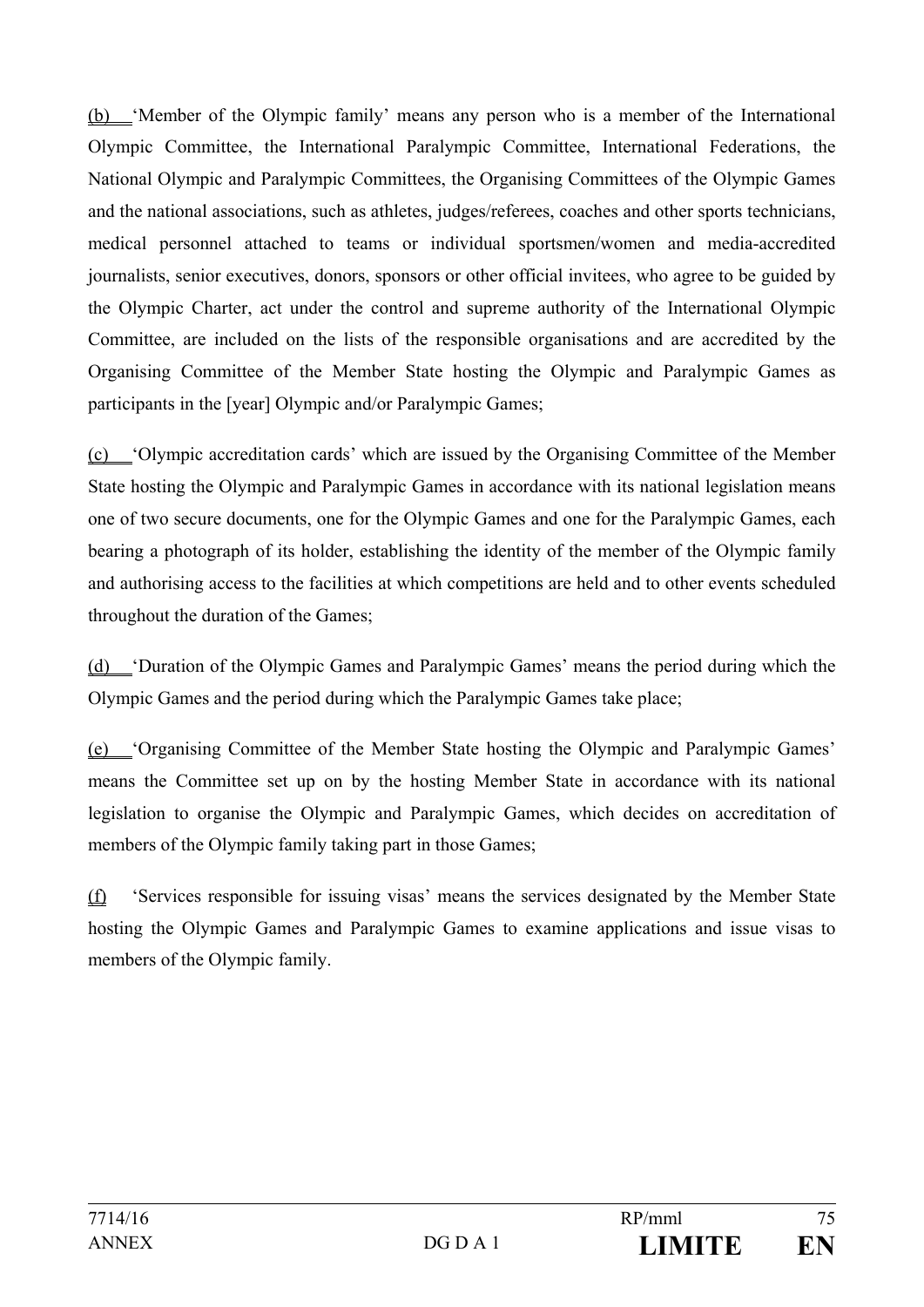# *II. ISSUING OF VISAS*

### 3. **Conditions**

A visa may be issued pursuant to this Regulation only where the person concerned:

(a) has been designated by one of the responsible organisations and accredited by the Organising Committee of the Member State hosting the Olympic and Paralympic Games as a participant in the Olympic and/or Paralympic Games;

(b) holds a valid travel document authorising the crossing of the external borders, as referred to in Article 5 of Regulation (EC) No 562/2006;

(c) is not a person for whom an alert has been issued for the purpose of refusing entry;

(d) is not considered to be a threat to public policy, national security or the international relations of any of the Member States.

### 4. **Filing of the application**

1. Where a responsible organisation draws up a list of the persons selected to take part in the Olympic and/or Paralympic Games, it may, together with the application for the issue of an Olympic accreditation card for the persons selected, file a collective application for visas for those persons selected who are required to be in possession of a visa in accordance with Regulation (EC) No 539/2001, except where those persons hold a residence permit issued by a Member State or a residence permit issued by the United Kingdom or Ireland, in accordance with Directive 2004/38/EC of the European Parliament and of the Council of 29 April 2004 on the right of citizens of the Union and their family members to move and reside freely within the territory of the Member **States**.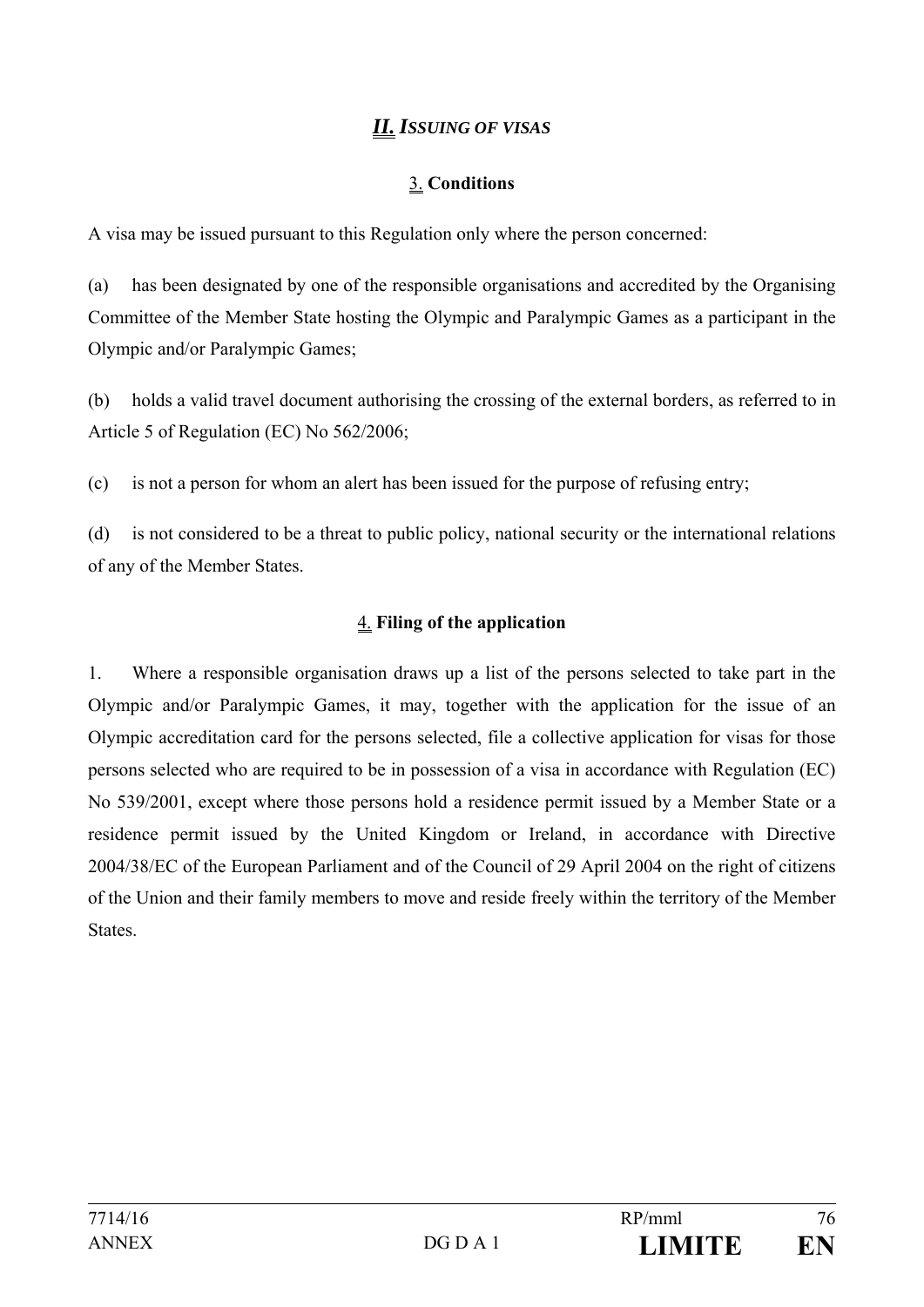2. A collective application for visas for the persons concerned shall be forwarded at the same time as applications for the issue of an Olympic accreditation card to the Organising Committee of the Member State hosting the Olympic and Paralympic Games in accordance with the procedure established by it.

3. Individual visa applications shall be submitted for each person taking part in the Olympic and/or Paralympic Games.

4. The Organising Committee of the Member State hosting the Olympic and Paralympic Games shall forward to the services responsible for issuing visas, a collective application for visas as quickly as possible, together with copies of applications for the issue of an Olympic accreditation card for the persons concerned, bearing their full name, nationality, sex and date and place of birth and the number, type and expiry date of their travel document.

## 5. **Examination of the collective application for visas and type of the visa issued**

1. The visa shall be issued by the services responsible for issuing visas following an examination designed to ensure that the conditions set out in Article 3 are met.

2. The visa issued shall be a uniform, multiple-entry visa authorising a stay of not more than 90 days for the duration of the Olympic and/or Paralympic Games.

3. Where the member of the Olympic family concerned does not meet the conditions set out in point (c) or (d) of Article 3, the services responsible for issuing visas may issue a visa with limited territorial validity in accordance with Article 22 of this Regulation.

## 6. **Form of the visa**

1. The visa shall take the form of two numbers entered on the Olympic accreditation card. The first number shall be the visa number. In the case of a uniform visa, that number shall be made up of seven (7) characters comprising six (6) digits preceded by the letter 'C'. In the case of a visa with limited territorial validity, that number shall be made up of eight (8) characters comprising six (6) digits preceded by the letters 'XX'. The second number shall be the number of the travel document of the person concerned.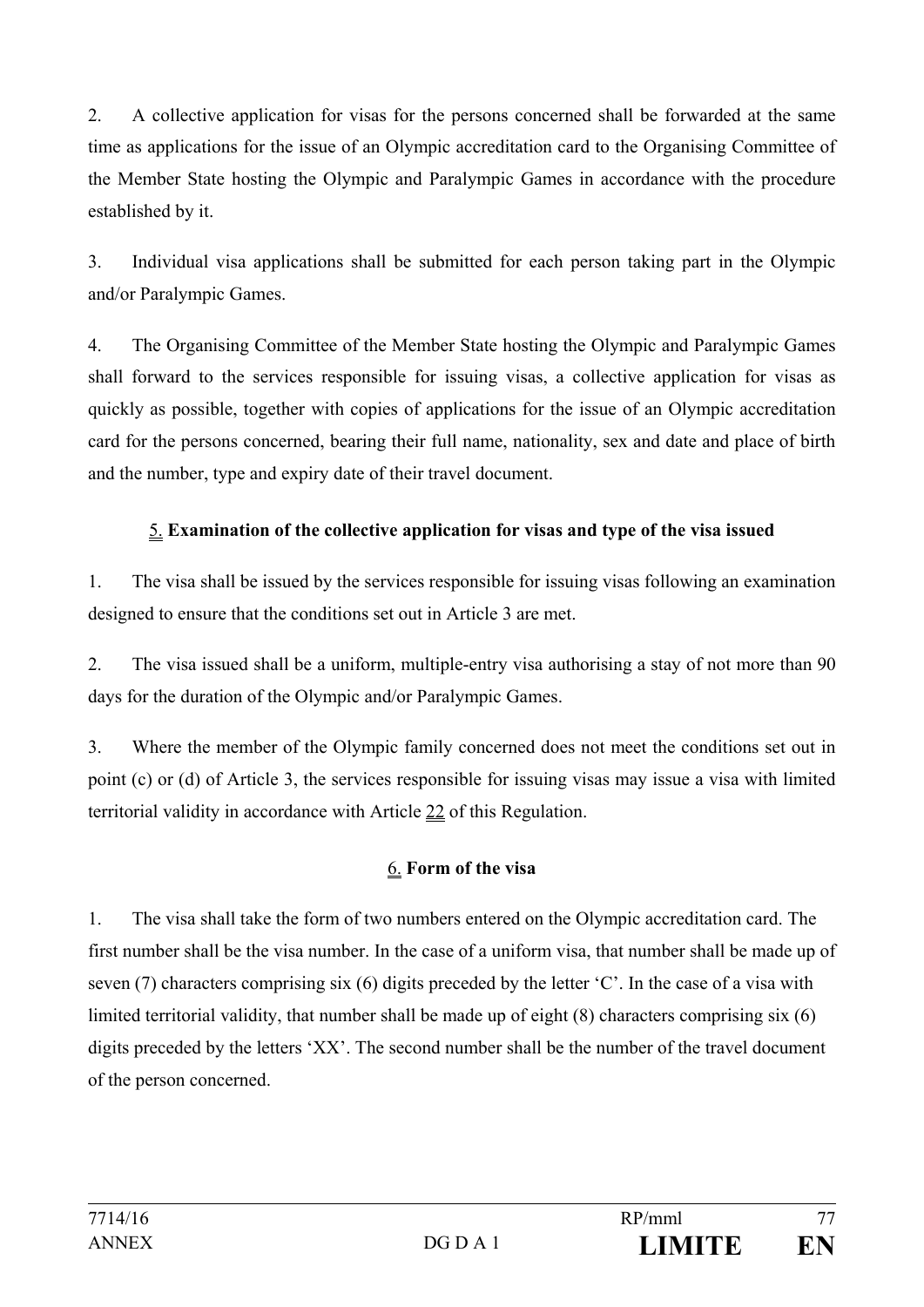2. The services responsible for issuing visas shall forward the visa numbers to the Organising Committee of the Member State hosting the Olympic and Paralympic Games for the purpose of issuing Olympic accreditation cards.

## 7. **Waiver of fees**

The examination of visa applications and the issue of visas shall not give rise to any fees being charged by the services responsible for issuing visas.

## *III. GENERAL AND FINAL PROVISIONS*

## 8. **Cancellation of a visa**

Where the list of persons put forward as participants in the Olympic and/or Paralympic Games is amended before the Games begin, the responsible organisations shall inform without any delay the Organising Committee of the Member State hosting the Olympic and Paralympic Games thereof so that the Olympic accreditation cards of the persons removed from the list may be revoked. The Organising Committee shall notify the services responsible for issuing visas thereof and shall inform them of the numbers of the visas in question.

The services responsible for issuing visas shall cancel the visas of the persons concerned. They shall immediately inform the authorities responsible for border checks thereof, and the latter shall without delay forward that information to the competent authorities of the other Member States.

## 9. **External border checks**

1. The entry checks carried out on members of the Olympic family who have been issued visas in accordance with this Regulation shall, when such members cross the external borders of the Member States, be limited to checking compliance with the conditions set out in Article 3.

2. For the duration of the Olympic and/or Paralympic Games:

(a) entry and exit stamps shall be affixed to the first free page of the travel document of those members of the Olympic family for whom it is necessary to affix such stamps in accordance with Article 10(1) of Regulation (EC) No 562/2006. On first entry, the visa number shall be indicated on that same page;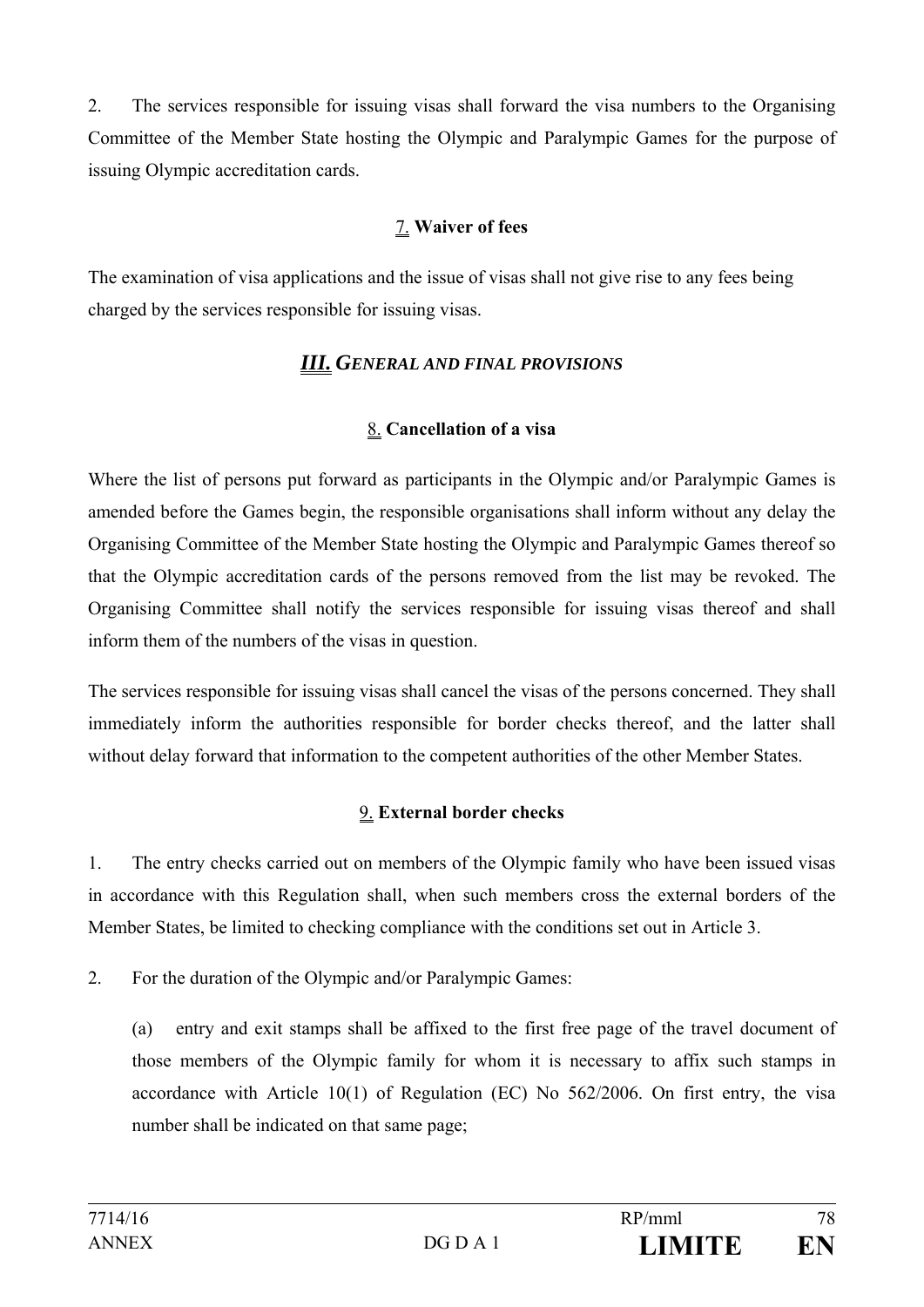(b) the conditions for entry provided for in Article 5(1)(c) of Regulation (EC) No 562/2006 shall be presumed to be fulfilled once a member of the Olympic family has been duly accredited.

3. Paragraph 2 shall apply to members of the Olympic family who are third-country nationals, whether or not they are subject to the visa requirement under Regulation (EC) No 539/2001.

### **ANNEX VIII**

### Annual statistics on visas

1. Data shall be submitted for each location where individual Member States issue visas; this includes both consulates and border crossing points (cf. Regulation (EC) No 562/2006, Article 5  $(4)(b)$ ).

2. The following data shall be submitted to the Commission within the deadline set out in Article 44 using common templates provided by the Commission, and disaggregated by citizenship of the applicant when relevant, as indicated in the templates:

Number of A visas applied for (single and multiple airport transit)

Number of A visas issued, disaggregated by:

Number of A visas issued for single airport transit,

Number of A visas issued for multiple airport transits,

Number of A visas not issued,

Number of C visas applied for (single-entry and multiple-entry C visas),

– Disaggregated by purpose of travel (cf; field 21 of the application form set out in Annex I Number of C visas issued, disaggregated by: